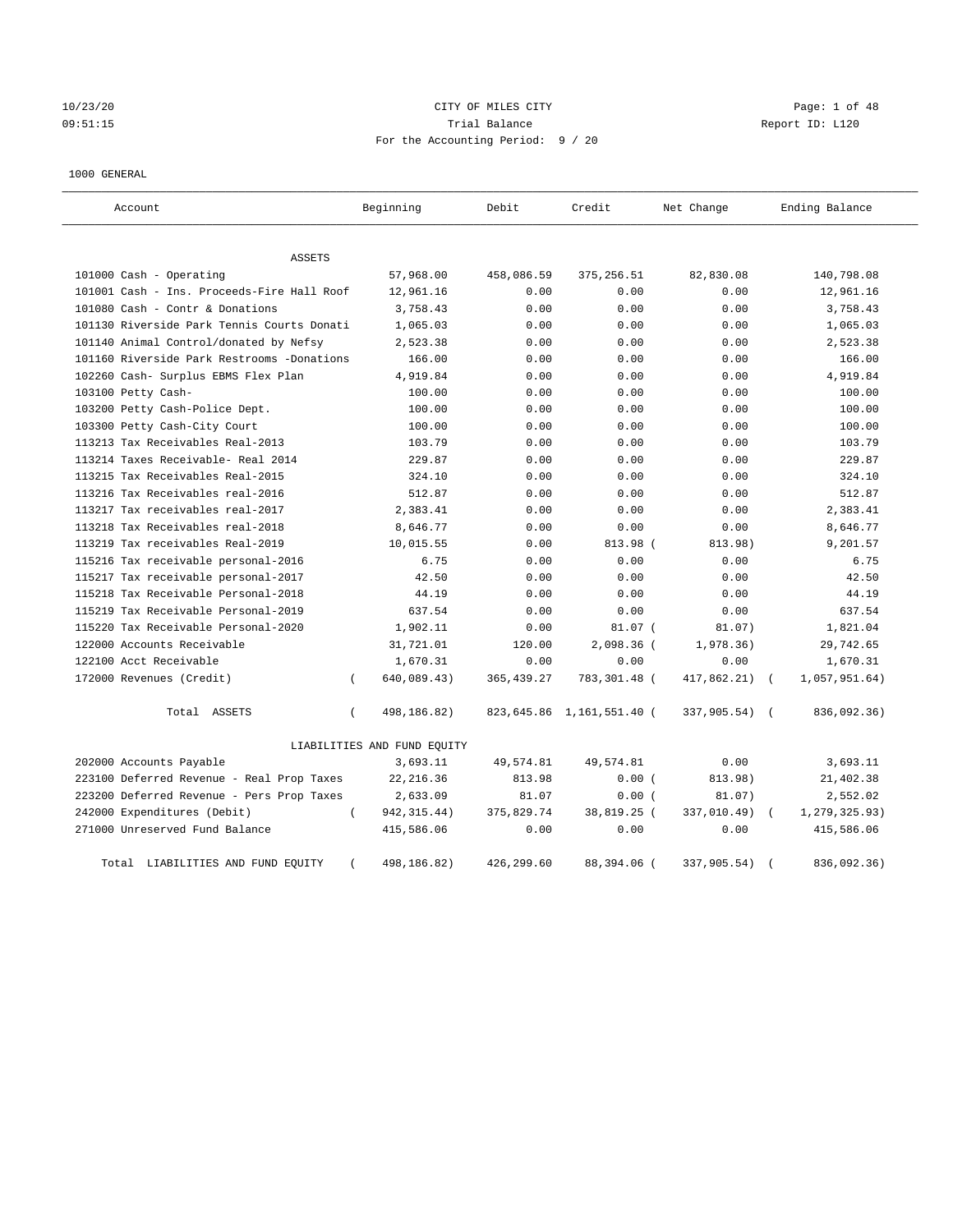# 10/23/20 CITY OF MILES CITY Page: 2 of 48 09:51:15 COMPOSERT TRIAL BALANCE COMPOSERT TRIAL BALANCE COMPOSERT TRIAL REPORT ID: L120 For the Accounting Period: 9 / 20

#### 2220 LIBRARY

| Account                                    | Beginning                   | Debit      | Credit      | Net Change      | Ending Balance |
|--------------------------------------------|-----------------------------|------------|-------------|-----------------|----------------|
| ASSETS                                     |                             |            |             |                 |                |
| 101000 Cash - Operating                    | 69,435.10                   | 25,996.08  | 23,391.51   | 2,604.57        | 72,039.67      |
| 101032 Cash- Library Board of Trustees Mul | 8,169.05                    | 139.22     | 0.00        | 139.22          | 8,308.27       |
| 103000 Petty Cash                          | 75.00                       | 0.00       | 0.00        | 0.00            | 75.00          |
| 172000 Revenues (Credit)                   | 52,933.92)                  | 0.00       | 26,135.30 ( | $26, 135, 30$ ( | 79,069.22)     |
| Total ASSETS                               | 24,745.23                   | 26,135.30  | 49,526.81 ( | 23,391.51)      | 1,353.72       |
|                                            | LIABILITIES AND FUND EQUITY |            |             |                 |                |
| 202000 Accounts Payable                    | 0.00                        | 1,751.35   | 1,751.35    | 0.00            | 0.00           |
| 242000 Expenditures (Debit)                | 55,842.73)                  | 23,391.51  | 0.00(       | 23,391.51) (    | 79,234.24)     |
| 271000 Unreserved Fund Balance             | 80,587.96                   | 0.00       | 0.00        | 0.00            | 80,587.96      |
| Total LIABILITIES AND FUND EQUITY          | 24,745.23                   | 25, 142.86 | 1,751.35 (  | 23,391.51)      | 1,353.72       |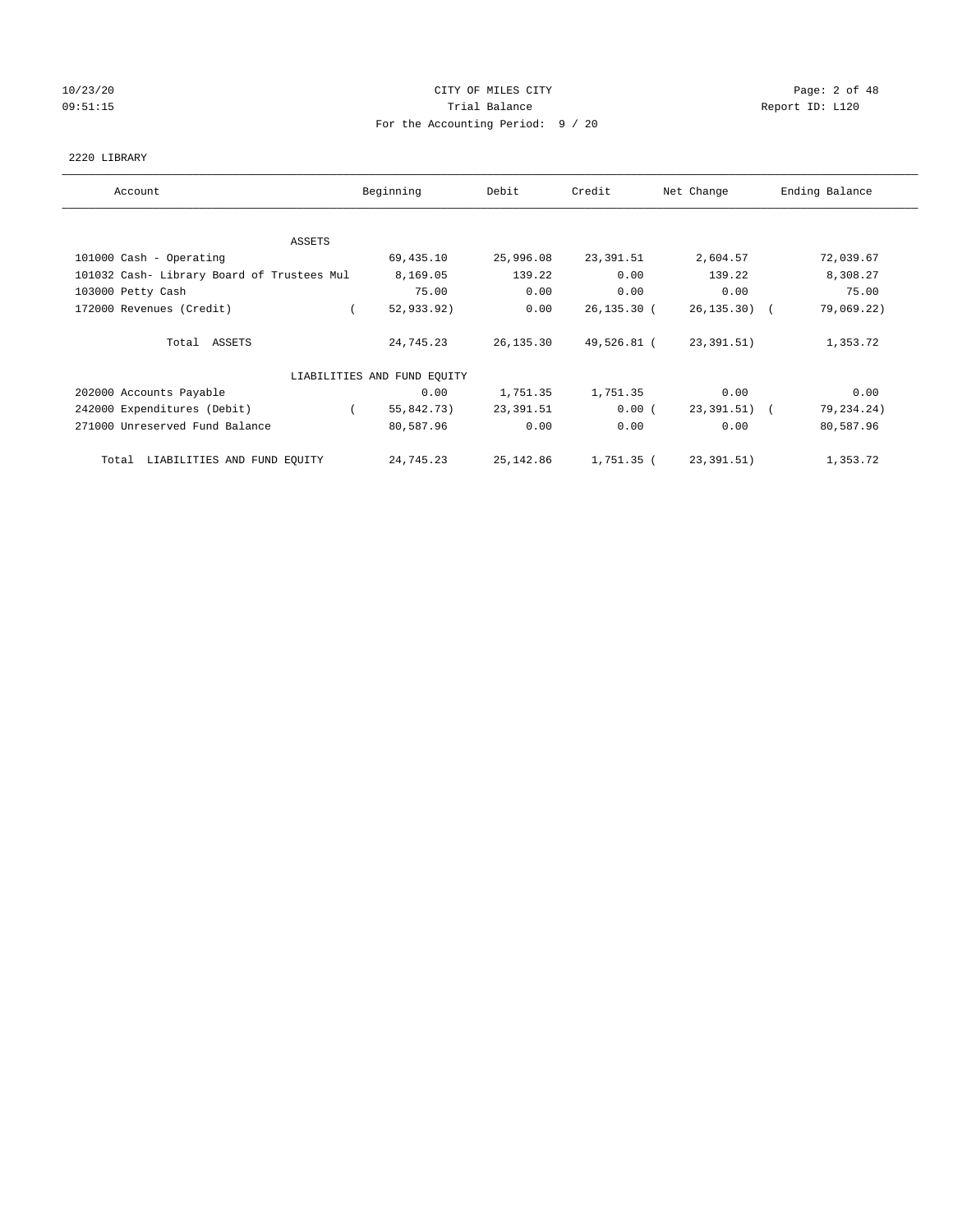# 10/23/20 CITY OF MILES CITY Page: 3 of 48 09:51:15 COMPOSERT TRIAL BALANCE Report ID: L120 For the Accounting Period: 9 / 20

#### 2260 EMERGENCY DISASTER

| Account                                     | Beginning                   | Debit | Credit | Net Change                        | Ending Balance |
|---------------------------------------------|-----------------------------|-------|--------|-----------------------------------|----------------|
|                                             |                             |       |        |                                   |                |
| ASSETS                                      |                             |       |        |                                   |                |
| 101000 Cash - Operating                     | 284.47                      | 0.53  | 0.00   | 0.53                              | 285.00         |
| 113218 Tax Receivables real-2018            | 3.48                        | 0.00  | 0.00   | 0.00                              | 3.48)          |
| 172000 Revenues (Credit)                    | 14.71)                      | 0.00  | 0.53(  | 0.53)<br>$\overline{\phantom{a}}$ | 15.24)         |
| Total ASSETS                                | 266.28                      | 0.53  | 0.53   | 0.00                              | 266.28         |
|                                             | LIABILITIES AND FUND EQUITY |       |        |                                   |                |
| 223100 Deferred Revenue - Real Prop Taxes ( | 3.48)                       | 0.00  | 0.00   | 0.00                              | 3.48)          |
| 271000 Unreserved Fund Balance              | 269.76                      | 0.00  | 0.00   | 0.00                              | 269.76         |
| LIABILITIES AND FUND EQUITY<br>Total        | 266.28                      | 0.00  | 0.00   | 0.00                              | 266.28         |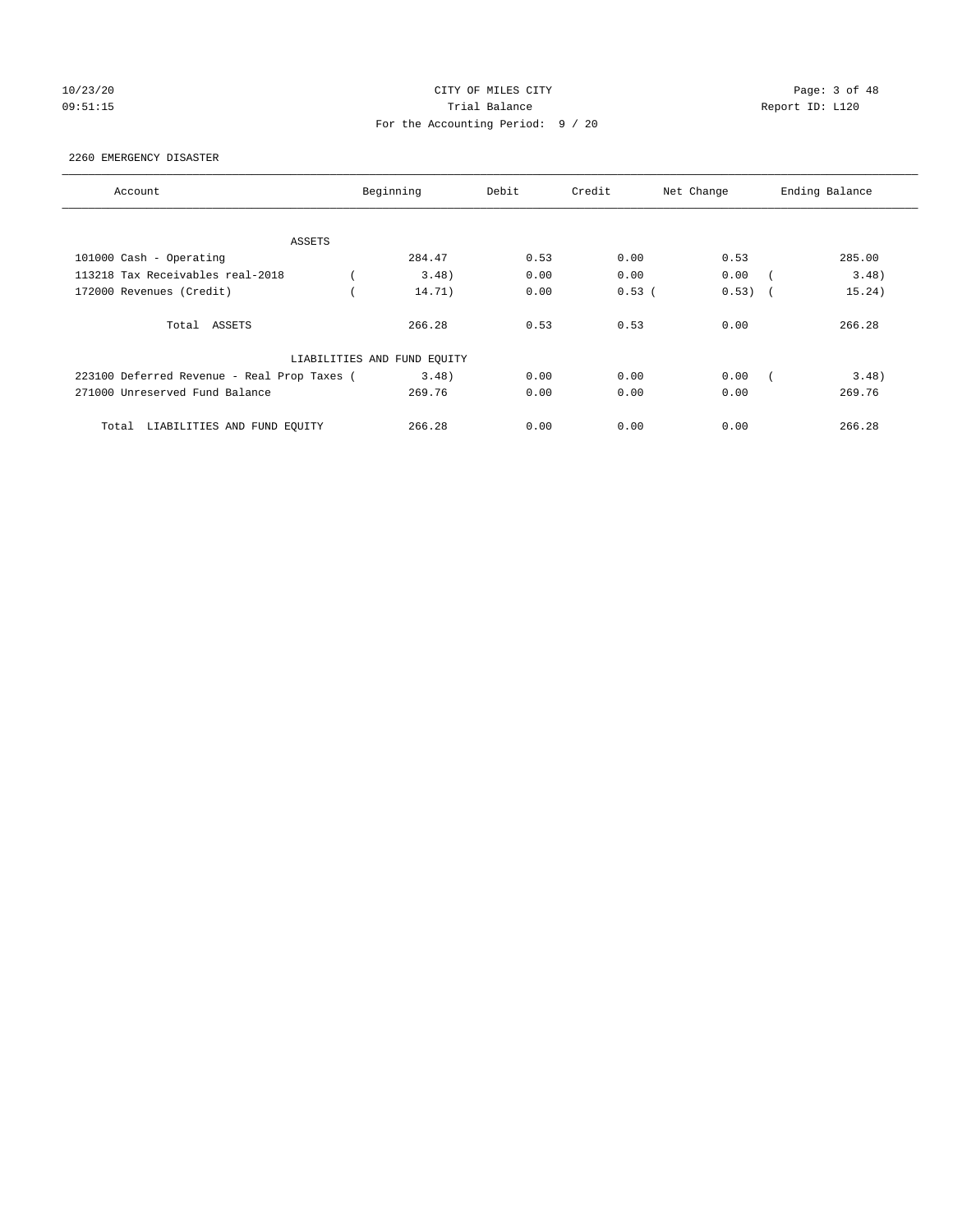| 10/23/20 |  |  |
|----------|--|--|
| 09:51:15 |  |  |

# CITY OF MILES CITY CITY CITY Page: 4 of 48 Prial Balance **Report ID:** L120 For the Accounting Period: 9 / 20

#### 2270 Health

| Account                              | Beginning                   | Debit | Credit | Net Change | Ending Balance |
|--------------------------------------|-----------------------------|-------|--------|------------|----------------|
| ASSETS                               |                             |       |        |            |                |
| 101000 Cash - Operating              | 7,076.63                    | 0.00  | 0.00   | 0.00       | 7,076.63       |
| Total ASSETS                         | 7,076.63                    | 0.00  | 0.00   | 0.00       | 7,076.63       |
|                                      | LIABILITIES AND FUND EQUITY |       |        |            |                |
| 271000 Unreserved Fund Balance       | 7,076.63                    | 0.00  | 0.00   | 0.00       | 7,076.63       |
| LIABILITIES AND FUND EQUITY<br>Total | 7.076.63                    | 0.00  | 0.00   | 0.00       | 7,076.63       |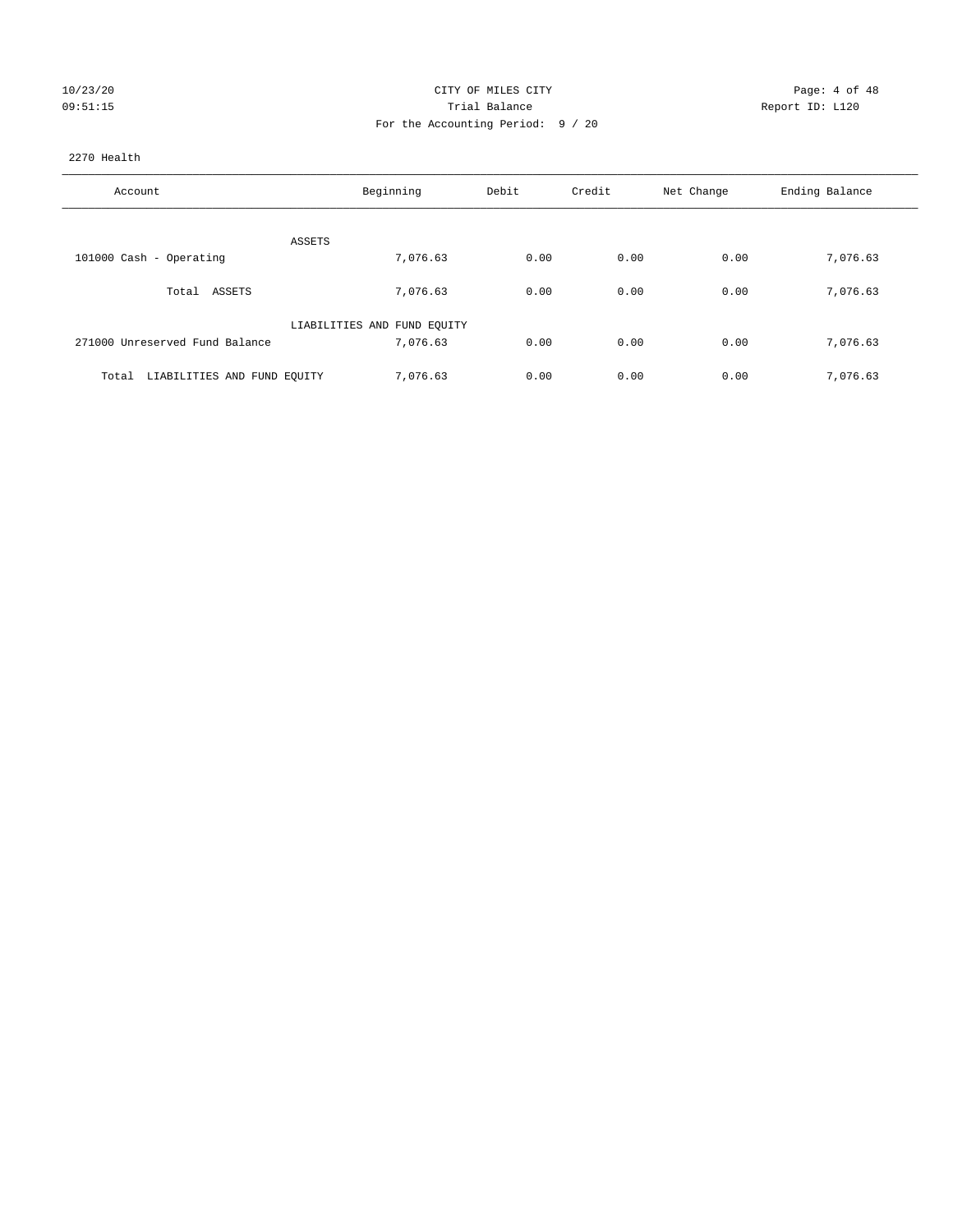# 10/23/20 CITY OF MILES CITY Page: 5 of 48 09:51:15 COMPOSERT TRIAL BALANCE COMPOSERT TRIAL BALANCE COMPOSERT TRIAL REPORT ID: L120 For the Accounting Period: 9 / 20

#### 2310 TIFD-Downtown

| Account                                   | Beginning                   | Debit  | Credit     | Net Change | Ending Balance |
|-------------------------------------------|-----------------------------|--------|------------|------------|----------------|
|                                           |                             |        |            |            |                |
| <b>ASSETS</b><br>101000 Cash - Operating  | 149,717.15                  | 156.29 | $345.73$ ( | 189.44)    | 149,527.71     |
| 113170 Deferred revenue                   | 79.85                       | 0.00   | 0.00       | 0.00       | 79.85          |
|                                           |                             |        |            |            |                |
| 113218 Tax Receivables real-2018          | 515.69                      | 0.00   | 0.00       | 0.00       | 515.69         |
| 113219 Tax receivables Real-2019          | 1,255.25                    | 0.00   | 0.00       | 0.00       | 1,255.25       |
| 115180 Deferred revenue-audit             | 1.46                        | 0.00   | 0.00       | 0.00       | 1.46           |
| 115219 Tax Receivable Personal-2019       | 6.99                        | 0.00   | 0.00       | 0.00       | 6.99           |
| 115220 Tax Receivable Personal-2020       | 488.73                      | 0.00   | 0.00       | 0.00       | 488.73         |
| 172000 Revenues (Credit)                  | 859.58)                     | 0.00   | $156.29$ ( | 156.29     | 1,015.87)      |
| Total ASSETS                              | 151,205.54                  | 156.29 | $502.02$ ( | 345.73)    | 150,859.81     |
|                                           | LIABILITIES AND FUND EQUITY |        |            |            |                |
| 202000 Accounts Payable                   | 0.00                        | 104.32 | 104.32     | 0.00       | 0.00           |
| 223100 Deferred Revenue - Real Prop Taxes | 1,850.79                    | 0.00   | 0.00       | 0.00       | 1,850.79       |
| 223200 Deferred Revenue - Pers Prop Taxes | 497.18                      | 0.00   | 0.00       | 0.00       | 497.18         |
| 242000 Expenditures (Debit)               | 661.03)                     | 345.73 | 0.00(      | 345.73)    | 1,006.76)      |
| 271000 Unreserved Fund Balance            | 149,518.60                  | 0.00   | 0.00       | 0.00       | 149,518.60     |
| LIABILITIES AND FUND EQUITY<br>Total      | 151,205.54                  | 450.05 | $104.32$ ( | 345.73)    | 150,859.81     |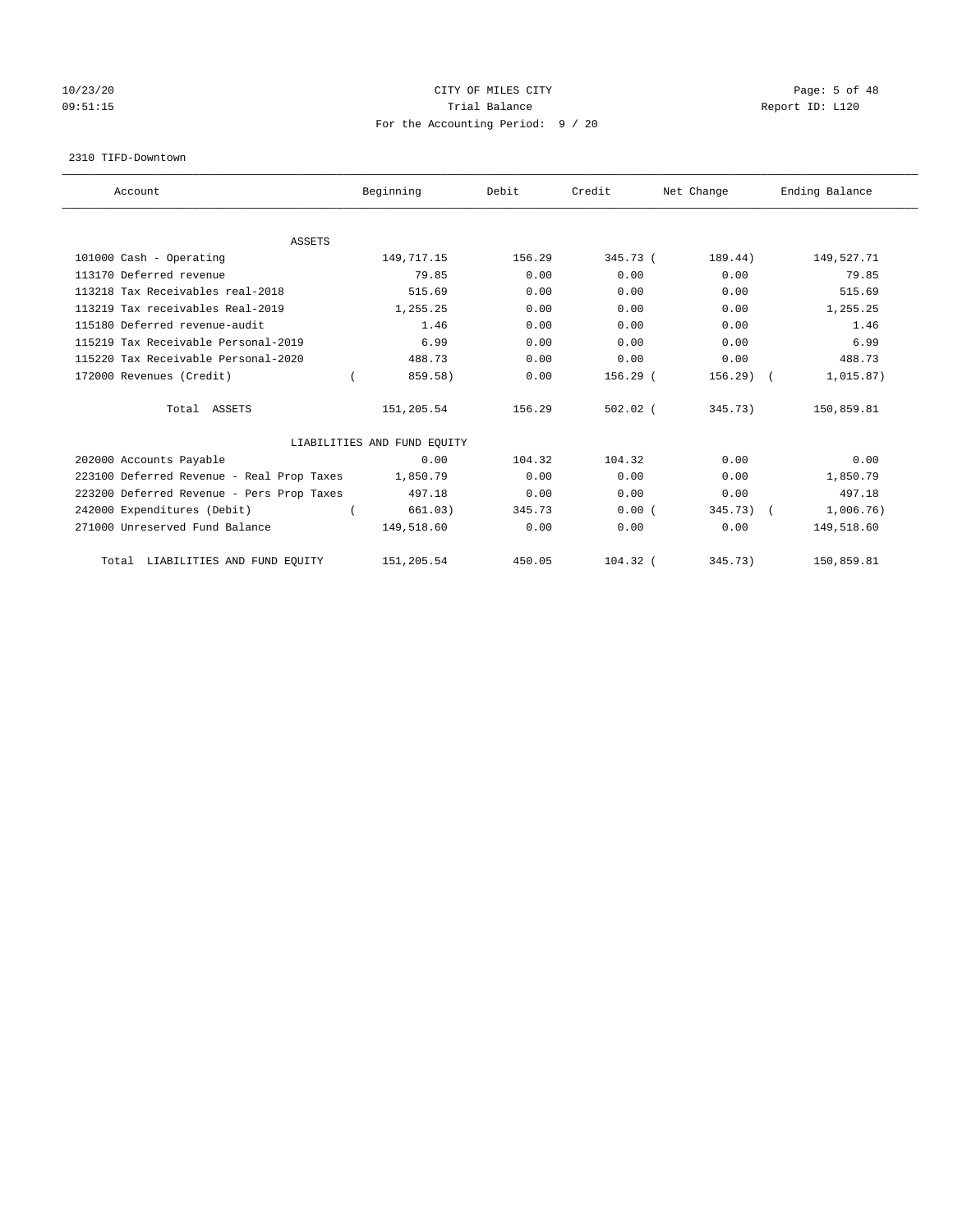# 10/23/20 CITY OF MILES CITY Page: 6 of 48 09:51:15 Trial Balance Report ID: L120 For the Accounting Period: 9 / 20

2350 Local Government/Study Commission

| Account                              | Beginning                   | Debit | Credit | Net Change | Ending Balance |
|--------------------------------------|-----------------------------|-------|--------|------------|----------------|
| ASSETS                               |                             |       |        |            |                |
| 101000 Cash - Operating              | 0.47                        | 0.00  | 0.00   | 0.00       | 0.47           |
| ASSETS<br>Total                      | 0.47                        | 0.00  | 0.00   | 0.00       | 0.47           |
|                                      | LIABILITIES AND FUND EQUITY |       |        |            |                |
| 271000 Unreserved Fund Balance       | 0.47                        | 0.00  | 0.00   | 0.00       | 0.47           |
| LIABILITIES AND FUND EQUITY<br>Total | 0.47                        | 0.00  | 0.00   | 0.00       | 0.47           |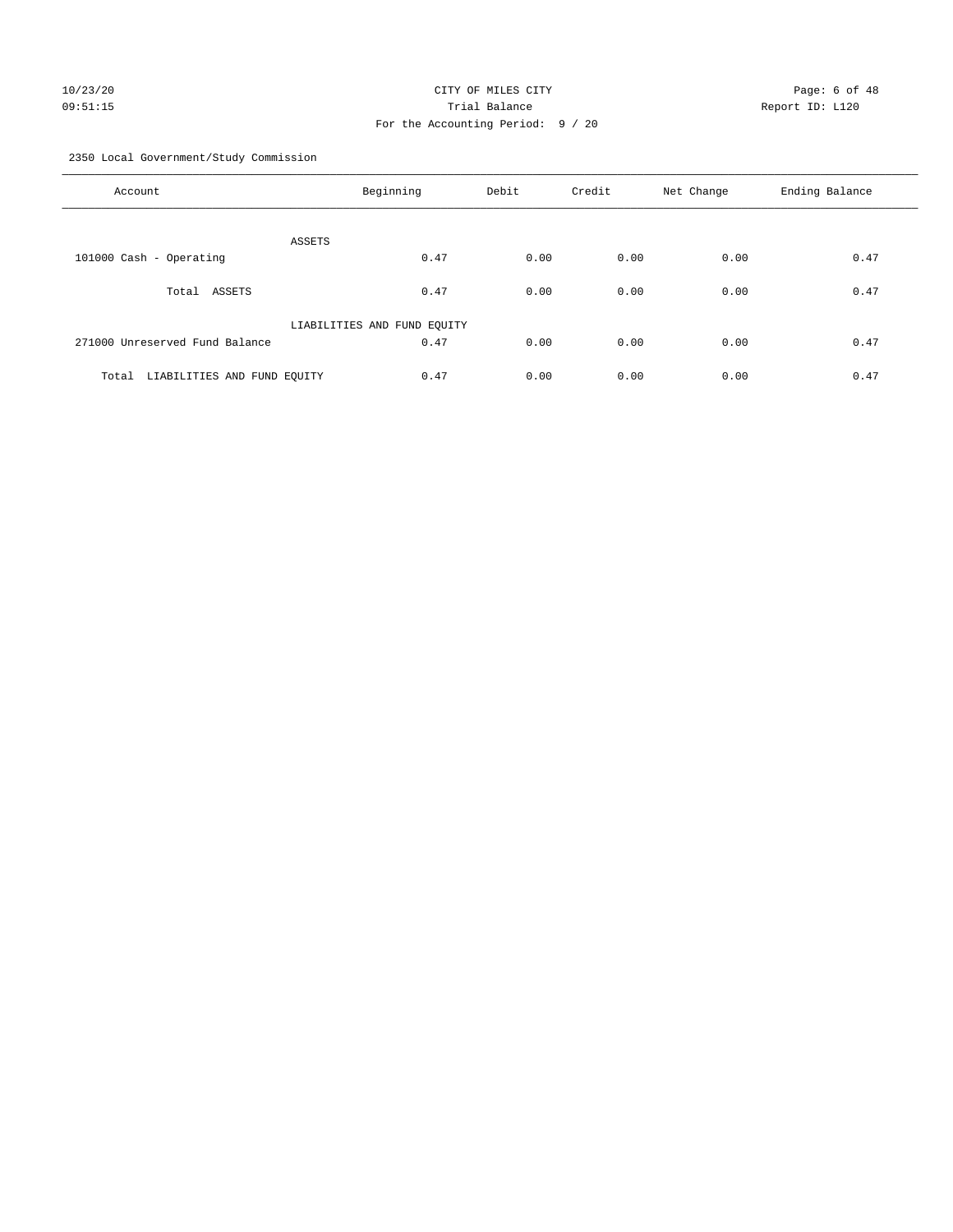# 10/23/20 CITY OF MILES CITY Page: 7 of 48 09:51:15 **Trial Balance Constanting Trial Balance Report ID:** L120 For the Accounting Period: 9 / 20

# 2372 Permissive Medical Levy

| Account                                   | Beginning                   | Debit  | Credit     | Net Change     | Ending Balance |
|-------------------------------------------|-----------------------------|--------|------------|----------------|----------------|
|                                           |                             |        |            |                |                |
| <b>ASSETS</b>                             |                             |        |            |                |                |
| 101000 Cash - Operating                   | 22, 192.49                  | 129.43 | 0.00       | 129.43         | 22,321.92      |
| 113216 Tax Receivables real-2016          | 47.22                       | 0.00   | 0.00       | 0.00           | 47.22)         |
| 113217 Tax receivables real-2017          | 35.49)                      | 0.00   | 0.00       | 0.00           | 35.49)         |
| 113218 Tax Receivables real-2018          | 1,089.20                    | 0.00   | 0.00       | 0.00           | 1,089.20       |
| 113219 Tax receivables Real-2019          | 1,427.35                    | 0.00   | 116.00(    | 116.00)        | 1,311.35       |
| 115219 Tax Receivable Personal-2019       | 80.30                       | 0.00   | 0.00       | 0.00           | 80.30          |
| 115220 Tax Receivable Personal-2020       | 271.08                      | 0.00   | $11.56$ (  | 11.56)         | 259.52         |
| 172000 Revenues (Credit)                  | 3,093.32)                   | 0.00   | $129.43$ ( | $129.43$ ) $($ | 3, 222, 75)    |
| Total ASSETS                              | 21,884.39                   | 129.43 | $256.99$ ( | 127.56)        | 21,756.83      |
|                                           | LIABILITIES AND FUND EQUITY |        |            |                |                |
| 223100 Deferred Revenue - Real Prop Taxes | 2,433.84                    | 116.00 | 0.00(      | 116.00)        | 2,317.84       |
| 223200 Deferred Revenue - Pers Prop Taxes | 351.38                      | 11.56  | 0.00(      | 11.56)         | 339.82         |
| 271000 Unreserved Fund Balance            | 19,099.17                   | 0.00   | 0.00       | 0.00           | 19,099.17      |
| LIABILITIES AND FUND EQUITY<br>Total      | 21,884.39                   | 127.56 | 0.00(      | 127.56)        | 21,756.83      |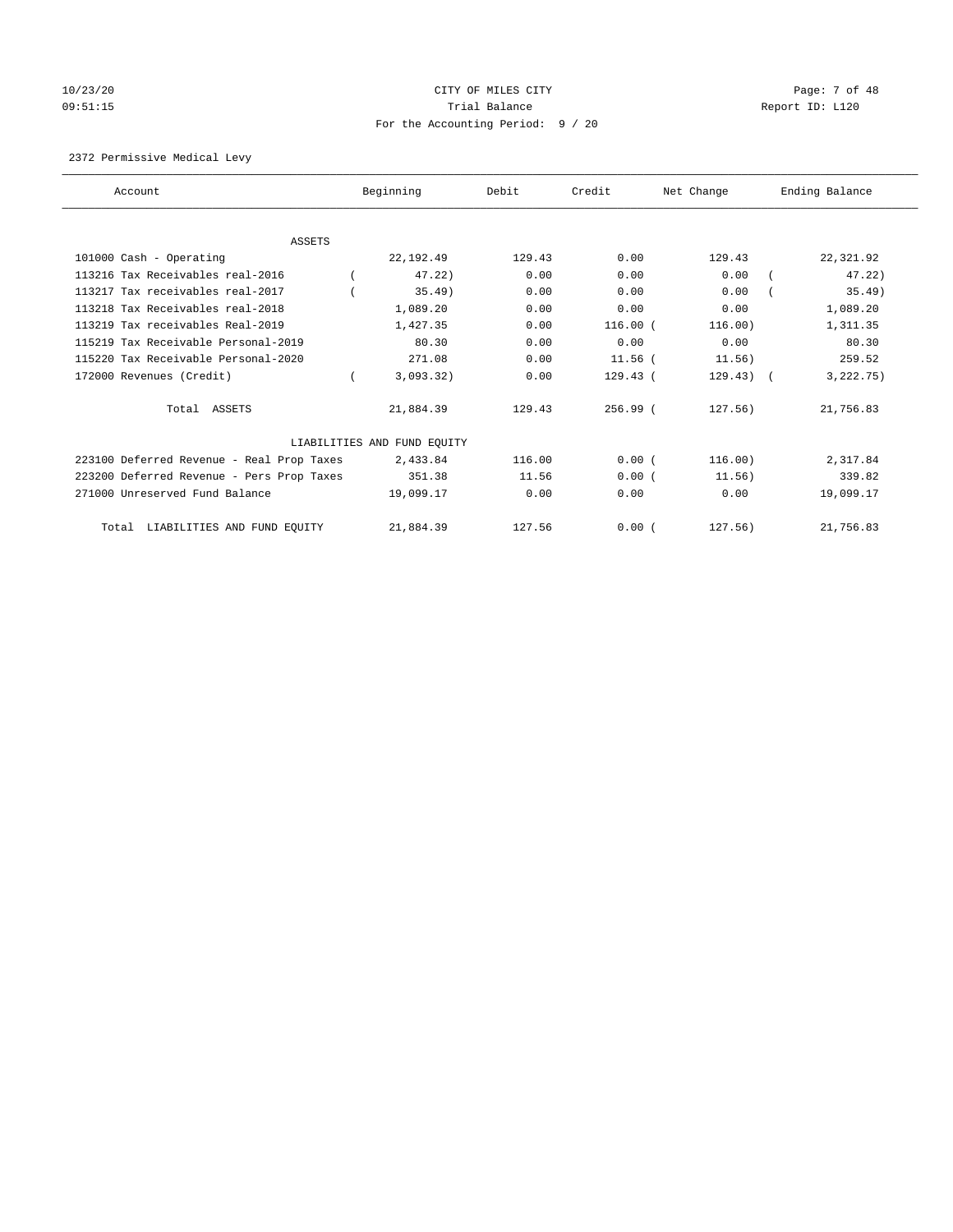# 10/23/20 CITY OF MILES CITY Page: 8 of 48 09:51:15 Trial Balance Report ID: L120 For the Accounting Period: 9 / 20

#### 2390 DRUG FORFEITURE

| Account                              | Beginning                   | Debit  | Credit     | Net Change            | Ending Balance |
|--------------------------------------|-----------------------------|--------|------------|-----------------------|----------------|
|                                      |                             |        |            |                       |                |
| ASSETS                               |                             |        |            |                       |                |
| 101000 Cash - Operating              | 4,400.00                    | 152.42 | 0.00       | 152.42                | 4,552.42       |
| 172000 Revenues (Credit)             | 2,000.00)                   | 0.00   | $152.42$ ( | 152.42)<br>$\sqrt{2}$ | 2,152.42)      |
| Total<br>ASSETS                      | 2,400.00                    | 152.42 | 152.42     | 0.00                  | 2,400.00       |
|                                      | LIABILITIES AND FUND EQUITY |        |            |                       |                |
| 271000 Unreserved Fund Balance       | 2,400.00                    | 0.00   | 0.00       | 0.00                  | 2,400.00       |
| LIABILITIES AND FUND EQUITY<br>Total | 2,400.00                    | 0.00   | 0.00       | 0.00                  | 2,400.00       |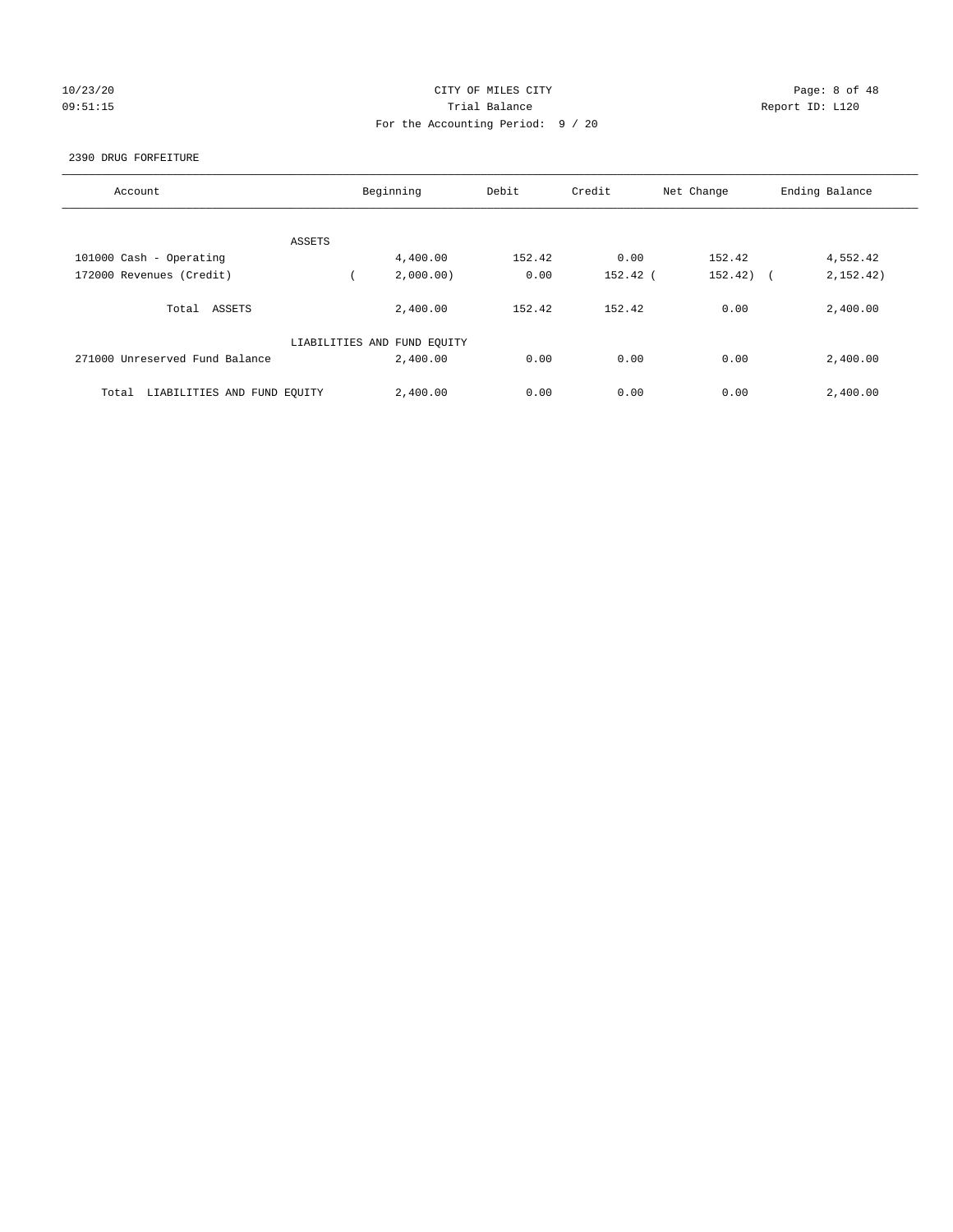# 10/23/20 CITY OF MILES CITY Page: 9 of 48 09:51:15 **Trial Balance Constanting Trial Balance Report ID:** L120 For the Accounting Period: 9 / 20

#### 2394 BUILDING CODE ENFORCEMENT

| Account                              |        | Beginning                   | Debit     | Credit        | Net Change   | Ending Balance           |
|--------------------------------------|--------|-----------------------------|-----------|---------------|--------------|--------------------------|
|                                      |        |                             |           |               |              |                          |
|                                      | ASSETS |                             |           |               |              |                          |
| 101000 Cash - Operating              |        | 108,304.57                  | 5,032.90  | 16,838.56 (   | 11,805.66)   | 96,498.91                |
| 172000 Revenues (Credit)             |        | 22, 146.84)                 | 0.00      | $5,032.90$ (  | $5,032.90$ ( | 27, 179. 74)             |
| Total ASSETS                         |        | 86,157.73                   | 5,032.90  | 21,871.46 (   | 16,838.56)   | 69,319.17                |
|                                      |        | LIABILITIES AND FUND EQUITY |           |               |              |                          |
| 202000 Accounts Payable              |        | 0.00                        | 12,659.66 | 12,659.66     | 0.00         | 0.00                     |
| 242000 Expenditures (Debit)          |        | 24, 262. 48)                | 16,838.56 | 0.00(         | 16,838.56)   | 41,101.04)<br>$\sqrt{2}$ |
| 271000 Unreserved Fund Balance       |        | 110,420.21                  | 0.00      | 0.00          | 0.00         | 110,420.21               |
| LIABILITIES AND FUND EQUITY<br>Total |        | 86,157.73                   | 29,498.22 | $12.659.66$ ( | 16,838.56)   | 69, 319.17               |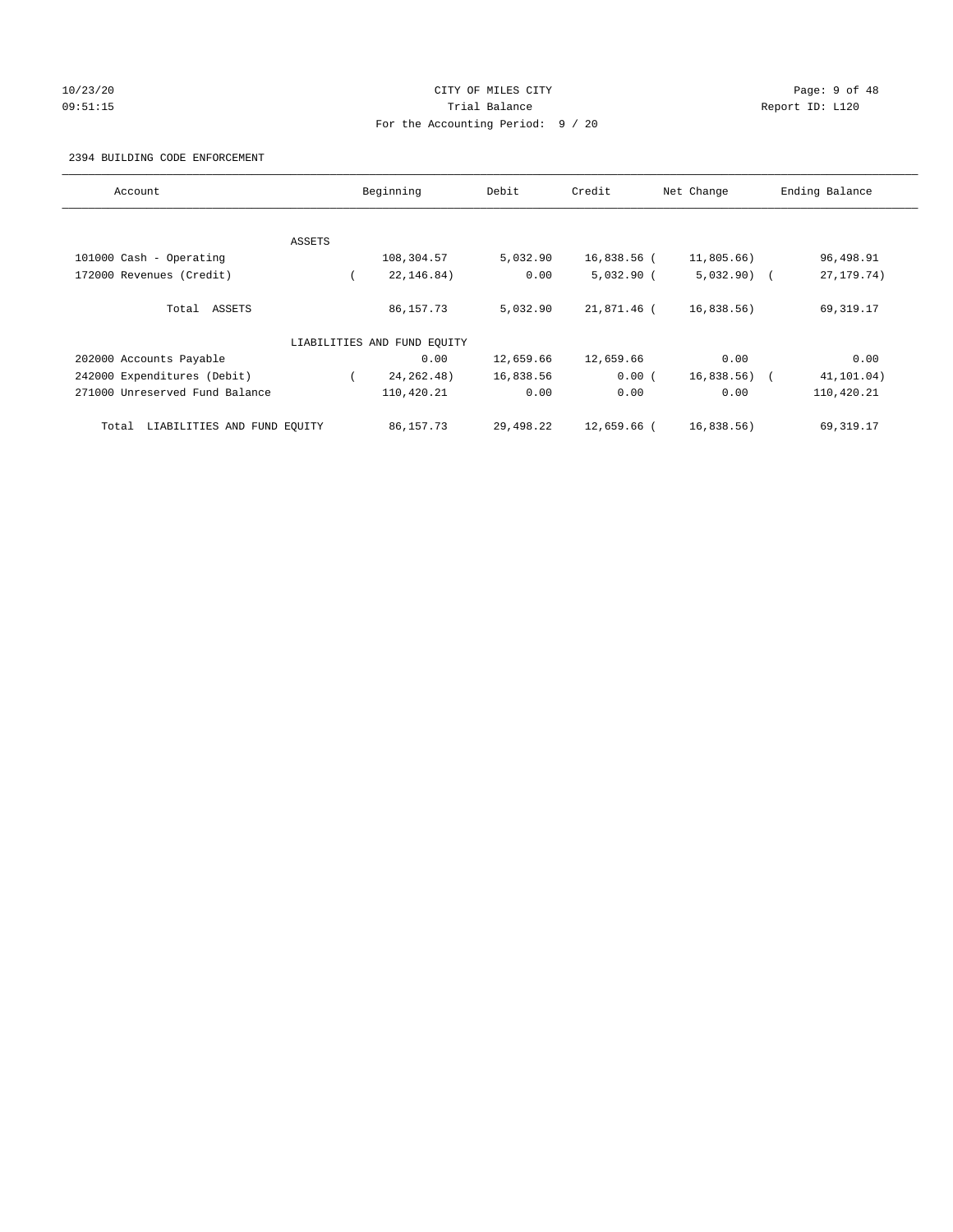# 10/23/20 Page: 10 of 48 09:51:15 COMPOSERT TRIAL BALANCE COMPOSERT TRIAL BALANCE COMPOSERT TRIAL REPORT ID: L120 For the Accounting Period: 9 / 20

2400 LTG M D#165-(Gen City)

| Account                                    | Beginning                   | Debit       | Credit      | Net Change     | Ending Balance |
|--------------------------------------------|-----------------------------|-------------|-------------|----------------|----------------|
|                                            |                             |             |             |                |                |
| <b>ASSETS</b>                              |                             |             |             |                |                |
| 101000 Cash - Operating                    | 61, 315.45                  | 245.61      | 13,124.27 ( | 12,878.66)     | 48, 436.79     |
| 118140 Special Assessments Receivables-201 | 39.03                       | 0.00        | 0.00        | 0.00           | 39.03          |
| 118150 Special Assessments Receivables-201 | 40.74                       | 0.00        | 0.00        | 0.00           | 40.74          |
| 118160 Special Assessments Receivables-201 | 85.14                       | 0.00        | 0.00        | 0.00           | 85.14          |
| 118170 Special Assessments Receivables-201 | 709.11                      | 0.00        | 0.00        | 0.00           | 709.11         |
| 118180 Special Assessments Received-2018   | 1,748.17                    | 0.00        | 0.00        | 0.00           | 1,748.17       |
| 118190 Special Assessments Receivables-201 | 1,835.22                    | 0.00        | $231.24$ (  | 231.24)        | 1,603.98       |
| 118200 Special Assmts Receivable 2000      | 0.00                        | 163, 169.91 | 0.00        | 163,169.91     | 163, 169.91    |
| 172000 Revenues (Credit)<br>$\left($       | 3,029.68)                   | 0.00        | $245.61$ (  | $245.61$ (     | 3, 275.29      |
| Total ASSETS                               | 62,743.18                   | 163, 415.52 | 13,601.12   | 149,814.40     | 212,557.58     |
|                                            | LIABILITIES AND FUND EOUITY |             |             |                |                |
| 202000 Accounts Payable                    | 0.00                        | 13,124.27   | 13,124.27   | 0.00           | 0.00           |
| 223000 Deferred Revenue/Uncollected Taxes  | 4,457.41                    | 231.24      | 163,169.91  | 162,938.67     | 167,396.08     |
| 242000 Expenditures (Debit)                | 26,495.75)                  | 13,124.27   | 0.00(       | 13, 124, 27) ( | 39,620.02)     |
| 271000 Unreserved Fund Balance             | 84,781.52                   | 0.00        | 0.00        | 0.00           | 84,781.52      |
| Total LIABILITIES AND FUND EQUITY          | 62,743.18                   | 26,479.78   | 176,294.18  | 149,814.40     | 212,557.58     |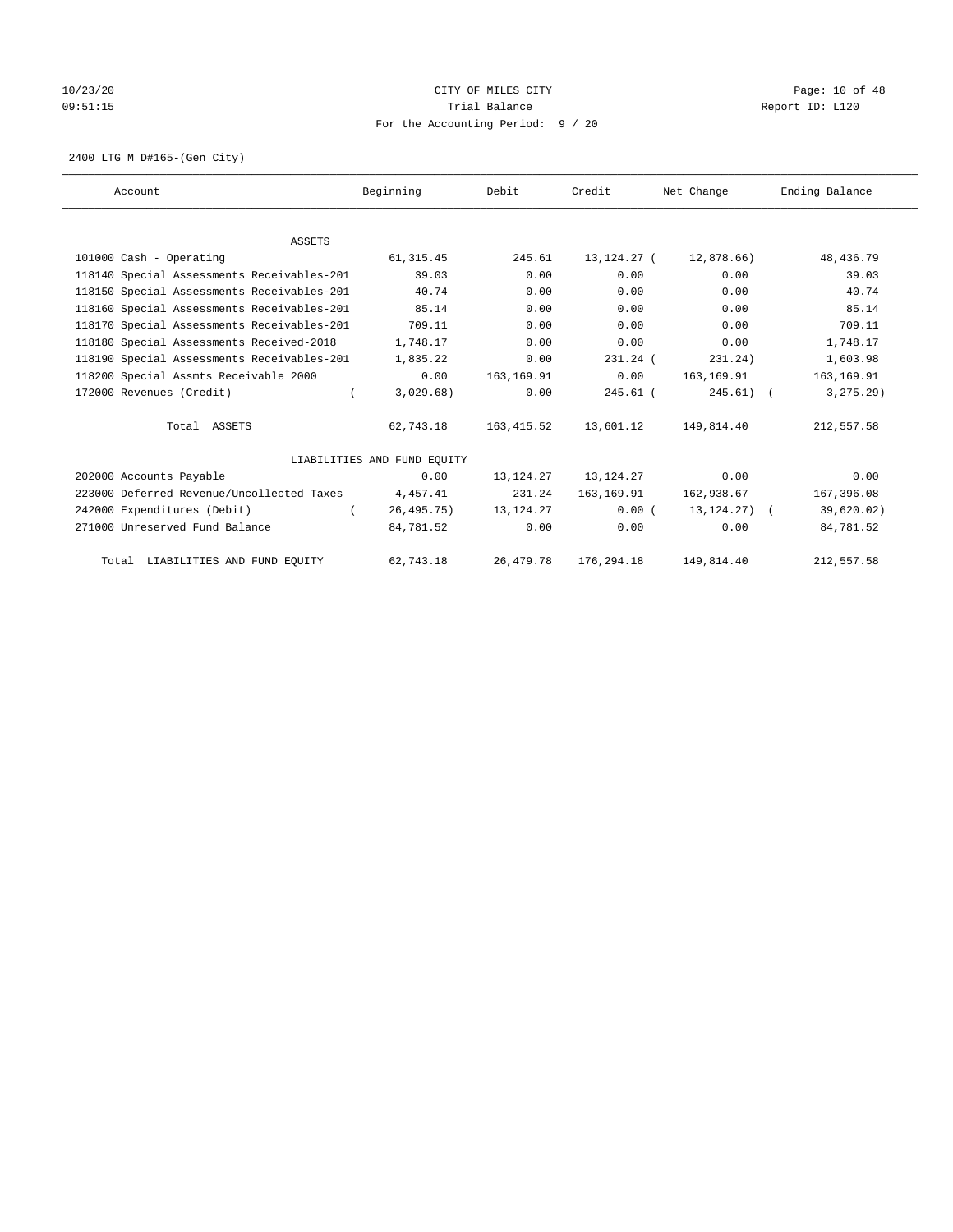# 10/23/20 Page: 11 of 48 09:51:15 COMPOSERT TRIAL BALANCE COMPOSERT TRIAL BALANCE COMPOSERT TRIAL REPORT ID: L120 For the Accounting Period: 9 / 20

#### 2420 LTG M D#167-(MilesAddn Etc)

| Account                                    | Beginning                   | Debit     | Credit     | Net Change   | Ending Balance |
|--------------------------------------------|-----------------------------|-----------|------------|--------------|----------------|
|                                            |                             |           |            |              |                |
| ASSETS                                     |                             |           |            |              |                |
| 101000 Cash - Operating                    | 17,788.90                   | 1.86      | 1,659.81 ( | 1,657.95)    | 16,130.95      |
| 118170 Special Assessments Receivables-201 | 0.04                        | 0.00      | 0.00       | 0.00         | 0.04           |
| 118180 Special Assessments Received-2018   | 329.30                      | 0.00      | 0.00       | 0.00         | 329.30         |
| 118190 Special Assessments Receivables-201 | 230.81                      | 0.00      | $1.76$ (   | 1.76)        | 229.05         |
| 118200 Special Assmts Receivable 2000      | 0.00                        | 15,777.44 | 0.00       | 15,777.44    | 15,777.44      |
| 172000 Revenues (Credit)                   | 280.63)                     | 0.00      | $1.86$ (   | $1.86)$ (    | 282.49)        |
| Total ASSETS                               | 18,068.42                   | 15,779.30 | 1,663.43   | 14,115.87    | 32, 184. 29    |
|                                            | LIABILITIES AND FUND EOUITY |           |            |              |                |
| 202000 Accounts Payable                    | 0.00                        | 1,659.81  | 1,659.81   | 0.00         | 0.00           |
| 223000 Deferred Revenue/Uncollected Taxes  | 560.15                      | 1.76      | 15,777.44  | 15,775.68    | 16,335.83      |
| 242000 Expenditures (Debit)                | 4, 213.39)                  | 1,659.81  | 0.00(      | $1,659.81$ ( | $5,873.20$ )   |
| 271000 Unreserved Fund Balance             | 21,721.66                   | 0.00      | 0.00       | 0.00         | 21,721.66      |
| Total LIABILITIES AND FUND EQUITY          | 18,068.42                   | 3,321.38  | 17,437.25  | 14,115.87    | 32,184.29      |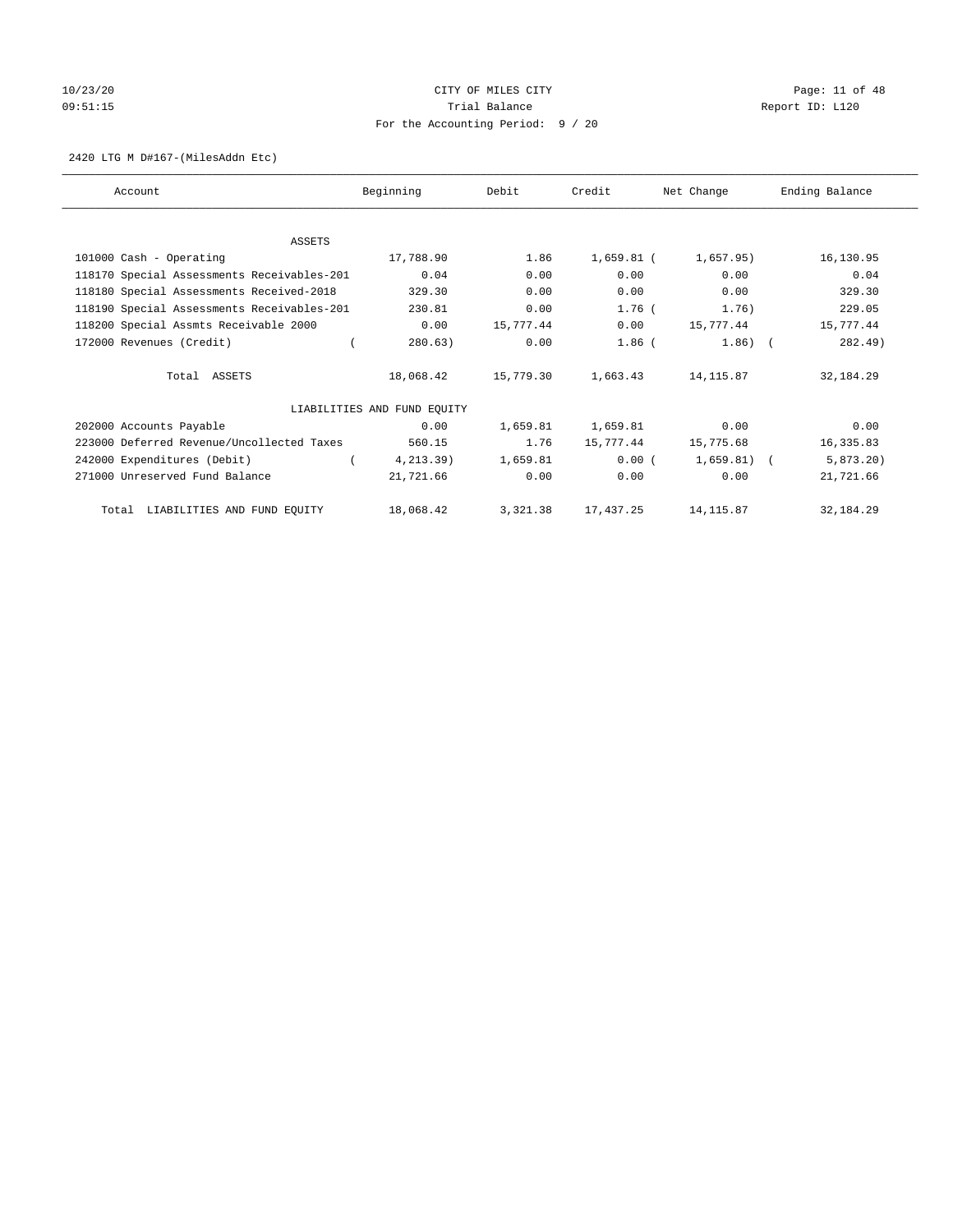# 10/23/20 Page: 12 of 48 09:51:15 **Trial Balance Constanting Trial Balance Report ID:** L120 For the Accounting Period: 9 / 20

2430 LTG M D#171-(Balsam Est)

| Account                                   | Beginning                   | Debit    | Credit       | Net Change   | Ending Balance |
|-------------------------------------------|-----------------------------|----------|--------------|--------------|----------------|
|                                           |                             |          |              |              |                |
| <b>ASSETS</b>                             |                             |          |              |              |                |
| 101000 Cash - Operating                   | 2,942.04                    | 0.00     | $3,332,29$ ( | $3,332,29$ ( | 390.25)        |
| 118200 Special Assmts Receivable 2000     | 0.00                        | 4,734.00 | 0.00         | 4,734.00     | 4,734.00       |
| Total ASSETS                              | 2,942.04                    | 4,734.00 | 3,332.29     | 1,401.71     | 4,343.75       |
|                                           | LIABILITIES AND FUND EQUITY |          |              |              |                |
| 202000 Accounts Payable                   | 0.00                        | 3,332.29 | 3,332.29     | 0.00         | 0.00           |
| 223000 Deferred Revenue/Uncollected Taxes | 0.00                        | 0.00     | 4,734.00     | 4,734.00     | 4,734.00       |
| 242000 Expenditures (Debit)               | 1,324.26)                   | 3,332.29 | 0.00(        | $3,332.29$ ( | 4,656.55)      |
| 271000 Unreserved Fund Balance            | 4,266.30                    | 0.00     | 0.00         | 0.00         | 4,266.30       |
| LIABILITIES AND FUND EQUITY<br>Total      | 2,942.04                    | 6,664.58 | 8,066.29     | 1,401.71     | 4,343.75       |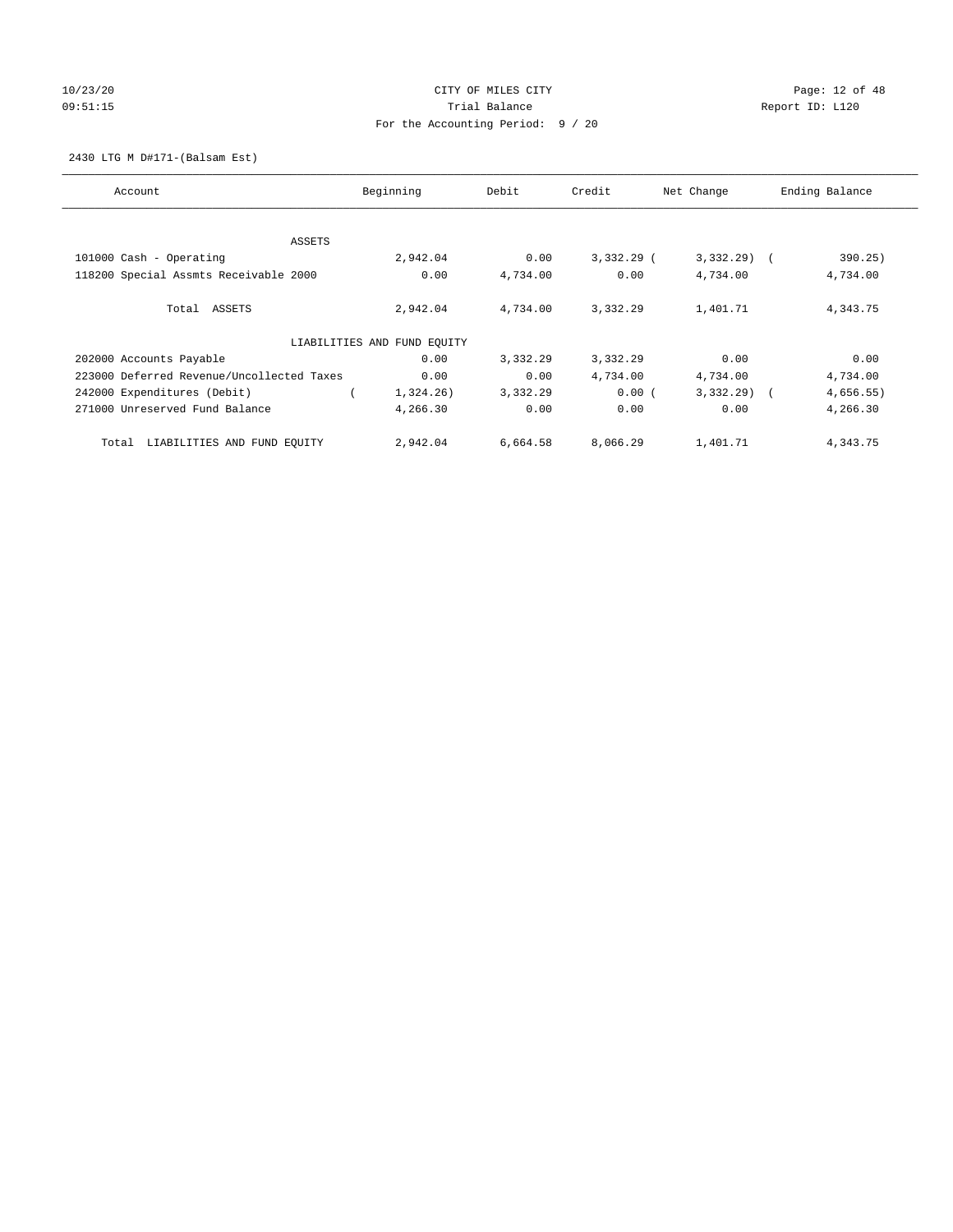# 10/23/20 **CITY OF MILES CITY CITY CITY Page: 13 of 48** 09:51:15 COMPOSITED Report ID: L120 For the Accounting Period: 9 / 20

2440 LTG M D#172-(Main Str)

| Account                                    | Beginning                   | Debit     | Credit     | Net Change | Ending Balance |
|--------------------------------------------|-----------------------------|-----------|------------|------------|----------------|
| ASSETS                                     |                             |           |            |            |                |
| 101000 Cash - Operating                    | 5,439.95                    | 290.13    | 2,347.30 ( | 2,057.17)  | 3,382.78       |
| 118190 Special Assessments Receivables-201 | 273.16                      | 0.00      | $273.16$ ( | 273.16)    | 0.00           |
| 118200 Special Assmts Receivable 2000      | 0.00                        | 30,533.11 | 0.00       | 30,533.11  | 30,533.11      |
| 172000 Revenues (Credit)                   | 0.00                        | 0.00      | 290.13(    | 290.13)    | 290.13)        |
|                                            |                             |           |            |            |                |
| Total ASSETS                               | 5,713.11                    | 30,823.24 | 2,910.59   | 27,912.65  | 33,625.76      |
|                                            | LIABILITIES AND FUND EQUITY |           |            |            |                |
| 202000 Accounts Payable                    | 0.00                        | 2,347.30  | 2,347.30   | 0.00       | 0.00           |
| 223000 Deferred Revenue/Uncollected Taxes  | 273.16                      | 273.16    | 30,533.11  | 30,259.95  | 30,533.11      |
| 242000 Expenditures (Debit)                | 3,927.51)                   | 2,347.30  | 0.00(      | 2,347.30)  | 6, 274.81)     |
| 271000 Unreserved Fund Balance             | 9,367.46                    | 0.00      | 0.00       | 0.00       | 9,367.46       |
|                                            |                             |           |            |            |                |
| LIABILITIES AND FUND EQUITY<br>Total       | 5,713.11                    | 4,967.76  | 32,880.41  | 27,912.65  | 33,625.76      |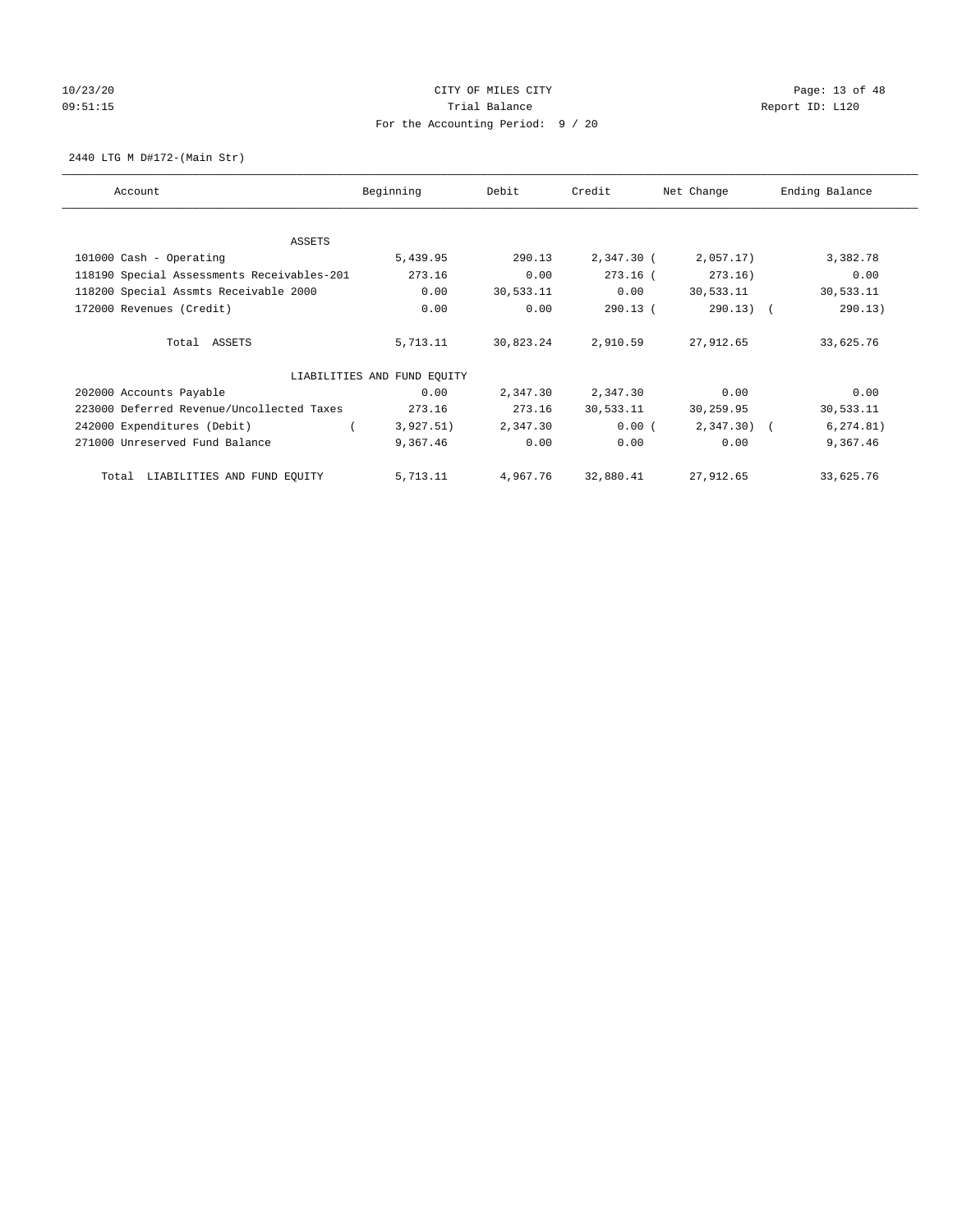# 10/23/20 **CITY OF MILES CITY CITY CITY Page: 14 of 48** 09:51:15 COMPOSERT TRIAL BALANCE COMPOSERT TRIAL BALANCE COMPOSERT TRIAL REPORT ID: L120 For the Accounting Period: 9 / 20

2450 LTG M D#195-(SG-Trico)

| Account                                   | Beginning                   | Debit    | Credit     | Net Change | Ending Balance |
|-------------------------------------------|-----------------------------|----------|------------|------------|----------------|
| ASSETS                                    |                             |          |            |            |                |
| 101000 Cash - Operating                   | 3,328.06                    | 0.00     | $525.00$ ( | 525.00)    | 2,803.06       |
| 118200 Special Assmts Receivable 2000     | 0.00                        | 3,171.81 | 0.00       | 3,171.81   | 3,171.81       |
| 172000 Revenues (Credit)                  | 27.35)                      | 0.00     | 0.00       | 0.00       | 27.35)         |
| Total ASSETS                              | 3,300.71                    | 3,171.81 | 525.00     | 2,646.81   | 5,947.52       |
|                                           | LIABILITIES AND FUND EQUITY |          |            |            |                |
| 202000 Accounts Payable                   | 0.00                        | 525.00   | 525.00     | 0.00       | 0.00           |
| 223000 Deferred Revenue/Uncollected Taxes | 0.00                        | 0.00     | 3,171.81   | 3,171.81   | 3,171.81       |
| 242000 Expenditures (Debit)               | 1,926.84)                   | 525.00   | 0.00(      | $525.00$ ( | 2,451.84)      |
| 271000 Unreserved Fund Balance            | 5,227.55                    | 0.00     | 0.00       | 0.00       | 5,227.55       |
| LIABILITIES AND FUND EQUITY<br>Total      | 3,300.71                    | 1,050.00 | 3,696.81   | 2,646.81   | 5,947.52       |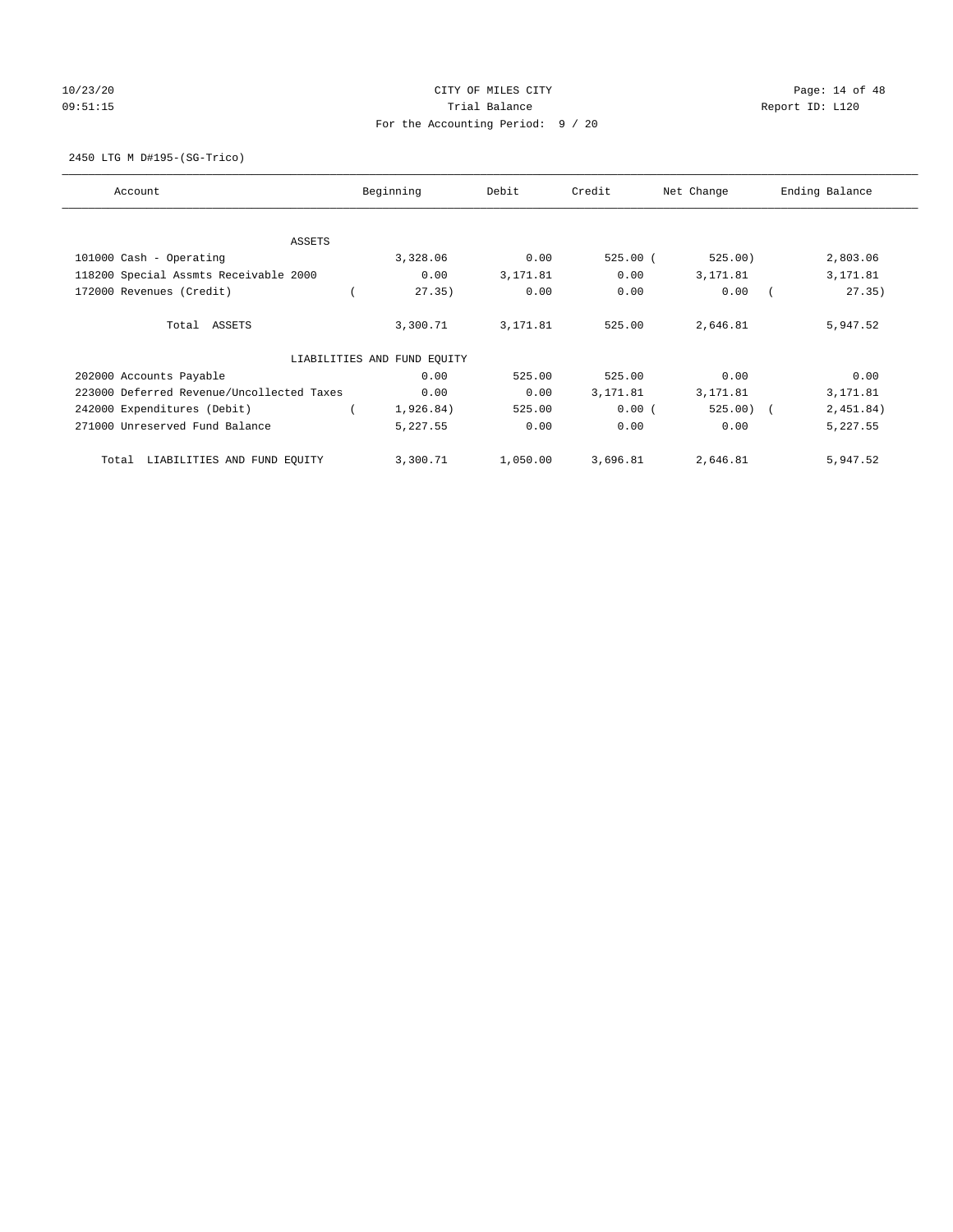# 10/23/20 **CITY OF MILES CITY CITY CITY Page: 15 of 48** 09:51:15 COMPOSERT TRIAL BALANCE COMPOSERT TRIAL BALANCE COMPOSERT TRIAL REPORT ID: L120 For the Accounting Period: 9 / 20

2470 LTG M D#202-(SG-MDU&NV)

| Account                                    | Beginning                   | Debit    | Credit   | Net Change | Ending Balance |
|--------------------------------------------|-----------------------------|----------|----------|------------|----------------|
|                                            |                             |          |          |            |                |
| ASSETS                                     |                             | 0.00     |          |            |                |
| 101000 Cash - Operating                    | 3,440.66                    |          | 451.40 ( | 451.40)    | 2,989.26       |
| 118180 Special Assessments Received-2018   | 131.04                      | 0.00     | 0.00     | 0.00       | 131.04         |
| 118190 Special Assessments Receivables-201 | 314.75                      | 0.00     | 0.00     | 0.00       | 314.75         |
| 118200 Special Assmts Receivable 2000      | 0.00                        | 5,542.21 | 0.00     | 5,542.21   | 5,542.21       |
| 172000 Revenues (Credit)                   | 223.25)                     | 0.00     | 0.00     | 0.00       | 223.25)        |
| Total ASSETS                               | 3,663.20                    | 5,542.21 | 451.40   | 5,090.81   | 8,754.01       |
|                                            | LIABILITIES AND FUND EQUITY |          |          |            |                |
| 202000 Accounts Payable                    | 0.00                        | 451.40   | 451.40   | 0.00       | 0.00           |
| 223000 Deferred Revenue/Uncollected Taxes  | 445.79                      | 0.00     | 5,542.21 | 5,542.21   | 5,988.00       |
| 242000 Expenditures (Debit)                | 1,880.78)                   | 451.40   | 0.00(    | 451.40) (  | 2,332.18)      |
| 271000 Unreserved Fund Balance             | 5,098.19                    | 0.00     | 0.00     | 0.00       | 5,098.19       |
| LIABILITIES AND FUND EQUITY<br>Total       | 3,663.20                    | 902.80   | 5,993.61 | 5,090.81   | 8,754.01       |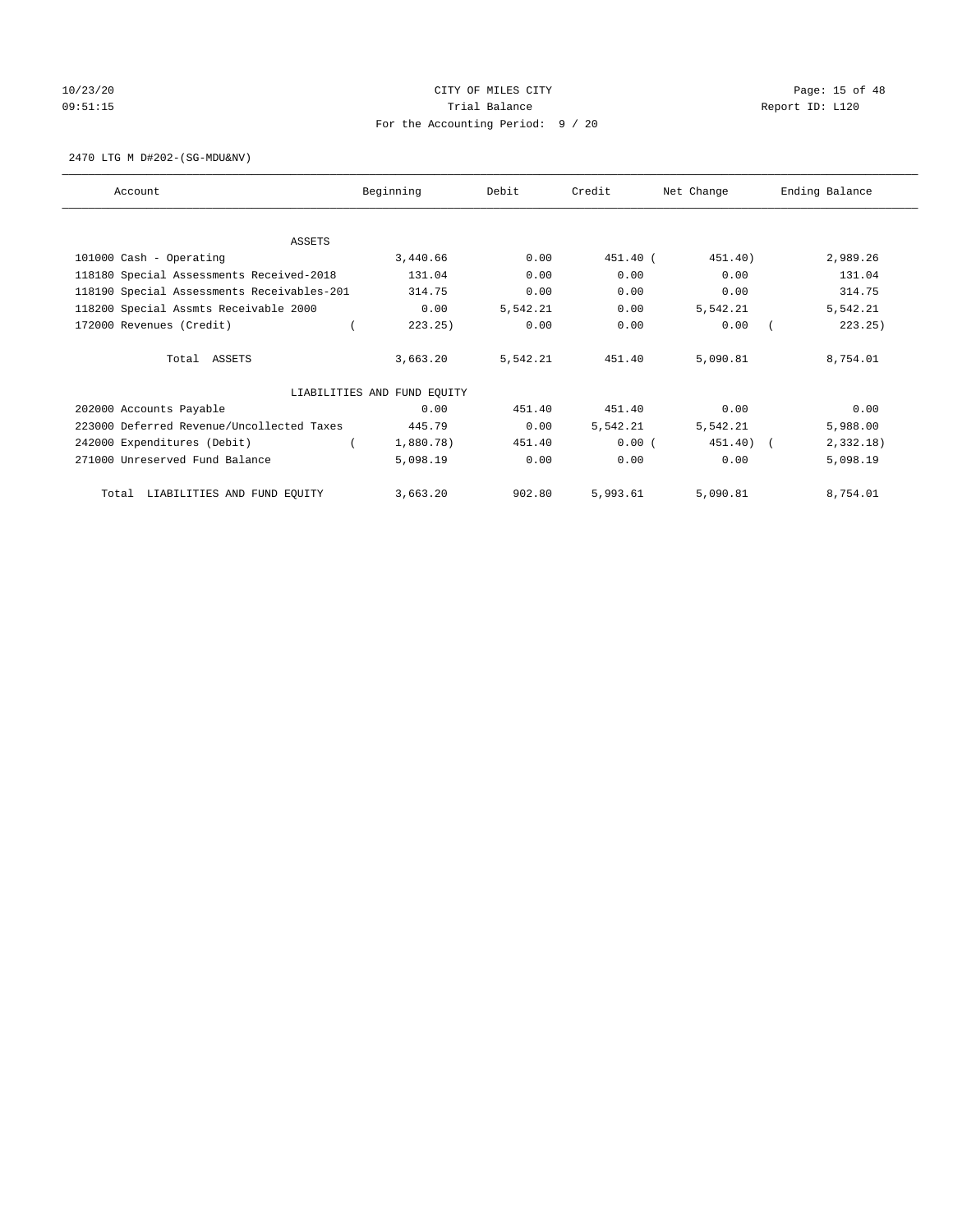# 10/23/20 Page: 16 of 48 09:51:15 Trial Balance Report ID: L120 For the Accounting Period: 9 / 20

2480 LTG M M#173-(Milestown Estates)

| Account                                   | Beginning                   | Debit    | Credit   | Net Change | Ending Balance |
|-------------------------------------------|-----------------------------|----------|----------|------------|----------------|
|                                           |                             |          |          |            |                |
| ASSETS                                    |                             |          |          |            |                |
| 101000 Cash - Operating                   | 580.37                      | 0.00     | 147.03 ( | 147.03)    | 433.34         |
| 118200 Special Assmts Receivable 2000     | 0.00                        | 3,276.00 | 0.00     | 3,276.00   | 3,276.00       |
|                                           |                             |          |          |            |                |
| Total ASSETS                              | 580.37                      | 3,276.00 | 147.03   | 3,128.97   | 3,709.34       |
|                                           |                             |          |          |            |                |
|                                           | LIABILITIES AND FUND EQUITY |          |          |            |                |
| 202000 Accounts Payable                   | 0.00                        | 147.03   | 147.03   | 0.00       | 0.00           |
| 223000 Deferred Revenue/Uncollected Taxes | 0.00                        | 0.00     | 3,276.00 | 3,276.00   | 3,276.00       |
| 242000 Expenditures (Debit)               | 527.71)                     | 147.03   | 0.00(    | 147.03)    | 674.74)        |
| 271000 Unreserved Fund Balance            | 1,108.08                    | 0.00     | 0.00     | 0.00       | 1,108.08       |
|                                           |                             |          |          |            |                |
| LIABILITIES AND FUND EQUITY<br>Total      | 580.37                      | 294.06   | 3,423.03 | 3,128.97   | 3,709.34       |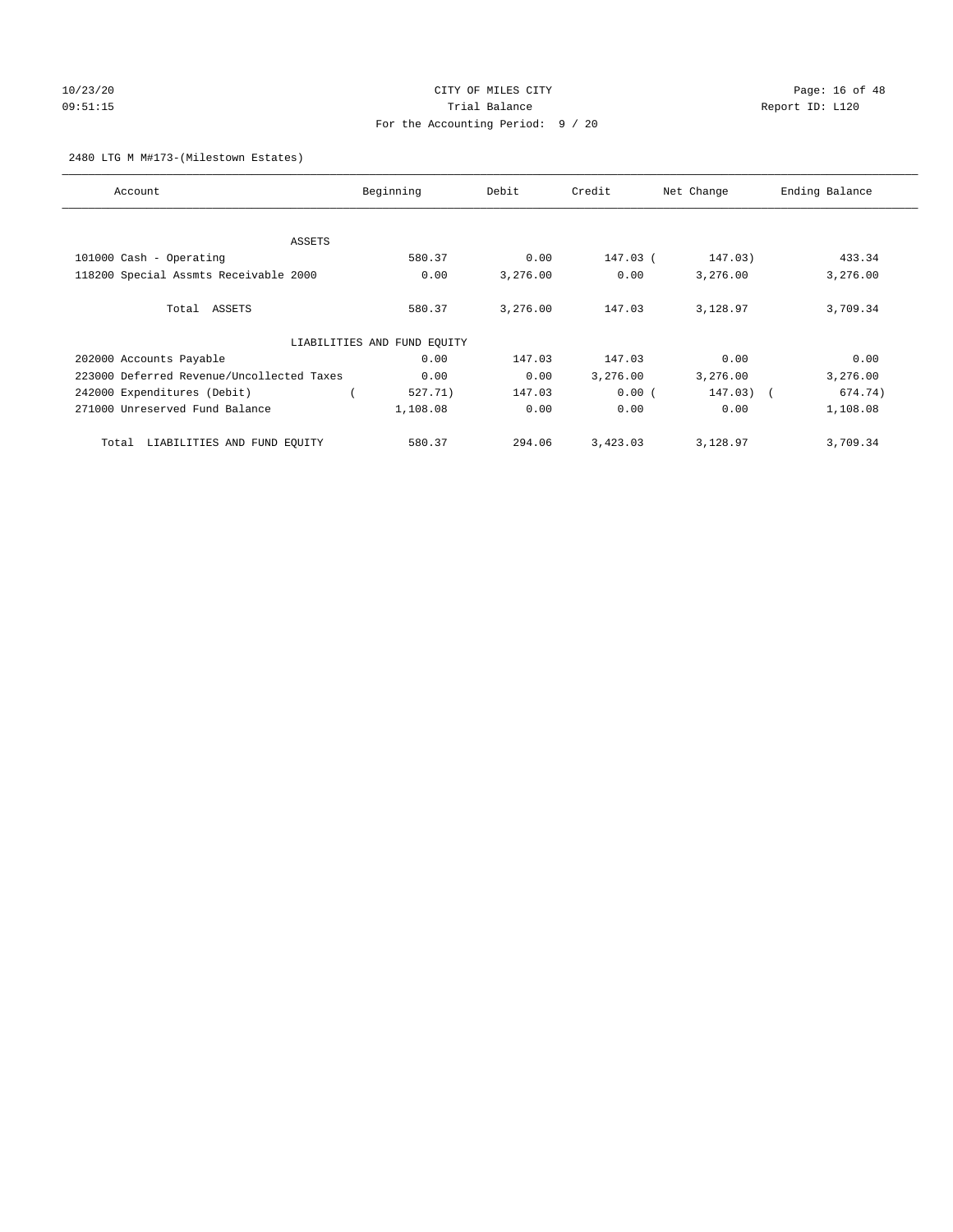# 10/23/20 **CITY OF MILES CITY CITY CITY Page: 17 of 48** 09:51:15 COMPOSERT TRIAL BALANCE COMPOSERT TRIAL BALANCE COMPOSERT TRIAL REPORT ID: L120 For the Accounting Period: 9 / 20

2510 STR MAINT DIST #204

| Account                                    | Beginning                   | Debit                    | Credit                  | Net Change                                            | Ending Balance |
|--------------------------------------------|-----------------------------|--------------------------|-------------------------|-------------------------------------------------------|----------------|
|                                            |                             |                          |                         |                                                       |                |
| ASSETS                                     |                             |                          |                         |                                                       |                |
| 101000 Cash - Operating                    | $120,057.39$ )<br>$\left($  | 1,327.59                 | 277,856.72 (            | 276,529.13) (                                         | 396,586.52)    |
| 118130 Special Assessments Receivable 2013 | 32.59                       | 0.00                     | 0.00                    | 0.00                                                  | 32.59          |
| 118140 Special Assessments Receivables-201 | 31.99                       | 0.00                     | 0.00                    | 0.00                                                  | 31.99          |
| 118150 Special Assessments Receivables-201 | 34.52                       | 0.00                     | 0.00                    | 0.00                                                  | 34.52          |
| 118160 Special Assessments Receivables-201 | 180.96                      | 0.00                     | 0.00                    | 0.00                                                  | 180.96         |
| 118170 Special Assessments Receivables-201 | 1,686.22                    | 0.00                     | 0.00                    | 0.00                                                  | 1,686.22       |
| 118180 Special Assessments Received-2018   | 9,415.59                    | 0.00                     | 0.00                    | 0.00                                                  | 9,415.59       |
| 118190 Special Assessments Receivables-201 | 15,333.38                   | 0.00                     | 1,017.85 (              | 1,017.85)                                             | 14, 315.53     |
| 118200 Special Assmts Receivable 2000      | 0.00                        | 1,803,512.62             | 0.00                    | 1,803,512.62                                          | 1,803,512.62   |
| 172000 Revenues (Credit)                   | 31,444.93)                  | 0.00                     | 1,327.59 (              | $1,327.59$ (                                          | 32,772.52)     |
| Total ASSETS                               |                             | 124,787.07) 1,804,840.21 |                         | 280, 202.16 1, 524, 638.05                            | 1,399,850.98   |
|                                            | LIABILITIES AND FUND EQUITY |                          |                         |                                                       |                |
| 202000 Accounts Payable                    | 19,756.75                   |                          | 231,759.45 231,759.45   | 0.00                                                  | 19,756.75      |
| 223000 Deferred Revenue/Uncollected Taxes  |                             |                          |                         | 26,715.26    1,017.85    1,803,512.62    1,802,494.77 | 1,829,210.03   |
| 242000 Expenditures (Debit)                | 594,524.66)<br>$\sqrt{2}$   |                          | 286,852.51 8,995.79 (   | 277,856.72) (                                         | 872,381.38)    |
| 271000 Unreserved Fund Balance             | 423, 265.58                 | 0.00                     | 0.00                    | 0.00                                                  | 423, 265.58    |
| Total LIABILITIES AND FUND EQUITY          | 124,787.07)                 |                          | 519,629.81 2,044,267.86 | 1,524,638.05                                          | 1,399,850.98   |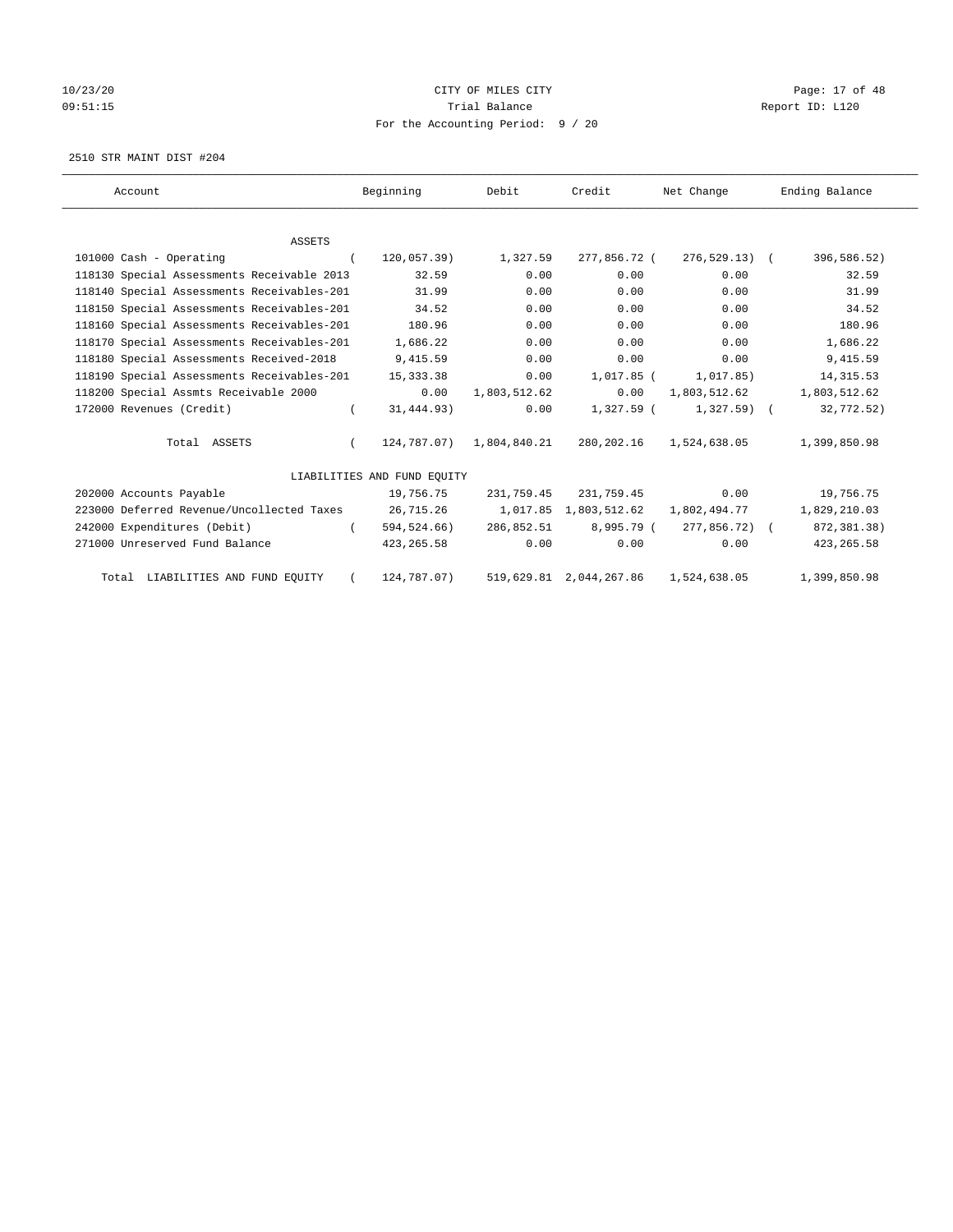# 10/23/20 Page: 18 of 48 09:51:15 COMPOSERT TRIAL BALANCE COMPOSERT TRIAL BALANCE COMPOSERT TRIAL REPORT ID: L120 For the Accounting Period: 9 / 20

2520 STR MAINT DIST #205

| Account                                    | Beginning                   | Debit       | Credit      | Net Change   | Ending Balance |
|--------------------------------------------|-----------------------------|-------------|-------------|--------------|----------------|
|                                            |                             |             |             |              |                |
| <b>ASSETS</b>                              |                             |             |             |              |                |
| 101000 Cash - Operating                    | 210,762.66                  | 469.04      | 18,561.50 ( | 18,092.46)   | 192,670.20     |
| 118140 Special Assessments Receivables-201 | 214.50                      | 0.00        | 0.00        | 0.00         | 214.50         |
| 118150 Special Assessments Receivables-201 | 210.08                      | 0.00        | 0.00        | 0.00         | 210.08         |
| 118160 Special Assessments Receivables-201 | 317.14                      | 0.00        | 0.00        | 0.00         | 317.14         |
| 118170 Special Assessments Receivables-201 | 1,646.90                    | 0.00        | 0.00        | 0.00         | 1,646.90       |
| 118180 Special Assessments Received-2018   | 4,516.35                    | 0.00        | 0.00        | 0.00         | 4,516.35       |
| 118190 Special Assessments Receivables-201 | 2,344.18                    | 0.00        | 441.60 (    | 441.60)      | 1,902.58       |
| 118200 Special Assmts Receivable 2000      | 0.00                        | 207, 363.59 | 0.00        | 207, 363, 59 | 207, 363.59    |
| 172000 Revenues (Credit)                   | 5,922.11)                   | 0.00        | $469.04$ (  | $469.04)$ (  | 6, 391.15)     |
| Total ASSETS                               | 214,089.70                  | 207,832.63  | 19,472.14   | 188,360.49   | 402,450.19     |
|                                            | LIABILITIES AND FUND EOUITY |             |             |              |                |
| 202000 Accounts Payable                    | 0.00                        | 1,991.57    | 1,991.57    | 0.00         | 0.00           |
| 223000 Deferred Revenue/Uncollected Taxes  | 9,248.99                    | 441.60      | 207, 363.59 | 206,921.99   | 216,170.98     |
| 242000 Expenditures (Debit)                | 31,046.90)                  | 18,561.50   | 0.00(       | 18,561.50) ( | 49,608.40)     |
| 271000 Unreserved Fund Balance             | 235,887.61                  | 0.00        | 0.00        | 0.00         | 235,887.61     |
| Total LIABILITIES AND FUND EQUITY          | 214,089.70                  | 20,994.67   | 209, 355.16 | 188,360.49   | 402,450.19     |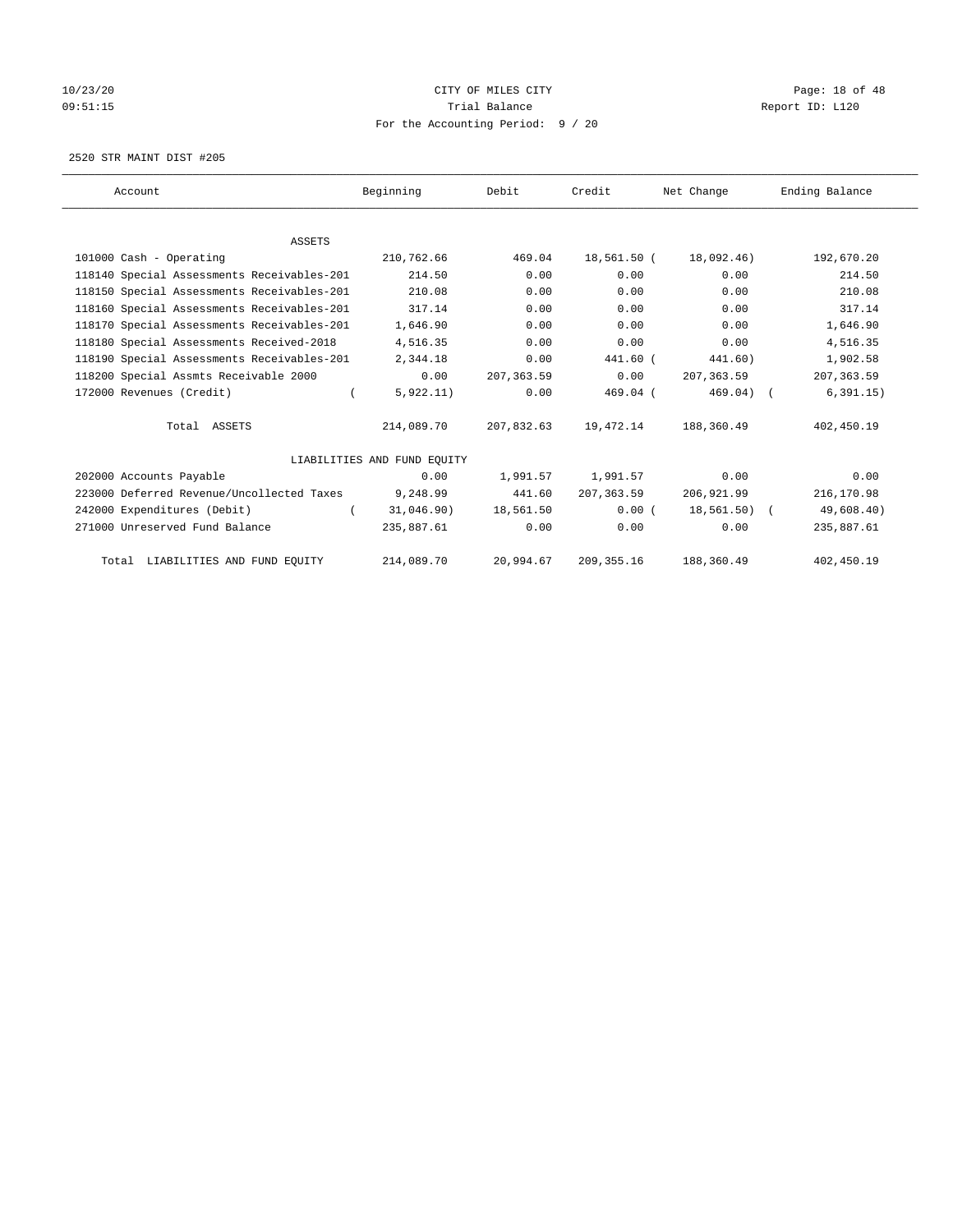# 10/23/20 Page: 19 of 48 09:51:15 **Trial Balance Constanting Trial Balance Report ID:** L120 For the Accounting Period: 9 / 20

#### 2540 STR MAINT DIST#207-(MILESTOWN ESTATES)

| Account                                   | Beginning                   | Debit    | Credit     | Net Change            | Ending Balance |
|-------------------------------------------|-----------------------------|----------|------------|-----------------------|----------------|
|                                           |                             |          |            |                       |                |
| ASSETS                                    |                             |          |            |                       |                |
| 101000 Cash - Operating                   | 4,662.71                    | 0.00     | $561.25$ ( | 561.25)               | 4,101.46       |
| 118200 Special Assmts Receivable 2000     | 0.00                        | 4,620.01 | 0.00       | 4,620.01              | 4,620.01       |
| Total ASSETS                              | 4,662.71                    | 4,620.01 | 561.25     | 4,058.76              | 8,721.47       |
|                                           | LIABILITIES AND FUND EQUITY |          |            |                       |                |
| 223000 Deferred Revenue/Uncollected Taxes | 0.00                        | 0.00     | 4,620.01   | 4,620.01              | 4,620.01       |
| 242000 Expenditures (Debit)               | 815.04)                     | 561.25   | 0.00(      | 561.25)<br>$\sqrt{2}$ | $1,376.29$ )   |
| 271000 Unreserved Fund Balance            | 5,477.75                    | 0.00     | 0.00       | 0.00                  | 5,477.75       |
| LIABILITIES AND FUND EQUITY<br>Total      | 4,662.71                    | 561.25   | 4,620.01   | 4,058.76              | 8,721.47       |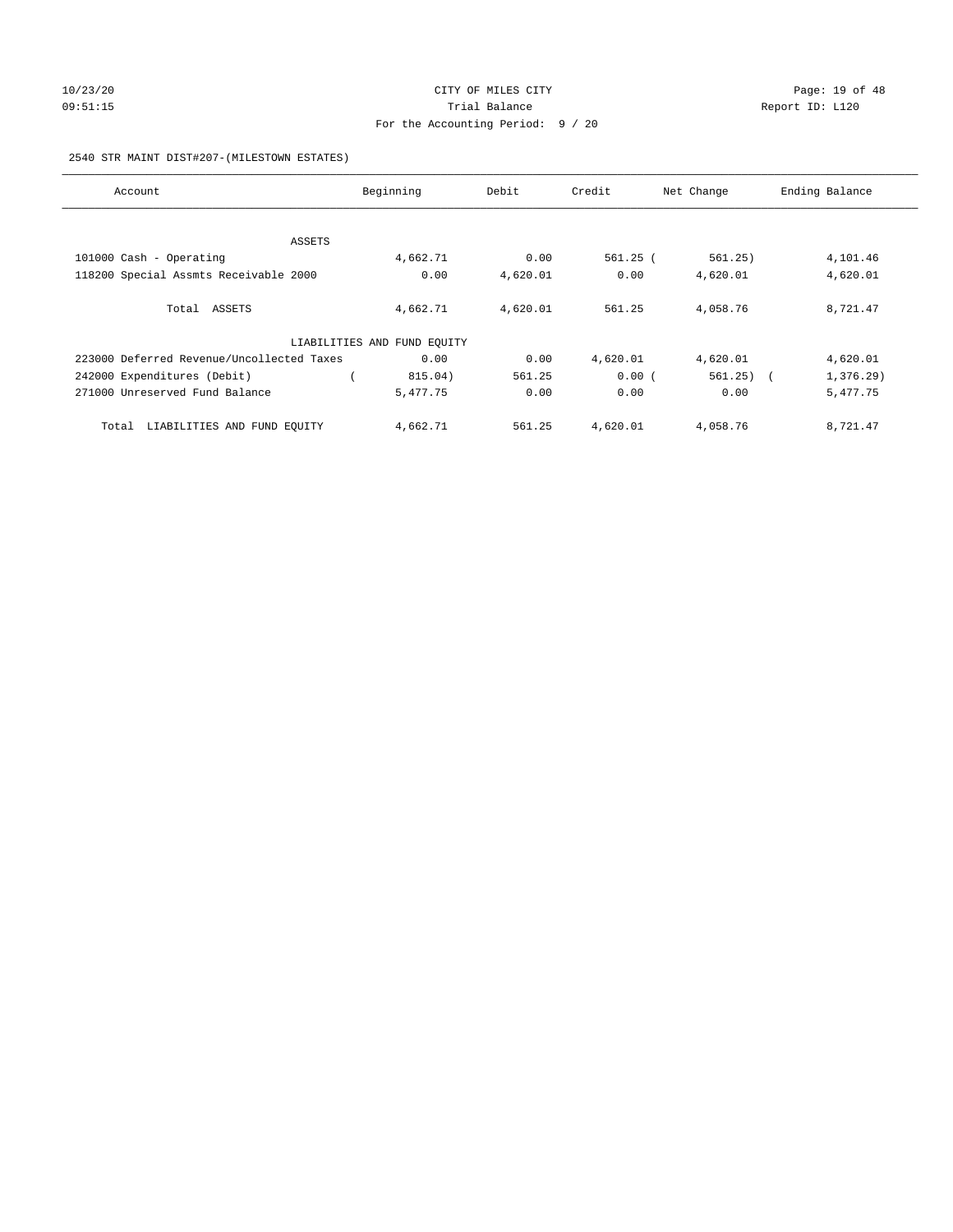| 10/23/20 |  |  |
|----------|--|--|
| 09:51:15 |  |  |

# CITY OF MILES CITY CONTROL CONTROL CITY CONTROL Page: 20 of 48 Prial Balance **Report ID:** L120 For the Accounting Period: 9 / 20

#### 2701 Fire Grants

| Account                              | Beginning                   | Debit | Credit | Net Change | Ending Balance |
|--------------------------------------|-----------------------------|-------|--------|------------|----------------|
| ASSETS                               |                             |       |        |            |                |
| 101000 Cash - Operating              | 6,108.70                    | 0.00  | 0.00   | 0.00       | 6,108.70       |
| Total ASSETS                         | 6,108.70                    | 0.00  | 0.00   | 0.00       | 6,108.70       |
|                                      | LIABILITIES AND FUND EQUITY |       |        |            |                |
| 271000 Unreserved Fund Balance       | 6,108.70                    | 0.00  | 0.00   | 0.00       | 6,108.70       |
| LIABILITIES AND FUND EQUITY<br>Total | 6,108.70                    | 0.00  | 0.00   | 0.00       | 6,108.70       |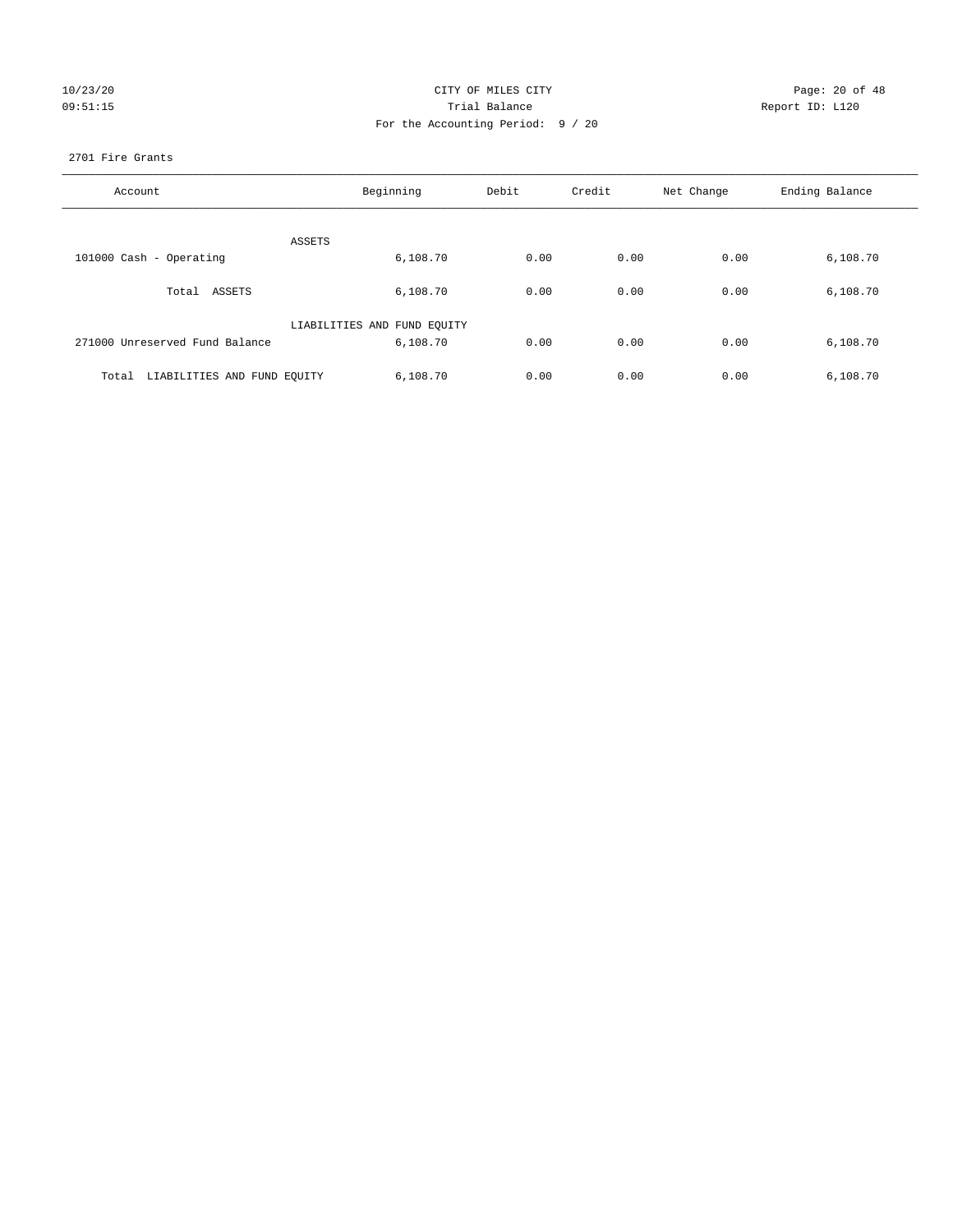# 10/23/20 Page: 21 of 48 09:51:15 COMPOSERT TRIAL BALANCE COMPOSERT TRIAL BALANCE COMPOSERT TRIAL REPORT ID: L120 For the Accounting Period: 9 / 20

#### 2820 GAS TAX

| Account                              | Beginning                   | Debit     | Credit      | Net Change     | Ending Balance |
|--------------------------------------|-----------------------------|-----------|-------------|----------------|----------------|
| ASSETS                               |                             |           |             |                |                |
| 101000 Cash - Operating              | 27,959.53                   | 14,184.04 | 204.33      | 13,979.71      | 41,939.24      |
| 172000 Revenues (Credit)             | 28,368.03)                  | 0.00      | 14,184.04 ( | 14, 184.04)    | 42,552.07)     |
| Total ASSETS                         | 408.50)                     | 14,184.04 | 14,388.37 ( | $204.33)$ (    | 612.83)        |
|                                      | LIABILITIES AND FUND EQUITY |           |             |                |                |
| 242000 Expenditures (Debit)          | $408.66$ )                  | 204.33    | 0.00(       | $204.33$ ) $($ | 612.99)        |
| 271000 Unreserved Fund Balance       | 0.16                        | 0.00      | 0.00        | 0.00           | 0.16           |
| LIABILITIES AND FUND EOUITY<br>Total | 408.50                      | 204.33    | 0.00(       | 204.33)        | 612.83)        |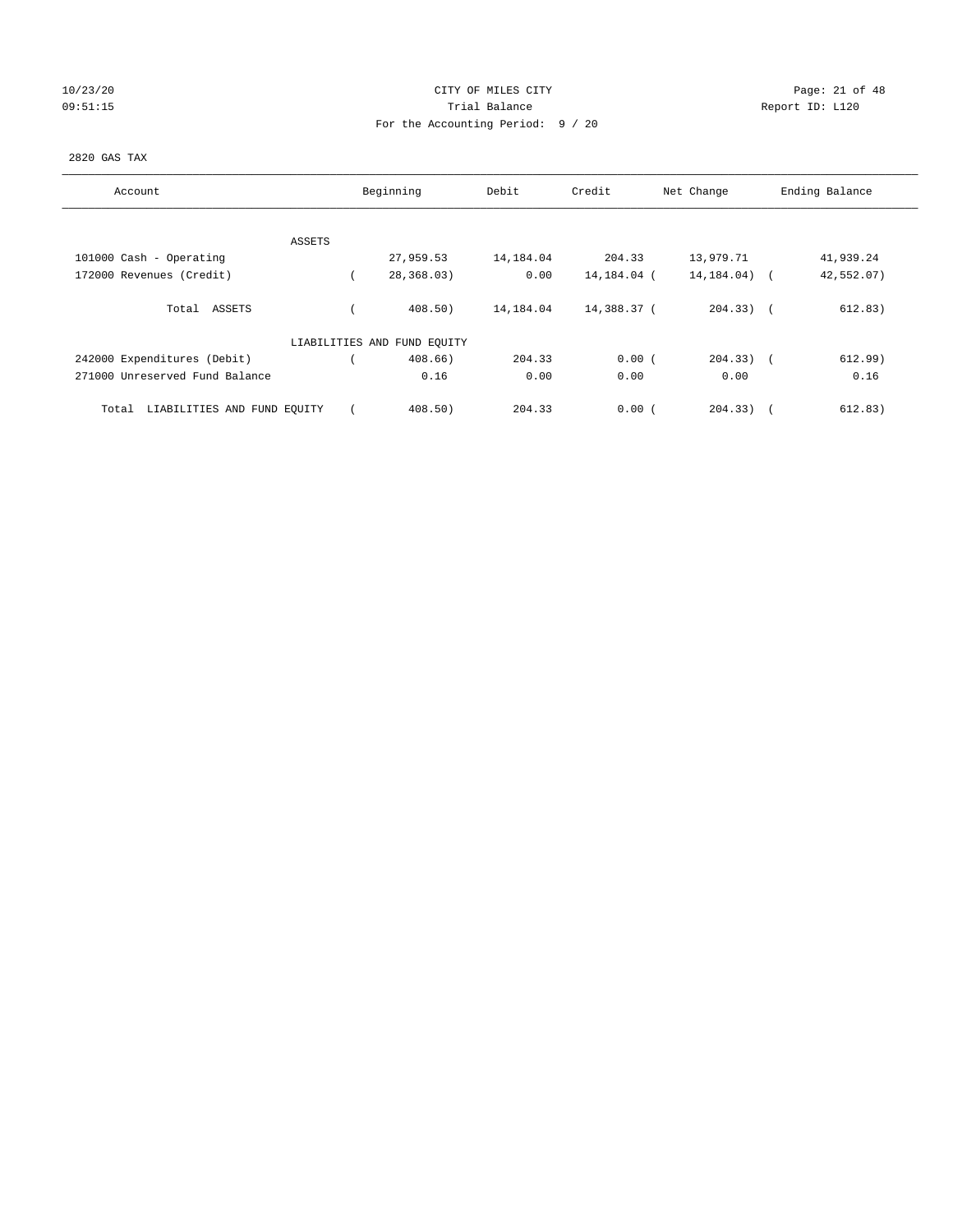# 10/23/20 Page: 22 of 48 09:51:15 **Trial Balance Constanting Trial Balance Report ID:** L120 For the Accounting Period: 9 / 20

#### 2821 HB473- Fuel Tax

| Account                              |        | Beginning                   | Debit     | Credit      | Net Change | Ending Balance |
|--------------------------------------|--------|-----------------------------|-----------|-------------|------------|----------------|
|                                      |        |                             |           |             |            |                |
|                                      | ASSETS |                             |           |             |            |                |
| 101000 Cash - Operating              |        | 89,800.00)                  | 89,800.00 | 0.00        | 89,800.00  | 0.00           |
| 102131 Restricted Cash- HB473        |        | 89,801.09                   | 0.00      | 89,800.00 ( | 89,800.00) | 1.09           |
| Total ASSETS                         |        | 1.09                        | 89,800.00 | 89,800.00   | 0.00       | 1.09           |
|                                      |        | LIABILITIES AND FUND EQUITY |           |             |            |                |
| 271000 Unreserved Fund Balance       |        | 1.09                        | 0.00      | 0.00        | 0.00       | 1.09           |
| LIABILITIES AND FUND EQUITY<br>Total |        | 1.09                        | 0.00      | 0.00        | 0.00       | 1.09           |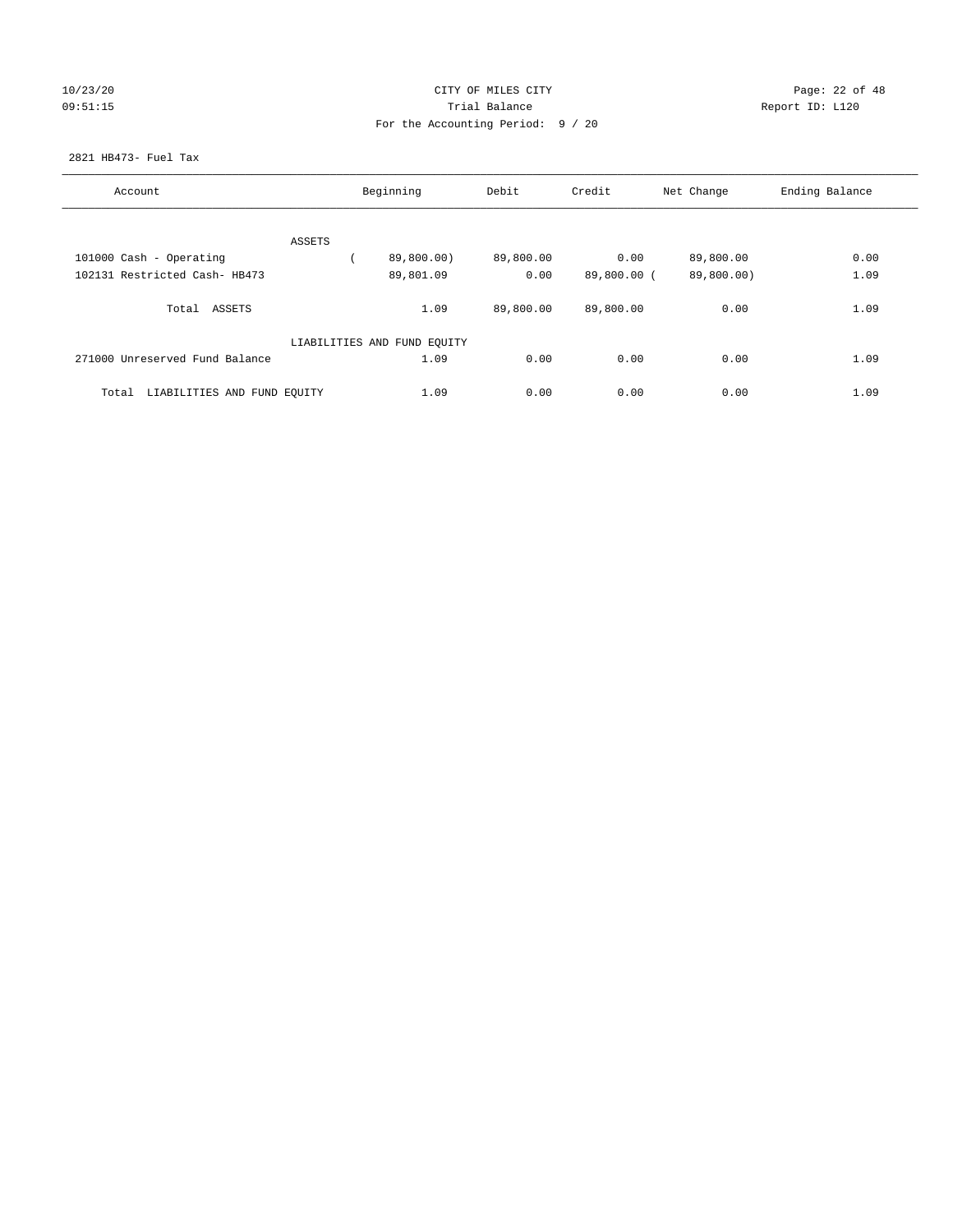# 10/23/20 Page: 23 of 48 09:51:15 Trial Balance Report ID: L120 For the Accounting Period: 9 / 20

2850 Southeastern Montana Dispatch-911

| Account                              |        | Beginning                   | Debit     | Credit      | Net Change | Ending Balance            |
|--------------------------------------|--------|-----------------------------|-----------|-------------|------------|---------------------------|
|                                      |        |                             |           |             |            |                           |
|                                      | ASSETS |                             |           |             |            |                           |
| 101000 Cash - Operating              |        | 179,686.78                  | 0.00      | 19,814.16 ( | 19,814.16) | 159,872.62                |
| 172000 Revenues (Credit)             |        | 47,935.32)                  | 0.00      | 0.00        | 0.00       | 47,935.32)                |
| Total ASSETS                         |        | 131,751.46                  | 0.00      | 19,814.16 ( | 19,814.16) | 111,937.30                |
|                                      |        | LIABILITIES AND FUND EQUITY |           |             |            |                           |
| 202000 Accounts Payable              |        | 0.00                        | 4,890.91  | 4,890.91    | 0.00       | 0.00                      |
| 242000 Expenditures (Debit)          |        | 14,525.41)                  | 19,814.16 | 0.00(       | 19,814.16) | 34, 339.57)<br>$\sqrt{2}$ |
| 271000 Unreserved Fund Balance       |        | 146,276.87                  | 0.00      | 0.00        | 0.00       | 146,276.87                |
| LIABILITIES AND FUND EQUITY<br>Total |        | 131,751.46                  | 24,705.07 | 4,890.91 (  | 19,814.16) | 111,937.30                |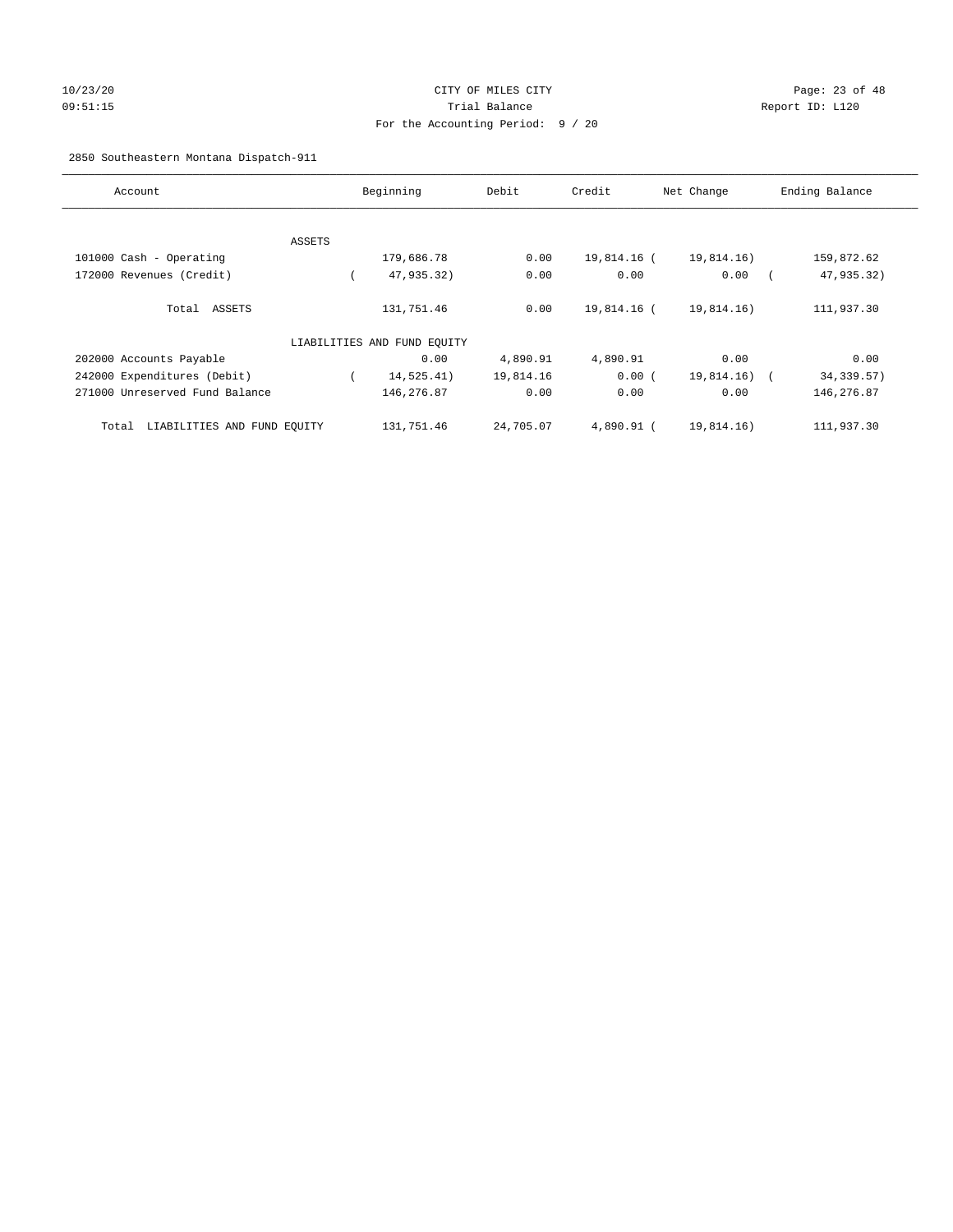# 10/23/20 Page: 24 of 48 09:51:15 COMPOSERT TRIAL BALANCE Report ID: L120 For the Accounting Period: 9 / 20

#### 2880 LIBRARY GRANTS

| Account                                    | Beginning                   | Debit  | Credit     | Net Change | Ending Balance |
|--------------------------------------------|-----------------------------|--------|------------|------------|----------------|
|                                            |                             |        |            |            |                |
| ASSETS                                     |                             |        |            |            |                |
| 101000 Cash - Operating                    | 413.00                      | 0.00   | 0.00       | 0.00       | 413.00         |
| 101003 Cash - per capita                   | 19, 135. 11                 | 0.00   | 0.00       | 0.00       | 19, 135. 11    |
| 101020 Cash - Partners Program             | 30,073.14                   | 0.00   | $187.50$ ( | 187.50)    | 29,885.64      |
| 101021 Cash-One Time Endowments            | 1,784.09                    | 0.00   | 0.00       | 0.00       | 1,784.09       |
| 101030 Cash - Sagebrush Fed/Base Grant     | 16,388.66                   | 0.00   | 0.00       | 0.00       | 16,388.66      |
| 101032 Cash- Library Board of Trustees Mul | 84,050.97                   | 0.00   | 0.00       | 0.00       | 84,050.97      |
| Total ASSETS                               | 151,844.97                  | 0.00   | 187.50 (   | 187.50)    | 151,657.47     |
|                                            | LIABILITIES AND FUND EQUITY |        |            |            |                |
| 202000 Accounts Payable                    | 0.00                        | 187.50 | 187.50     | 0.00       | 0.00           |
| 242000 Expenditures (Debit)                | 2, 145.56)                  | 187.50 | 0.00(      | 187.50)    | 2,333.06       |
| 271000 Unreserved Fund Balance             | 153,990.53                  | 0.00   | 0.00       | 0.00       | 153,990.53     |
| LIABILITIES AND FUND EQUITY<br>Total       | 151,844.97                  | 375.00 | 187.50 (   | 187.50)    | 151,657.47     |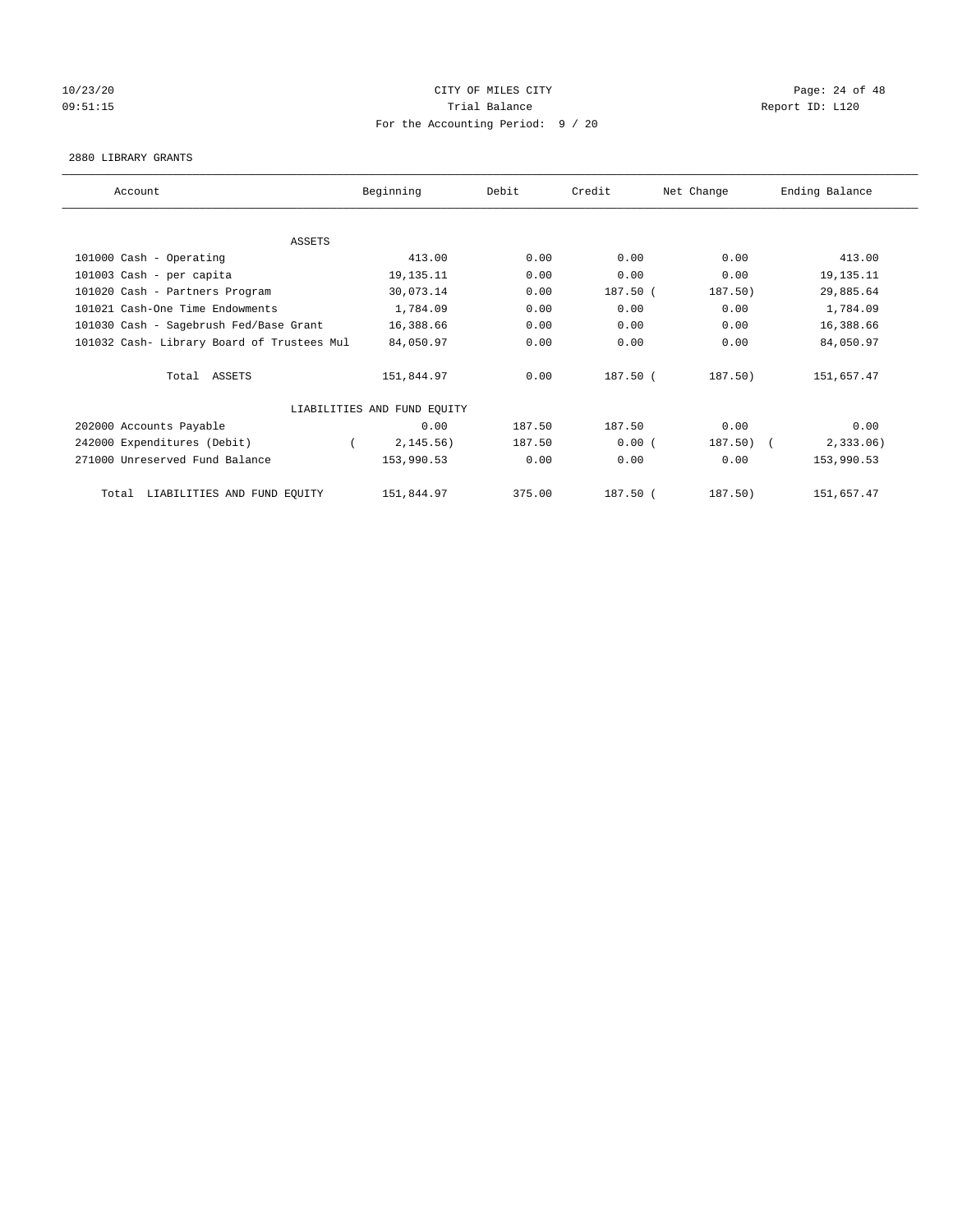# 10/23/20 Page: 25 of 48 09:51:15 **Trial Balance Constanting Trial Balance Report ID:** L120 For the Accounting Period: 9 / 20

#### 2935 Historic Preservation

| Account                              | Beginning                   | Debit  | Credit     | Net Change | Ending Balance |
|--------------------------------------|-----------------------------|--------|------------|------------|----------------|
|                                      |                             |        |            |            |                |
| ASSETS<br>101000 Cash - Operating    | 20,201.59                   | 0.00   | $254.50$ ( | 254.50)    | 19,947.09      |
| Total<br>ASSETS                      | 20,201.59                   | 0.00   | $254.50$ ( | 254.50)    | 19,947.09      |
|                                      |                             |        |            |            |                |
|                                      | LIABILITIES AND FUND EQUITY |        |            |            |                |
| 202000 Accounts Payable              | 0.00                        | 13.10  | 13.10      | 0.00       | 0.00           |
| 242000 Expenditures (Debit)          | 536.70                      | 254.50 | 0.00(      | $254.50$ ( | 791.20)        |
| 271000 Unreserved Fund Balance       | 20,738.29                   | 0.00   | 0.00       | 0.00       | 20,738.29      |
| LIABILITIES AND FUND EOUITY<br>Total | 20,201.59                   | 267.60 | 13.10(     | 254.50)    | 19,947.09      |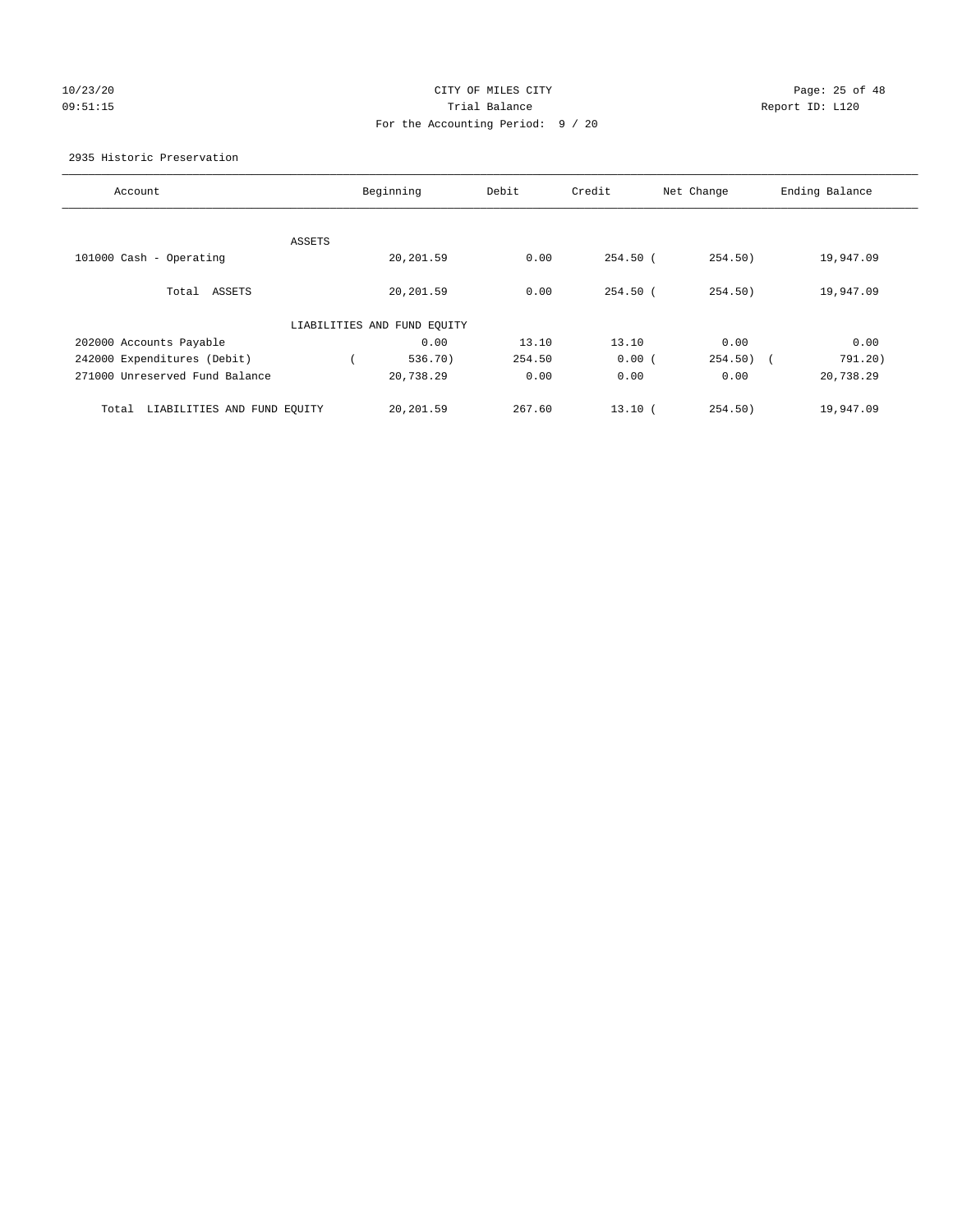# 10/23/20 Page: 26 of 48 09:51:15 COMPOSERT TRIAL BALANCE Report ID: L120 For the Accounting Period: 9 / 20

#### 2985 RETIRED SENIOR VOLUNTEER PROG (RSVP)

| Account                                    | Beginning                   | Debit    | Credit      | Net Change   | Ending Balance |
|--------------------------------------------|-----------------------------|----------|-------------|--------------|----------------|
|                                            |                             |          |             |              |                |
| ASSETS                                     |                             |          |             |              |                |
| 101000 Cash - Operating                    | 8, 270.25)                  | 7,237.50 | 6,830.63    | 406.87       | 7,863.38)      |
| 101004 RSVP Non-Federal Cash Operating-Cus | 11,982.89                   | 40.22    | $99.52$ (   | 59.30)       | 11,923.59      |
| 101008 RSVP- Custer Excess                 | 9,544.96                    | 0.00     | $26.50$ (   | 26.50)       | 9,518.46       |
| 103100 Petty Cash-                         | 200.00                      | 0.00     | 0.00        | 0.00         | 200.00         |
| 172000 Revenues (Credit)                   | 8,734.69)                   | 0.00     | 7,237.50 (  | $7,237.50$ ( | 15,972.19)     |
| Total ASSETS                               | 4,722.91                    | 7,277.72 | 14,194.15 ( | $6,916.43$ ( | 2, 193.52)     |
|                                            | LIABILITIES AND FUND EQUITY |          |             |              |                |
| 202000 Accounts Payable                    | 0.00                        | 497.99   | 497.99      | 0.00         | 0.00           |
| 242000 Expenditures (Debit)                | 17,751.51)                  | 6,999.37 | $82.94$ (   | $6,916.43$ ( | 24,667.94)     |
| 271000 Unreserved Fund Balance             | 22,474.42                   | 0.00     | 0.00        | 0.00         | 22, 474.42     |
| Total LIABILITIES AND FUND EQUITY          | 4,722.91                    | 7,497.36 | 580.93 (    | 6, 916.43)   | 2, 193.52)     |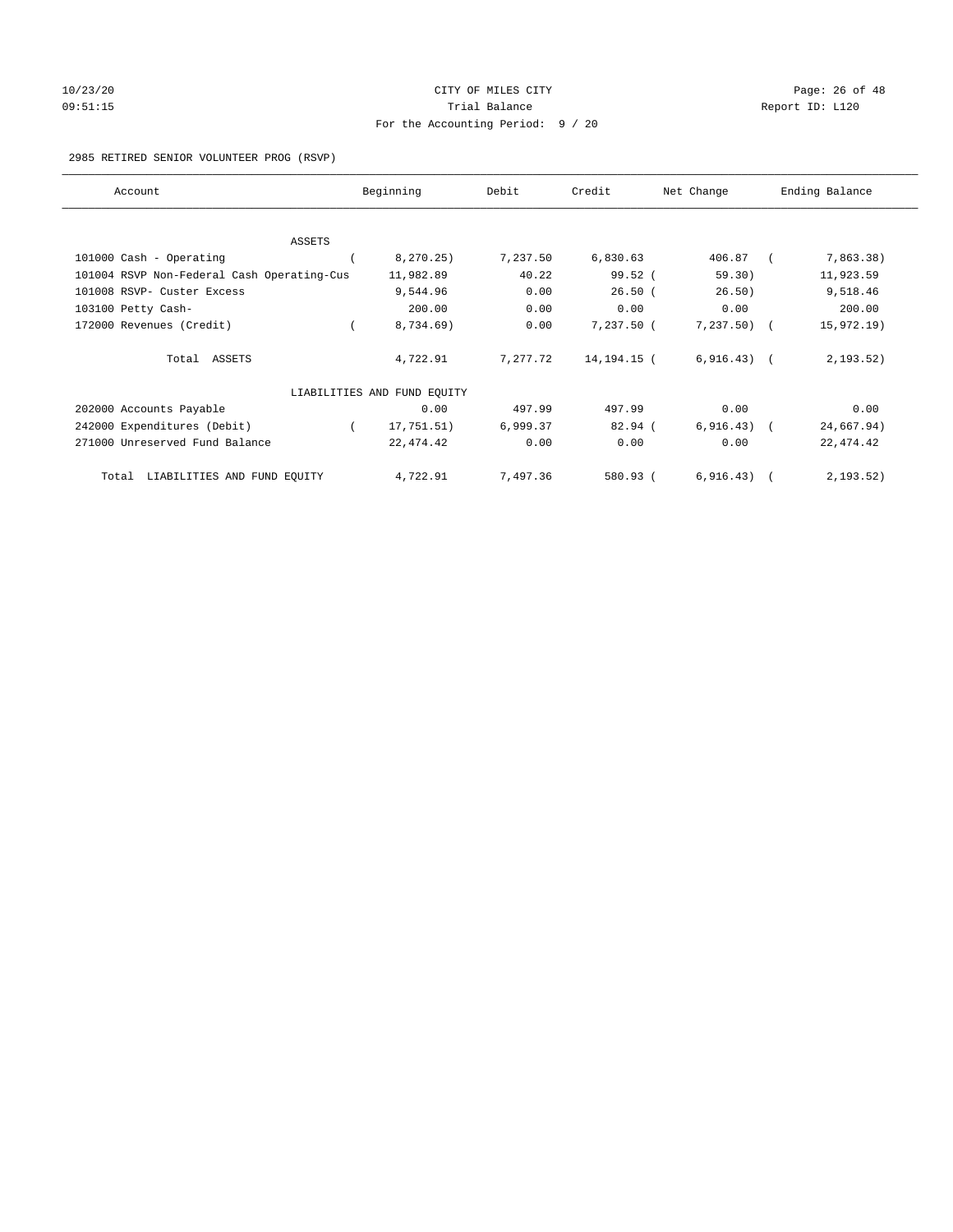# 10/23/20 Page: 27 of 48 09:51:15 **Trial Balance Constanting Trial Balance Report ID:** L120 For the Accounting Period: 9 / 20

3400 SID REVOLVING FUND

| Account                              | Beginning                               | Debit | Credit | Net Change | Ending Balance |
|--------------------------------------|-----------------------------------------|-------|--------|------------|----------------|
| ASSETS                               |                                         |       |        |            |                |
| 101000 Cash - Operating              | 2,985.00                                | 0.00  | 0.00   | 0.00       | 2,985.00       |
| Total ASSETS                         | 2,985.00                                | 0.00  | 0.00   | 0.00       | 2,985.00       |
| 271000 Unreserved Fund Balance       | LIABILITIES AND FUND EQUITY<br>2,985.00 | 0.00  | 0.00   | 0.00       | 2,985.00       |
| LIABILITIES AND FUND EQUITY<br>Total | 2,985.00                                | 0.00  | 0.00   | 0.00       | 2,985.00       |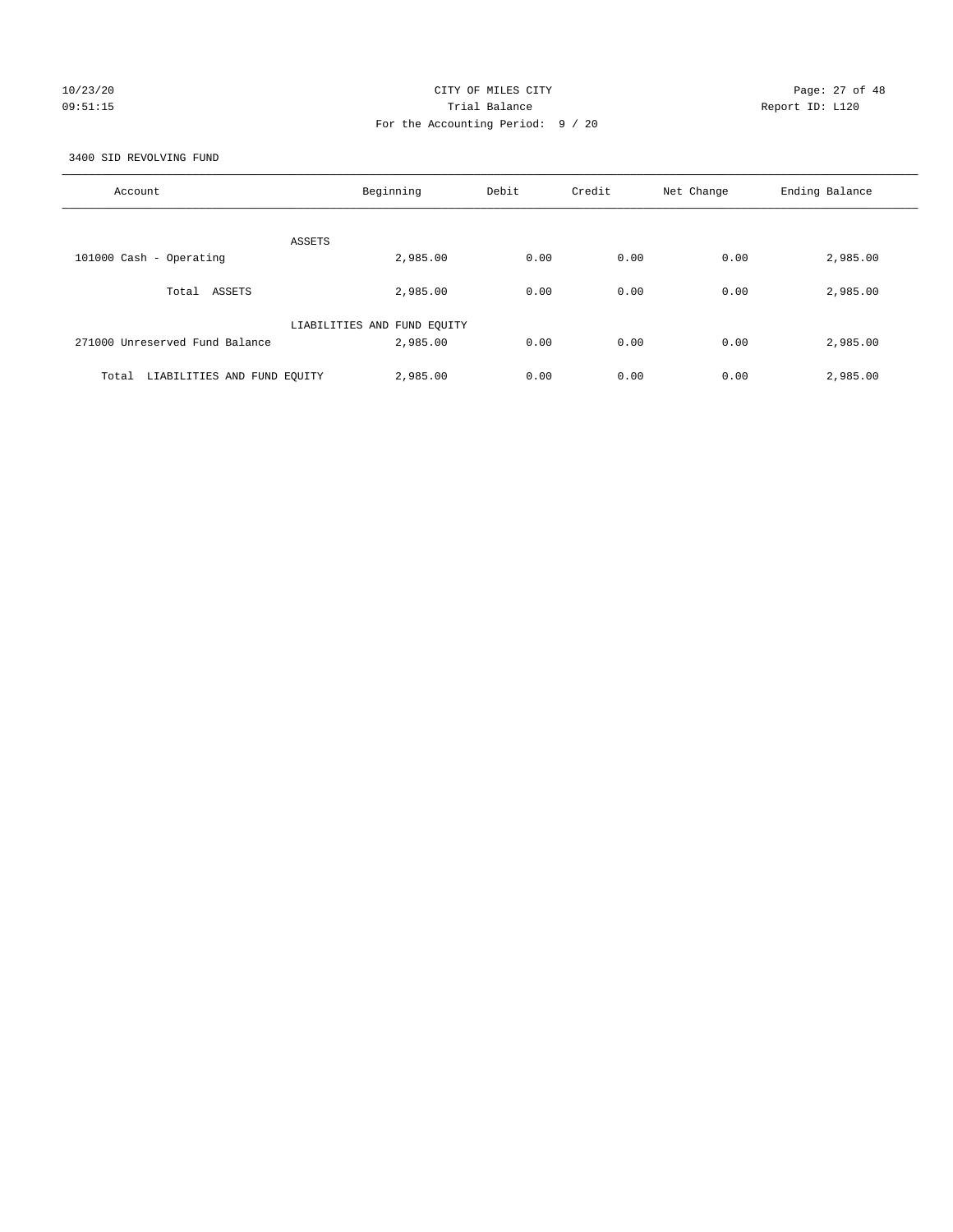# 10/23/20 Page: 28 of 48 09:51:15 COMPOSERT TRIAL BALANCE COMPOSERT TRIAL BALANCE COMPOSERT TRIAL REPORT ID: L120 For the Accounting Period: 9 / 20

#### 3670 SID 211

| Account                                   | Beginning                   | Debit    | Credit   | Net Change | Ending Balance |
|-------------------------------------------|-----------------------------|----------|----------|------------|----------------|
|                                           |                             |          |          |            |                |
| ASSETS                                    |                             |          |          |            |                |
| 101000 Cash - Operating                   | 7,631.31                    | 0.00     | 0.00     | 0.00       | 7,631.31       |
| 118200 Special Assmts Receivable 2000     | 0.00                        | 3,784.52 | 0.00     | 3,784.52   | 3,784.52       |
| 119000 Special Assmt Recbl - Deferred     | 31,921.37                   | 0.00     | 0.00     | 0.00       | 31,921.37      |
| Total ASSETS                              | 39,552.68                   | 3,784.52 | 0.00     | 3,784.52   | 43,337.20      |
|                                           | LIABILITIES AND FUND EQUITY |          |          |            |                |
| 223000 Deferred Revenue/Uncollected Taxes | 31,921.37                   | 0.00     | 3,784.52 | 3,784.52   | 35,705.89      |
| 242000 Expenditures (Debit)               | 2, 135.39)                  | 0.00     | 0.00     | 0.00       | 2, 135.39)     |
| 271000 Unreserved Fund Balance            | 9,766.70                    | 0.00     | 0.00     | 0.00       | 9,766.70       |
| LIABILITIES AND FUND EQUITY<br>Total      | 39,552.68                   | 0.00     | 3,784.52 | 3,784.52   | 43,337.20      |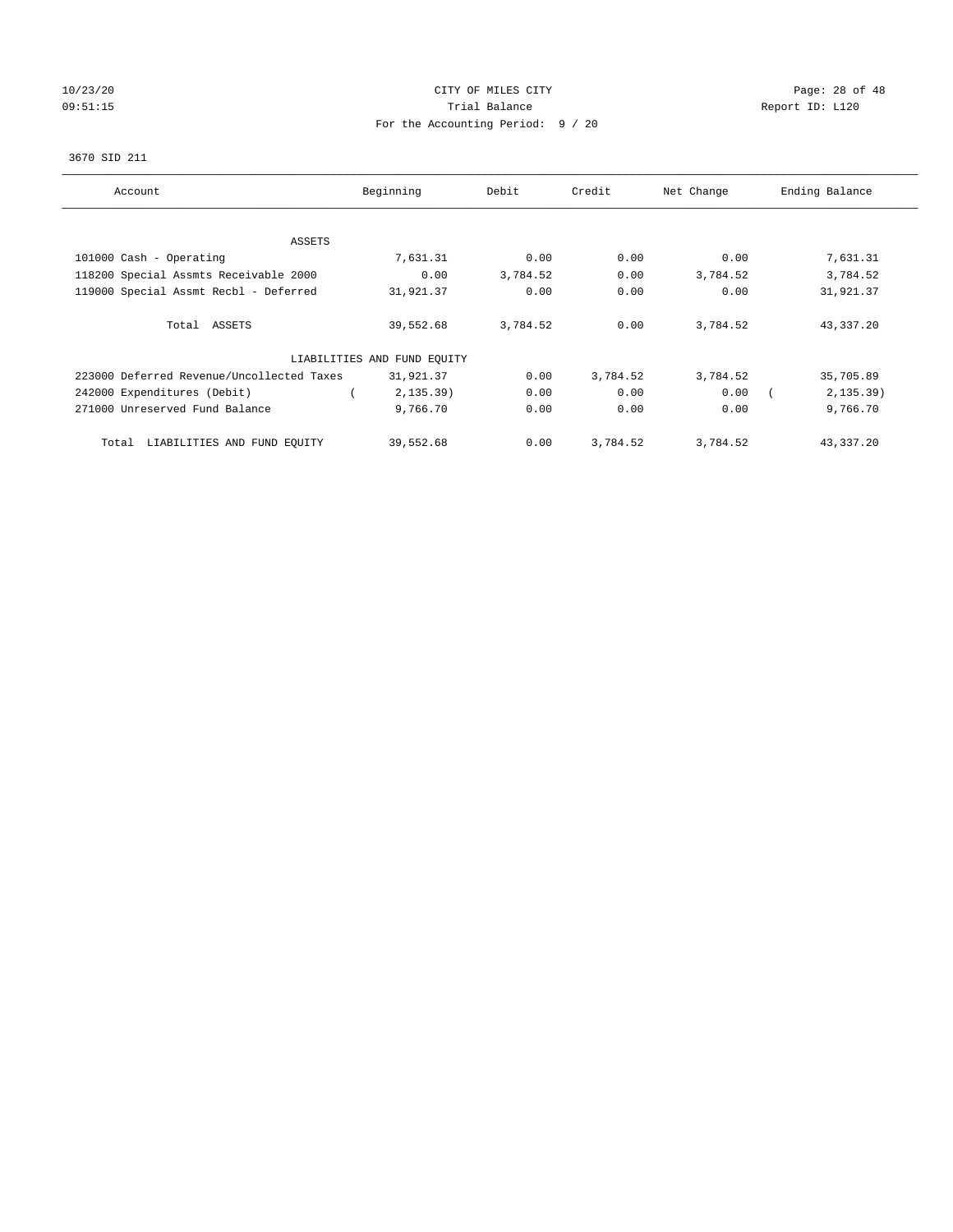4000 General Fund Capitol Improvement Fund

| Account                              | Beginning                   | Debit | Credit | Net Change | Ending Balance |
|--------------------------------------|-----------------------------|-------|--------|------------|----------------|
| ASSETS                               |                             |       |        |            |                |
| 101000 Cash - Operating              | 39,001.41                   | 0.00  | 0.00   | 0.00       | 39,001.41      |
| Total ASSETS                         | 39,001.41                   | 0.00  | 0.00   | 0.00       | 39,001.41      |
|                                      | LIABILITIES AND FUND EQUITY |       |        |            |                |
| 271000 Unreserved Fund Balance       | 39,001.41                   | 0.00  | 0.00   | 0.00       | 39,001.41      |
| LIABILITIES AND FUND EQUITY<br>Total | 39,001.41                   | 0.00  | 0.00   | 0.00       | 39,001.41      |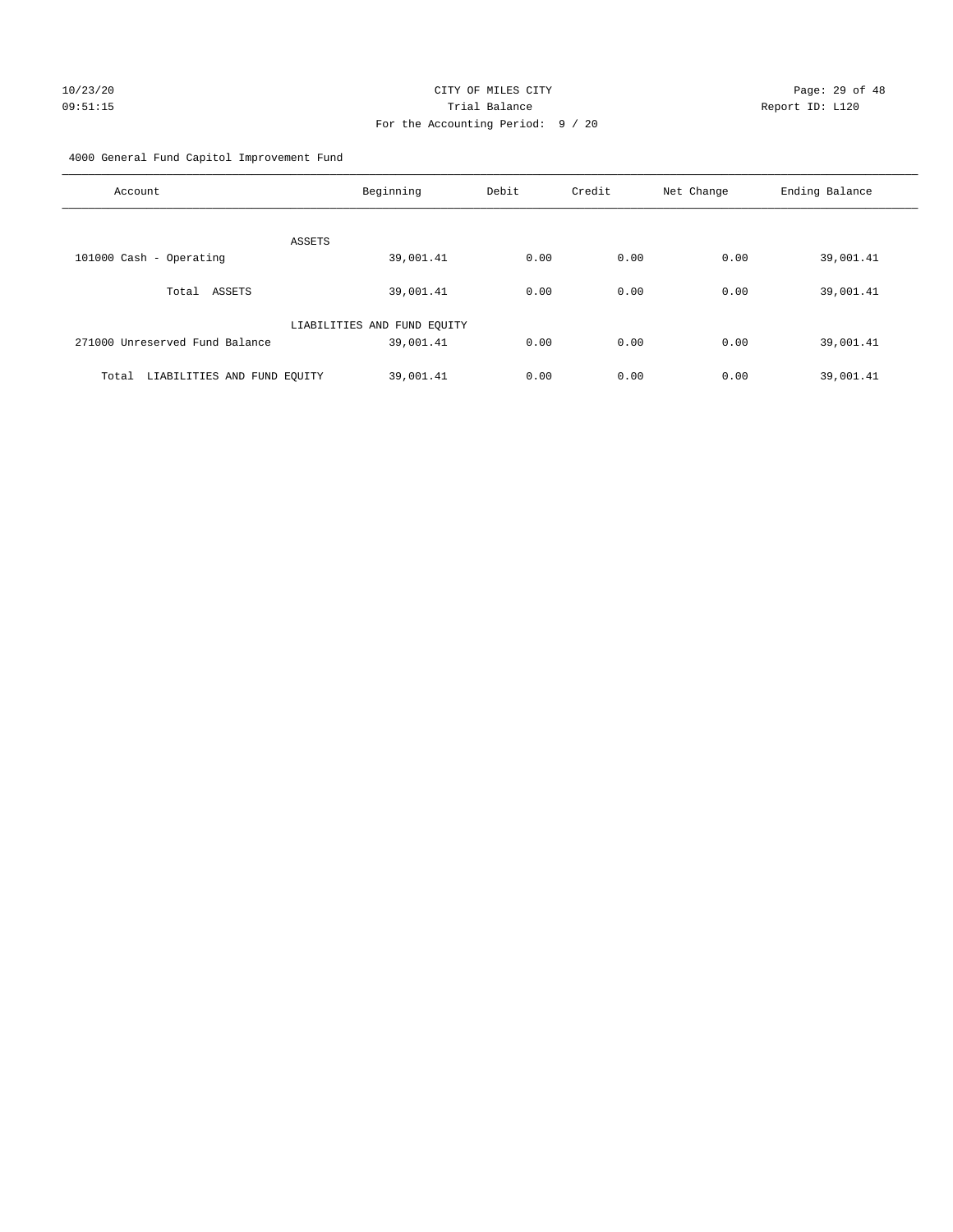# 10/23/20 Page: 30 of 48 09:51:15 Trial Balance Report ID: L120 For the Accounting Period: 9 / 20

4050 Ambulance Capital Improvement Fund

| Account                              | Beginning                   | Debit | Credit | Net Change | Ending Balance |
|--------------------------------------|-----------------------------|-------|--------|------------|----------------|
| ASSETS                               |                             |       |        |            |                |
| 101000 Cash - Operating              | 14,129.06                   | 0.00  | 0.00   | 0.00       | 14,129.06      |
| Total ASSETS                         | 14,129.06                   | 0.00  | 0.00   | 0.00       | 14,129.06      |
|                                      | LIABILITIES AND FUND EQUITY |       |        |            |                |
| 271000 Unreserved Fund Balance       | 14,129.06                   | 0.00  | 0.00   | 0.00       | 14,129.06      |
| LIABILITIES AND FUND EQUITY<br>Total | 14,129.06                   | 0.00  | 0.00   | 0.00       | 14,129.06      |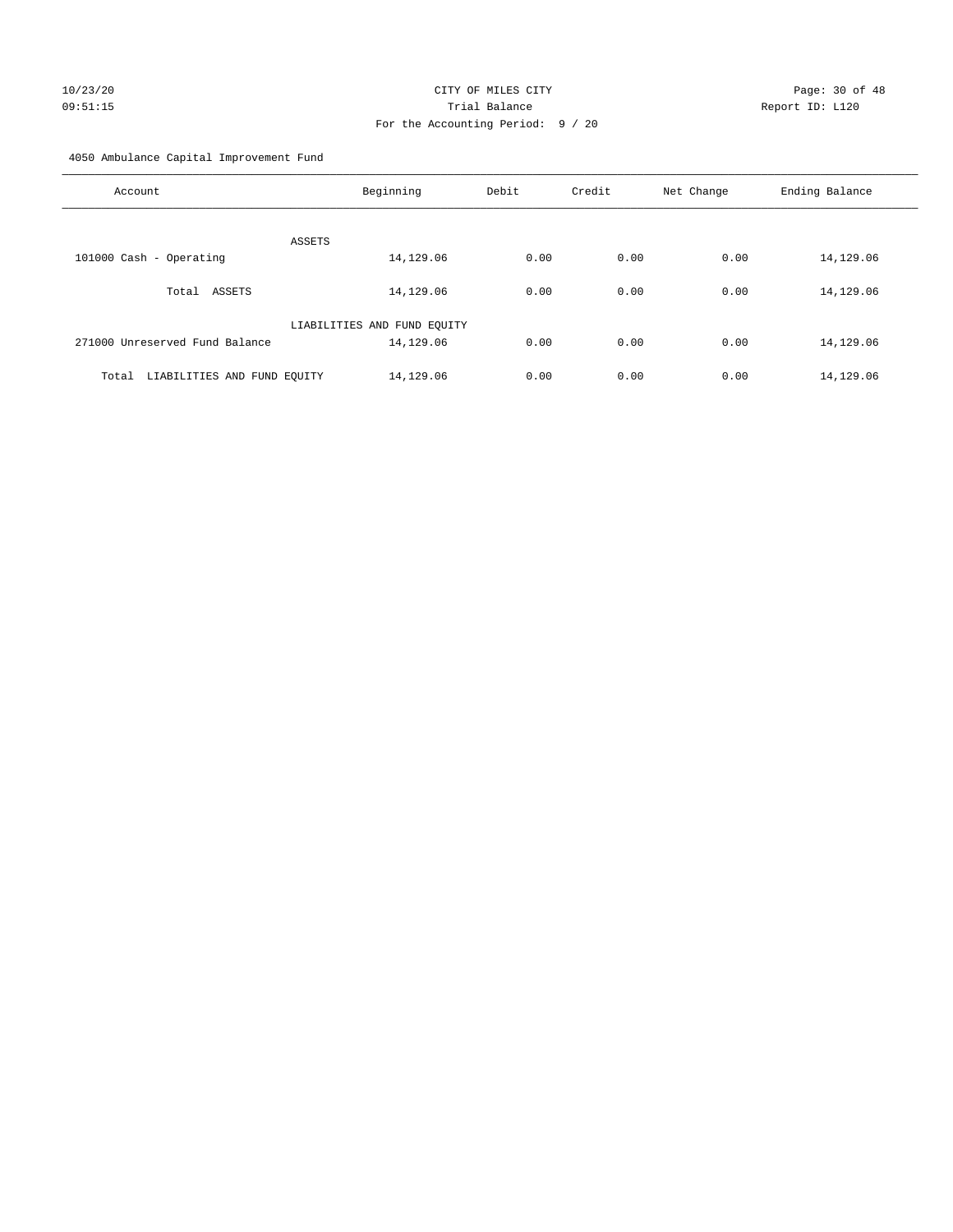# 10/23/20 Page: 31 of 48 09:51:15 Trial Balance Report ID: L120 For the Accounting Period: 9 / 20

4060 CAPITAL IMPROV-PUBLIC WORKS

| Account                              |        | Beginning                   | Debit  | Credit       | Net Change  | Ending Balance |
|--------------------------------------|--------|-----------------------------|--------|--------------|-------------|----------------|
|                                      |        |                             |        |              |             |                |
|                                      | ASSETS |                             |        |              |             |                |
| 101000 Cash - Operating              |        | 210, 427.65                 | 800.00 | 0.00         | 800.00      | 211, 227.65    |
| 122000 Accounts Receivable           |        | 300.00                      | 150.00 | $300.00$ (   | 150.00)     | 150.00         |
| 172000 Revenues (Credit)             |        | 400.00                      | 0.00   | $650.00$ $($ | $650.00)$ ( | 1,050.00)      |
| Total ASSETS                         |        | 210, 327.65                 | 950.00 | 950.00       | 0.00        | 210, 327.65    |
|                                      |        | LIABILITIES AND FUND EQUITY |        |              |             |                |
| 271000 Unreserved Fund Balance       |        | 210, 327.65                 | 0.00   | 0.00         | 0.00        | 210, 327.65    |
| LIABILITIES AND FUND EQUITY<br>Total |        | 210, 327.65                 | 0.00   | 0.00         | 0.00        | 210, 327.65    |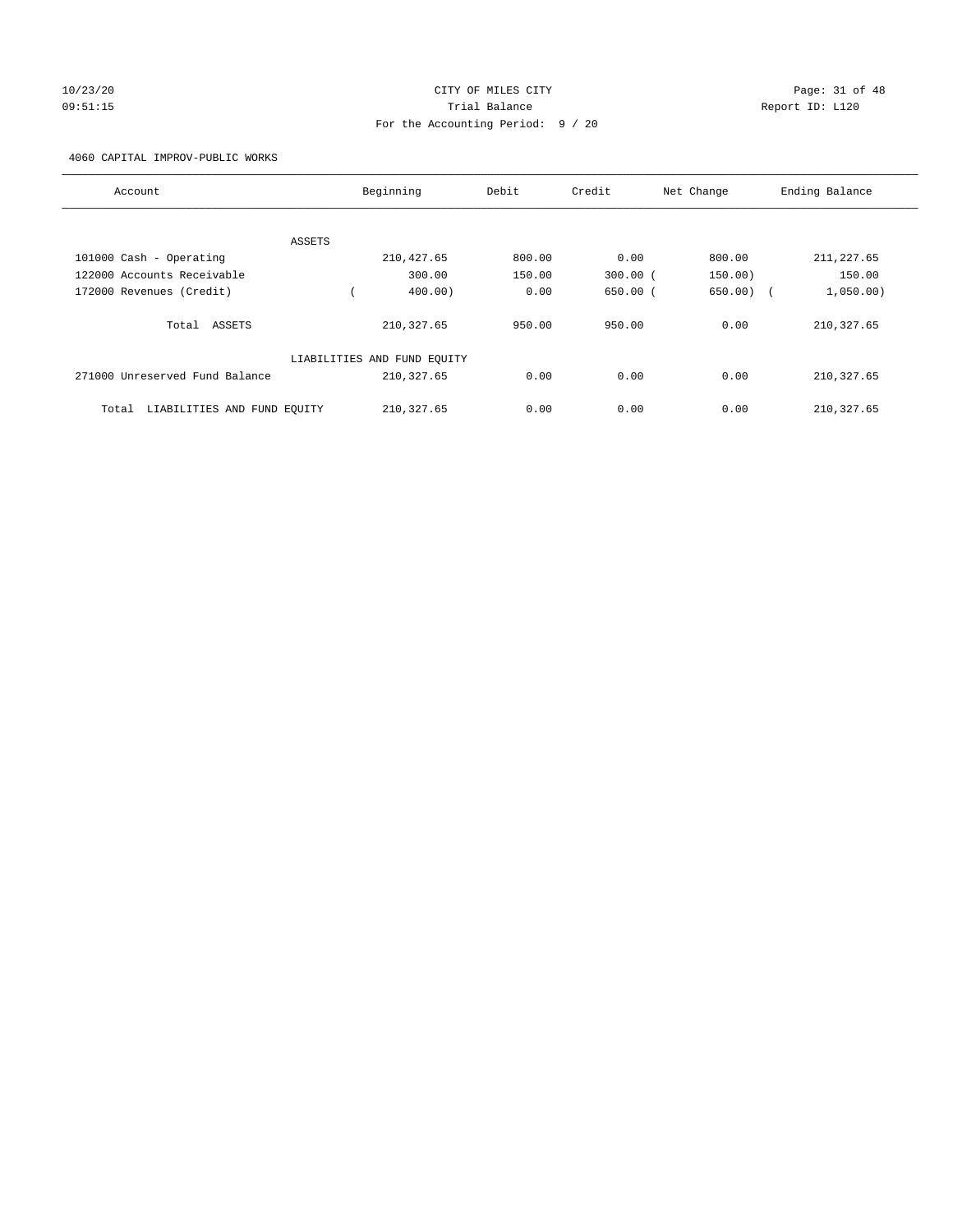# 10/23/20 Page: 32 of 48 09:51:15 Trial Balance Report ID: L120 For the Accounting Period: 9 / 20

#### 5210 WATER UTILITY

| Account                                                   | Beginning                   | Debit       | Credit        | Net Change  | Ending Balance                 |
|-----------------------------------------------------------|-----------------------------|-------------|---------------|-------------|--------------------------------|
| ASSETS                                                    |                             |             |               |             |                                |
| 101000 Cash - Operating                                   | 2,244,560.76                | 203, 307.24 | 353, 319.39 ( | 150,012.15) | 2,094,548.61                   |
| 101010 Deposit Cash                                       | 98,200.00                   | 2,950.00    | $3,050.00$ (  | 100.00)     | 98,100.00                      |
| 102240 Cash - Replacement & Depreciation                  | 1,489,589.35                | 0.00        | 0.00          | 0.00        | 1,489,589.35                   |
| 102250 Cash - System Devlopment Fees                      | 315, 434.92                 | 70.00       | 0.00          | 70.00       | 315,504.92                     |
| 102270 Cash - Curb Stop Replacement Fee                   | 395,779.35                  | 2,998.64    | 1,852.56      | 1,146.08    | 396,925.43                     |
| 102312 RevBnd/CurYearDebt-DNRC/CarbonTank                 | 23,165.00                   | 11,582.50   | 0.00          | 11,582.50   | 34,747.50                      |
| 102313 RevBnd/CurYearDebt-DNRC/NE WtrLine                 | 23,541.66                   | 11,770.83   | 0.00          | 11,770.83   | 35, 312.49                     |
| 102315 RevBnd/CurYearDebt-ARRA/NE Water Li                | 3,030.20                    | 1,515.10    | 0.00          | 1,515.10    | 4,545.30                       |
| 102322 RevBnd/Reserve-DNRC/CarbonTank                     | 153,009.00                  | 0.00        | 0.00          | 0.00        | 153,009.00                     |
| 102323 RevBnd/Reserve-DNRC/NE WtrLine                     | 128,653.00                  | 0.00        | 0.00          | 0.00        | 128,653.00                     |
| 102325 RevBnd/Reserve-ARRA B-NE Waterline                 | 18,245.00                   | 0.00        | 0.00          | 0.00        | 18,245.00                      |
| 103000 Petty Cash                                         | 330.00                      | 0.00        | 0.00          | 0.00        | 330.00                         |
| 122000 Accounts Receivable                                | 296,666.45                  | 264,660.79  | 205, 737.55   | 58,923.24   | 355,589.69                     |
| 122020 Accounts Receivable-\$2.00 State Ass               | 14.00                       | 0.00        | $4.00$ (      | 4.00)       | 10.00                          |
| 162000 Deferred outflows-GASB68                           | 93,363.00                   | 0.00        | 0.00          | 0.00        | 93,363.00                      |
| 172000 Revenues (Credit)<br>$\left($                      | 511, 257.00)                | 54.23       | 258,713.11 (  | 258,658.88) | 769,915.88)                    |
| 181000 Land                                               | 41,844.00                   | 0.00        | 0.00          | 0.00        | 41,844.00                      |
| 182000 Buildings                                          | 22,997.00                   | 0.00        | 0.00          | 0.00        | 22,997.00                      |
| 182100 Allowance for Depr - Buildings (Cre(               | 22,997.00)                  | 0.00        | 0.00          | 0.00        | 22,997.00)<br>$\overline{(\ }$ |
| 186000 Machinery and Equipment                            | 667,141.12                  | 0.00        | 0.00          | 0.00        | 667, 141. 12                   |
| 186100 Allowance for Depr - Machinery & Eq(               | 341,105.00)                 | 0.00        | 0.00          | 0.00        | 341,105.00)                    |
| 188000 Const. Work in Progress-NE Wtr Line                | 353,548.81                  | 0.00        | 0.00          | 0.00        | 353,548.81                     |
| 189100 Source of Supply                                   | 3,542,842.49                | 0.00        | 0.00          | 0.00        | 3,542,842.49                   |
| 189110 Allowance for Depreciation - Source(               | 845,708.00)                 | 0.00        | 0.00          | 0.00        | 845,708.00)<br>$\left($        |
| 189300 Treatment Plant                                    | 3,740,287.07                | 0.00        | 0.00          | 0.00        | 3,740,287.07                   |
| 189310 Allowance for Depr - Treatment Plan(               | 2,126,050.00)               | 0.00        | 0.00          | 0.00        | 2,126,050.00)                  |
| 189400 Transmission & Distribution                        | 15, 285, 414.57             | 0.00        | 0.00          | 0.00        | 15, 285, 414.57                |
| 189410 Allowance for Depr - Trans & Distri( 4,745,415.00) |                             | 0.00        | 0.00          | 0.00        | 4,745,415.00)                  |
| Total ASSETS                                              | 20, 345, 124. 75            | 498,909.33  | 822,676.61 (  | 323,767.28) | 20,021,357.47                  |
|                                                           | LIABILITIES AND FUND EQUITY |             |               |             |                                |
| 202000 Accounts Payable                                   | 14,805.29                   | 250,971.46  | 250,971.46    | 0.00        | 14,805.29                      |
| 214000 Deposits Payable                                   | 98,200.00                   | 3,050.00    | $2,950.00$ (  | 100.00)     | 98,100.00                      |
| 214010 Refunds Payable<br>$\left($                        | 334.32)                     | 306.72      | 306.72        | 0.00        | 334.32)                        |
| 223899 Deferred inflows-GASB 68                           | 86,560.00                   | 0.00        | 0.00          | 0.00        | 86,560.00                      |
| 231000 BONDS PAYABLE                                      | 3,970,000.00                | 0.00        | 0.00          | 0.00        | 3,970,000.00                   |
| 237000 Net Pension liability-GASB 68                      | 553,559.00                  | 0.00        | 0.00          | 0.00        | 553,559.00                     |
| 238000 Other Post Employment Benefits                     | 144,330.00                  | 0.00        | 0.00          | 0.00        | 144,330.00                     |
| 239000 Compensated Absences Payable                       | 101,042.00                  | 0.00        | 0.00          | 0.00        | 101,042.00                     |
| 242000 Expenditures (Debit)                               | 490,914.93)                 | 323,667.28  | 0.00(         | 323,667.28) | 814, 582. 21)                  |
| 250300 Reserve Revenue Bond - Current Debt                | 323, 303.85                 | 0.00        | 0.00          | 0.00        | 323, 303.85                    |
| 250500 Reserve - System Dev Fees                          | 171,098.25                  | 0.00        | 0.00          | 0.00        | 171,098.25                     |
| 250600 Reserve for Replacement & Depreciat                | 1,351,889.30                | 0.00        | 0.00          | 0.00        | 1,351,889.30                   |
| 271000 Unreserved Fund Balance                            | 518,467.93)                 | 0.00        | 0.00          | 0.00        | 518,467.93)                    |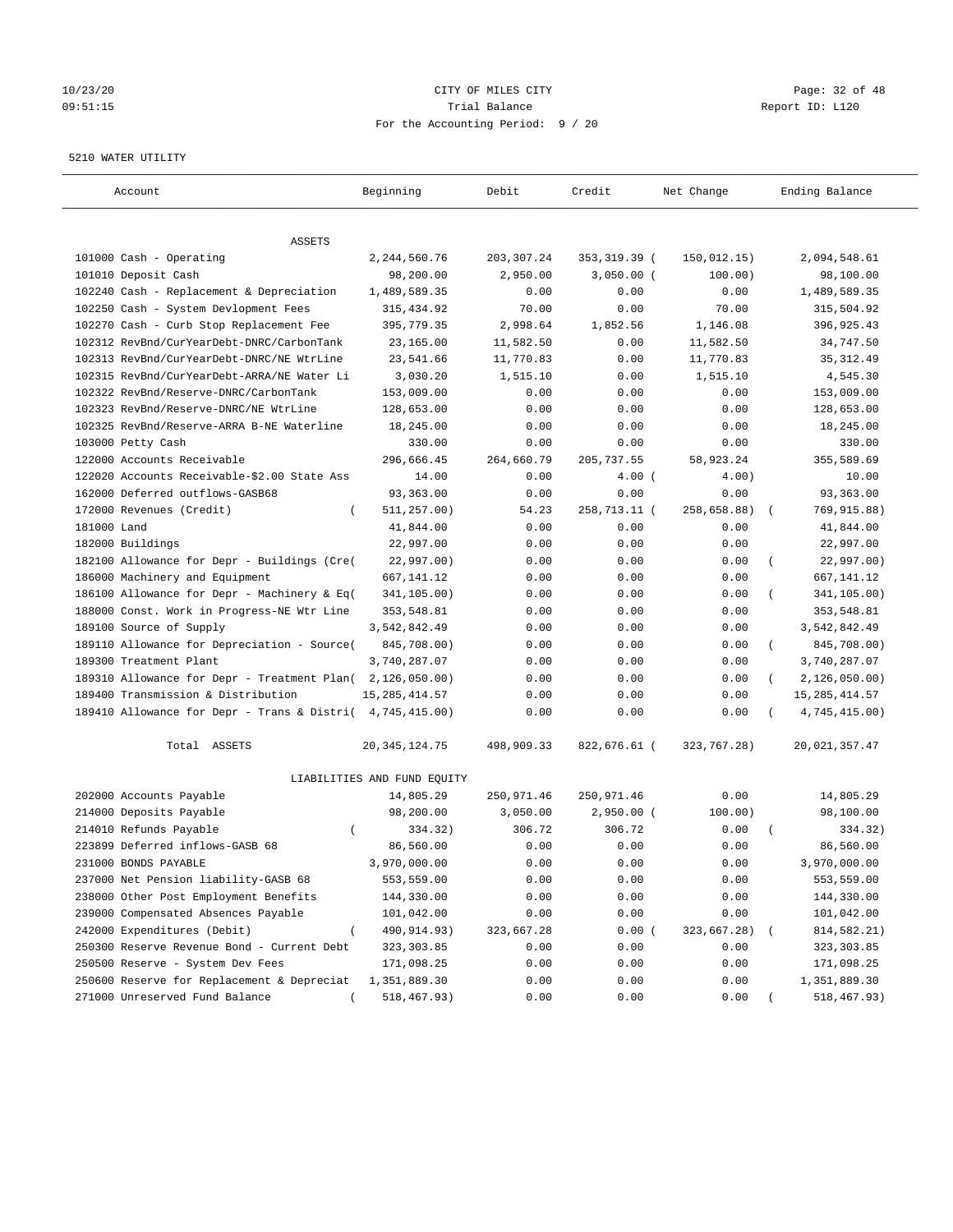# 10/23/20 Page: 33 of 48 09:51:15 **Trial Balance Constanting Trial Balance Report ID:** L120 For the Accounting Period: 9 / 20

# 5210 WATER UTILITY

| Account                              | Beginning        | Debit      | Credit     | Net Change  | Ending Balance |
|--------------------------------------|------------------|------------|------------|-------------|----------------|
| 272000 Unreserved Retained Earnings  | 14,540,054.24    | 0.00       | 0.00       | 0.00        | 14,540,054.24  |
| LIABILITIES AND FUND EQUITY<br>Total | 20, 345, 124. 75 | 577,995.46 | 254,228.18 | 323,767.28) | 20,021,357.47  |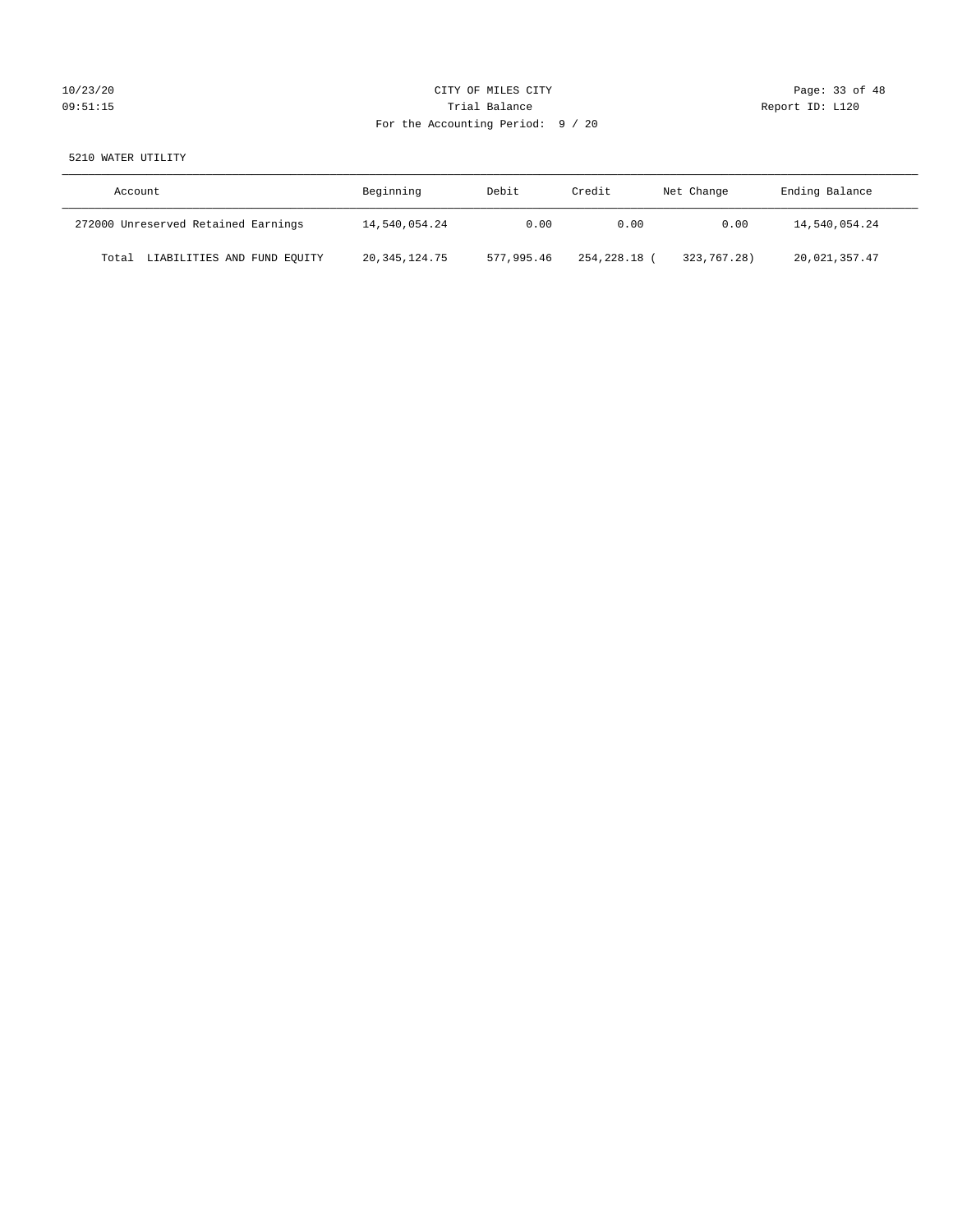# 10/23/20 Page: 34 of 48 09:51:15 Trial Balance Report ID: L120 For the Accounting Period: 9 / 20

#### 5310 SEWER UTILITY

| Account                                                   | Beginning                   | Debit        | Credit        | Net Change   | Ending Balance            |
|-----------------------------------------------------------|-----------------------------|--------------|---------------|--------------|---------------------------|
| <b>ASSETS</b>                                             |                             |              |               |              |                           |
| 101000 Cash - Operating                                   | 2,892,963.38                | 135,849.06   | 302,957.21 (  | 167, 108.15) | 2,725,855.23              |
| 102240 Cash - Replacement & Depreciation                  | 195,098.39                  | 0.00         | 0.00          | 0.00         | 195,098.39                |
| 102250 Cash - System Devlopment Fees                      | 150,360.91                  | 0.00         | 0.00          | 0.00         | 150,360.91                |
| 102279 WWtr Treatment Plant-Phase II Const                | 661,857.76                  | 0.00         | 0.00          | 0.00         | 661,857.76                |
| 102316 RevBnd/CurYearDebt-Phase 1 Haynes L                | 16,800.84                   | 8,400.42     | 0.00          | 8,400.42     | 25, 201.26                |
| 102317 RevBnd/CurYearDebt-WWTP Phase II                   | 252, 185. 22                | 16,552.24    | 0.00          | 16,552.24    | 268,737.46                |
| 102390 REV BOND/RESERVE-Sewer Phase 1                     | 101,735.00                  | 0.00         | 0.00          | 0.00         | 101,735.00                |
| 102396 REV BOND/RESERVE-SEWER PHASE II                    | 201,275.00                  | 0.00         | 0.00          | 0.00         | 201, 275.00               |
| 122000 Accounts Receivable                                | 197,544.09                  | 172, 139.73  | 134,647.40    | 37, 492.33   | 235,036.42                |
| 162000 Deferred outflows-GASB68                           | 75,324.00                   | 0.00         | 0.00          | 0.00         | 75,324.00                 |
| 172000 Revenues (Credit)<br>$\left($                      | 359,720.25)                 | 0.00         | 173, 341.39 ( | 173, 341.39) | 533,061.64)               |
| 181000 Land                                               | 2.00                        | 0.00         | 0.00          | 0.00         | 2.00                      |
| 186000 Machinery and Equipment                            | 957,066.47                  | 0.00         | 0.00          | 0.00         | 957,066.47                |
| 186100 Allowance for Depr - Machinery & Eq(               | 553,287.00)                 | 0.00         | 0.00          | 0.00         | 553,287.00)<br>$\left($   |
| 188000 Const. Work in Progress-NE Wtr Line                | 25,954.45                   | 0.00         | 0.00          | 0.00         | 25,954.45                 |
| 189300 Treatment Plant                                    | 11,906,457.06               | 0.00         | 0.00          | 0.00         | 11,906,457.06             |
| 189310 Allowance for Depr - Treatment Plan( 1,872,248.00) |                             | 0.00         | 0.00          | 0.00         | 1,872,248.00)<br>$\left($ |
| 189400 Transmission & Distribution                        | 4, 263, 786.36              | 0.00         | 0.00          | 0.00         | 4, 263, 786.36            |
| 189410 Allowance for Depr - Trans & Distri( 1,794,238.00) |                             | 0.00         | 0.00          | 0.00         | 1,794,238.00)             |
| Total ASSETS                                              | 17, 318, 917.68             | 332,941.45   | 610,946.00 (  | 278,004.55)  | 17,040,913.13             |
|                                                           | LIABILITIES AND FUND EQUITY |              |               |              |                           |
| 202000 Accounts Payable                                   | 396.98                      | 218, 252.56  | 218, 252.56   | 0.00         | 396.98                    |
| 214010 Refunds Payable                                    | 46.84)<br>$\left($          | 0.00         | 0.00          | 0.00         | 46.84)                    |
| 223899 Deferred inflows-GASB 68                           | 69,835.00                   | 0.00         | 0.00          | 0.00         | 69,835.00                 |
| 231300 Bonds Pay 1979 Issue                               | 1,011,000.00                | 0.00         | 0.00          | 0.00         | 1,011,000.00              |
| 231301 WWTP #2 Bonds Pay                                  | 5,189,755.00                | 0.00         | 0.00          | 0.00         | 5,189,755.00              |
| 237000 Net Pension liability-GASB 68                      | 446,600.00                  | 0.00         | 0.00          | 0.00         | 446,600.00                |
| 238000 Other Post Employment Benefits                     | 108,247.00                  | 0.00         | 0.00          | 0.00         | 108,247.00                |
| 239000 Compensated Absences Payable                       | 77,550.00                   | 0.00         | 0.00          | 0.00         | 77,550.00                 |
| 242000 Expenditures (Debit)<br>$\left($                   | 215, 462.08)                | 278,004.55   | 0.00(         | 278,004.55)  | 493, 466.63)              |
| 250500 Reserve - System Dev Fees                          | 82,925.91                   | 0.00         | 0.00          | 0.00         | 82,925.91                 |
| 250600 Reserve for Replacement & Depreciat                | 1,666,491.83                | 0.00         | 0.00          | 0.00         | 1,666,491.83              |
| 271000 Unreserved Fund Balance                            | 394,844.93)<br>$\left($     | 0.00         | 0.00          | 0.00         | 394,844.93)               |
| 272000 Unreserved Retained Earnings                       | 9,276,469.81                | 0.00         | 0.00          | 0.00         | 9,276,469.81              |
| LIABILITIES AND FUND EQUITY<br>Total                      | 17, 318, 917.68             | 496, 257. 11 | 218,252.56 (  | 278,004.55)  | 17,040,913.13             |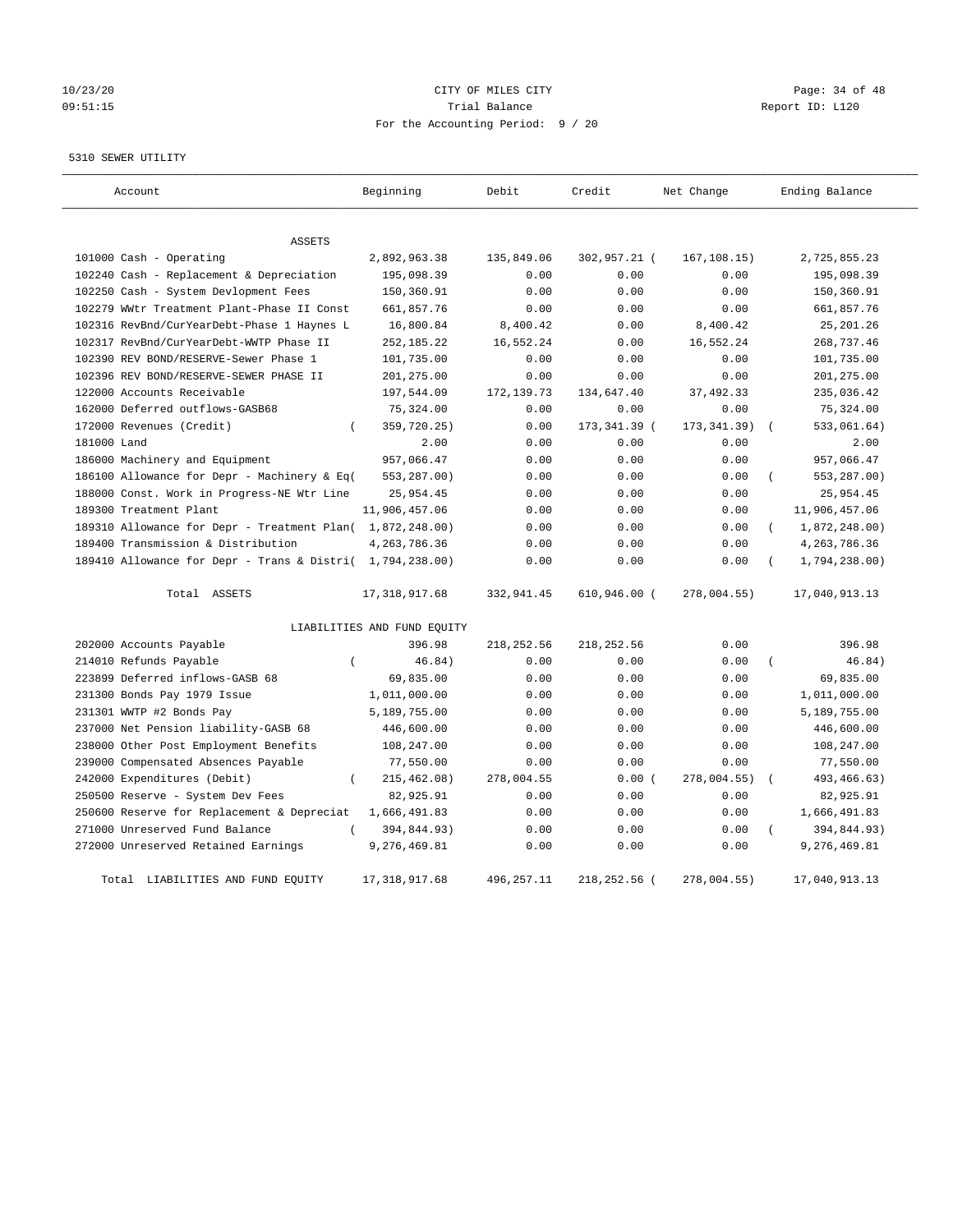# 10/23/20 Page: 35 of 48 09:51:15 Trial Balance Report ID: L120 For the Accounting Period: 9 / 20

#### 5510 AMBULANCE FUND

| Account                                          | Beginning                   | Debit       | Credit       | Net Change   | Ending Balance |
|--------------------------------------------------|-----------------------------|-------------|--------------|--------------|----------------|
| ASSETS                                           |                             |             |              |              |                |
| 101000 Cash - Operating                          | 70,929.51)                  | 58,678.19   | 84,796.94 (  | 26, 118. 75) | 97,048.26)     |
| 113216 Tax Receivables real-2016                 | 2.10)                       | 0.00        | 0.00         | 0.00         | 2.10)          |
| 113217 Tax receivables real-2017                 | 1.61)                       | 0.00        | 0.00         | 0.00         | 1.61)          |
| 113218 Tax Receivables real-2018                 | 45.42                       | 0.00        | 0.00         | 0.00         | 45.42          |
| 113219 Tax receivables Real-2019                 | 52.29                       | 0.00        | $4.25$ (     | 4.25)        | 48.04          |
| 115219 Tax Receivable Personal-2019              | 3.35                        | 0.00        | 0.00         | 0.00         | 3.35           |
| 115220 Tax Receivable Personal-2020              | 9.94                        | 0.00        | 0.43(        | 0.43)        | 9.51           |
| 122000 Accounts Receivable                       | 340, 471.30                 | 117,286.59  | 95,990.22    | 21, 296.37   | 361,767.67     |
| 122100 Acct Receivable<br>$\left($               | 249, 257.86)                | 0.00        | 0.00         | 0.00         | 249, 257.86)   |
| 162000 Deferred outflows-GASB68                  | 69,825.00                   | 0.00        | 0.00         | 0.00         | 69,825.00      |
| 172000 Revenues (Credit)<br>$\left($             | 194,718.58)                 | 12,074.96   | 122,256.97 ( | 110, 182.01) | 304, 900.59)   |
| 186000 Machinery and Equipment                   | 818, 326.11                 | 0.00        | 0.00         | 0.00         | 818, 326.11    |
| 186100 Allowance for Depr - Machinery & Eq(      | 369,543.00)                 | 0.00        | 0.00         | 0.00         | 369,543.00)    |
| Total ASSETS                                     | 344,280.75                  | 188,039.74  | 303,048.81 ( | 115,009.07)  | 229, 271.68    |
|                                                  | LIABILITIES AND FUND EQUITY |             |              |              |                |
| 202000 Accounts Payable                          | 0.00                        | 16,407.59   | 16,407.59    | 0.00         | 0.00           |
| 223100 Deferred Revenue - Real Prop Taxes (      | 95.44)                      | 4.25        | 0.00(        | 4.25)        | 99.69)         |
| 223200 Deferred Revenue - Pers Prop Taxes (      | 17.35)                      | 0.43        | 0.00(        | 0.43)        | 17.78)         |
| 223899 Deferred inflows-GASB 68                  | 2,532.00                    | 0.00        | 0.00         | 0.00         | 2,532.00       |
| 235000 CONTRACTS/NOTES/LOANS PAYABLE<br>$\left($ | 0.01)                       | 0.00        | 0.00         | 0.00         | 0.01)          |
| 237000 Net Pension liability-GASB 68             | 165, 435.00                 | 0.00        | 0.00         | 0.00         | 165, 435.00    |
| 238000 Other Post Employment Benefits            | 72,165.00                   | 0.00        | 0.00         | 0.00         | 72,165.00      |
| 239000 Compensated Absences Payable              | 50,499.00                   | 0.00        | 0.00         | 0.00         | 50,499.00      |
| 242000 Expenditures (Debit)<br>$\left($          | 210,703.85)                 | 115,004.39  | 0.00(        | 115,004.39)  | 325,708.24)    |
| 271000 Unreserved Fund Balance<br>$\left($       | 139,528.00)                 | 0.00        | 0.00         | 0.00         | 139,528.00)    |
| 272000 Unreserved Retained Earnings              | 403,994.40                  | 0.00        | 0.00         | 0.00         | 403,994.40     |
| LIABILITIES AND FUND EQUITY<br>Total             | 344,280.75                  | 131, 416.66 | 16,407.59 (  | 115,009.07)  | 229, 271.68    |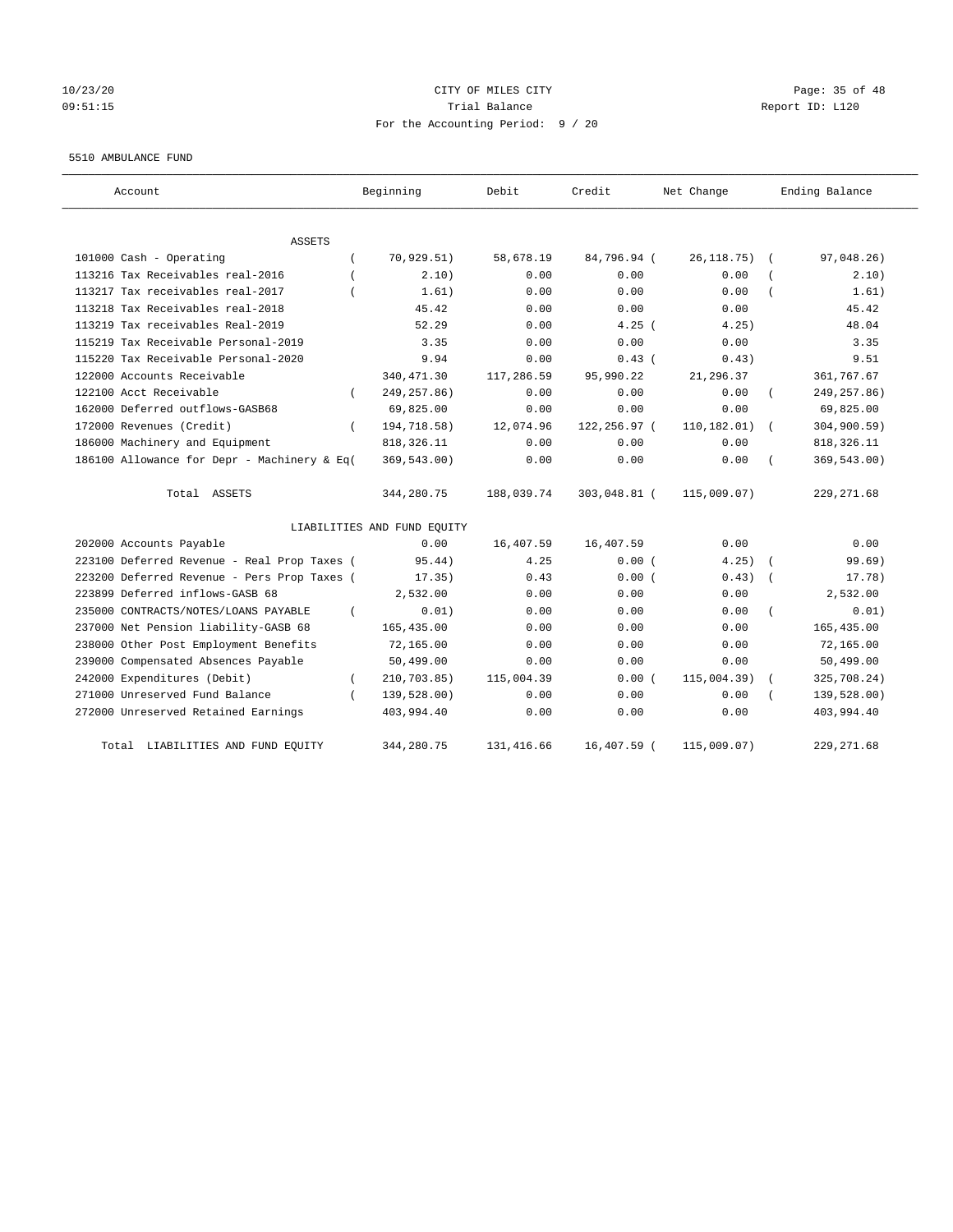# 10/23/20 Page: 36 of 48 09:51:15 COMPOSERT TRIAL BALANCE COMPOSERT TRIAL BALANCE COMPOSERT TRIAL REPORT ID: L120 For the Accounting Period: 9 / 20

#### 5610 AIRPORT OPERATING

| Account                                            | Beginning                   | Debit       | Credit       | Net Change  | Ending Balance            |
|----------------------------------------------------|-----------------------------|-------------|--------------|-------------|---------------------------|
| <b>ASSETS</b>                                      |                             |             |              |             |                           |
| 101000 Cash - Operating                            | 228,910.03                  | 203, 497.34 | 87,750.41    | 115,746.93  | 344,656.96                |
| 102117 Airport Improvement                         | 73,570.80                   | 0.00        | 0.00         | 0.00        | 73,570.80                 |
| 102230 Cash - Surplus/Credit Card Acct             | 99.32                       | 61, 453.69  | 61, 453.01   | 0.68        | 100.00                    |
| 103000 Petty Cash                                  | 100.00                      | 0.00        | 0.00         | 0.00        | 100.00                    |
| 113216 Tax Receivables real-2016<br>$\overline{(}$ | 3.16)                       | 0.00        | 0.00         | 0.00        | 3.16)                     |
| 113217 Tax receivables real-2017                   | 2.42)                       | 0.00        | 0.00         | 0.00        | 2.42)                     |
| 113218 Tax Receivables real-2018                   | 68.13                       | 0.00        | 0.00         | 0.00        | 68.13                     |
| 113219 Tax receivables Real-2019                   | 78.45                       | 0.00        | $6.38$ (     | 6.38)       | 72.07                     |
| 115219 Tax Receivable Personal-2019                | 5.03                        | 0.00        | 0.00         | 0.00        | 5.03                      |
| 115220 Tax Receivable Personal-2020                | 14.90                       | 0.00        | $0.63$ (     | 0.63)       | 14.27                     |
| 141000 Prepaid Expense                             | 4,875.00                    | 0.00        | 0.00         | 0.00        | 4,875.00                  |
| 162000 Deferred outflows-GASB68                    | 20,835.00                   | 0.00        | 0.00         | 0.00        | 20,835.00                 |
| 172000 Revenues (Credit)                           | 272, 119.02)                | 30, 325.00  | 233,823.02 ( | 203,498.02) | 475,617.04)               |
| 181000 Land                                        | 19,983.00                   | 0.00        | 0.00         | 0.00        | 19,983.00                 |
| 182000 Buildings                                   | 677,537.00                  | 0.00        | 0.00         | 0.00        | 677,537.00                |
| 182100 Allowance for Depr - Buildings (Cre(        | 400,200.00)                 | 0.00        | 0.00         | 0.00        | 400,200.00)<br>$\left($   |
| 184000 Improvements Other Than Buildings           | 13,017,833.11               | 0.00        | 0.00         | 0.00        | 13,017,833.11             |
| 184100 Allowance for Depr - Imp Other Than(        | 3,697,303.00)               | 0.00        | 0.00         | 0.00        | 3,697,303.00)<br>$\left($ |
| 186000 Machinery and Equipment                     | 1,001,946.58                | 0.00        | 0.00         | 0.00        | 1,001,946.58              |
| 186100 Allowance for Depr - Machinery & Eq(        | 555, 300.00                 | 0.00        | 0.00         | 0.00        | 555, 300.00)              |
| 188000 Const. Work in Progress-NE Wtr Line         | 299,160.00                  | 0.00        | 0.00         | 0.00        | 299,160.00                |
| Total ASSETS                                       | 10,420,088.75               | 295, 276.03 | 383,033.45 ( | 87,757.42)  | 10, 332, 331.33           |
|                                                    | LIABILITIES AND FUND EQUITY |             |              |             |                           |
| 202000 Accounts Payable                            | 0.00                        | 73,407.04   | 73,407.04    | 0.00        | 0.00                      |
| 223100 Deferred Revenue - Real Prop Taxes (        | 143.18)                     | 6.38        | 0.00(        | 6.38)       | 149.56)                   |
| 223200 Deferred Revenue - Pers Prop Taxes (        | 26.04)                      | 0.63        | 0.00(        | 0.63)       | 26.67)<br>$\overline{ }$  |
| 223899 Deferred inflows-GASB 68                    | 19,317.00                   | 0.00        | 0.00         | 0.00        | 19,317.00                 |
| 235160 LTrm Pay/MT Aeronautics (2)                 | 81,765.00                   | 0.00        | 0.00         | 0.00        | 81,765.00                 |
| 237000 Net Pension liability-GASB 68               | 123,534.00                  | 0.00        | 0.00         | 0.00        | 123,534.00                |
| 238000 Other Post Employment Benefits              | 24,055.00                   | 0.00        | 0.00         | 0.00        | 24,055.00                 |
| 239000 Compensated Absences Payable                | 12,591.00                   | 0.00        | 0.00         | 0.00        | 12,591.00                 |
| 242000 Expenditures (Debit)<br>$\overline{(\ }$    | 111, 219. 73)               | 87,750.41   | 0.00(        | 87,750.41)  | 198,970.14)               |
| 250600 Reserve for Replacement & Depreciat         | 18,913.67                   | 0.00        | 0.00         | 0.00        | 18,913.67                 |
| 271000 Unreserved Fund Balance                     | 90,992.00)                  | 0.00        | 0.00         | 0.00        | 90, 992, 00)              |
| 272000 Unreserved Retained Earnings                | 10, 342, 294.03             | 0.00        | 0.00         | 0.00        | 10, 342, 294.03           |
| LIABILITIES AND FUND EQUITY<br>Total               | 10,420,088.75               | 161, 164.46 | 73,407.04 (  | 87,757.42)  | 10, 332, 331.33           |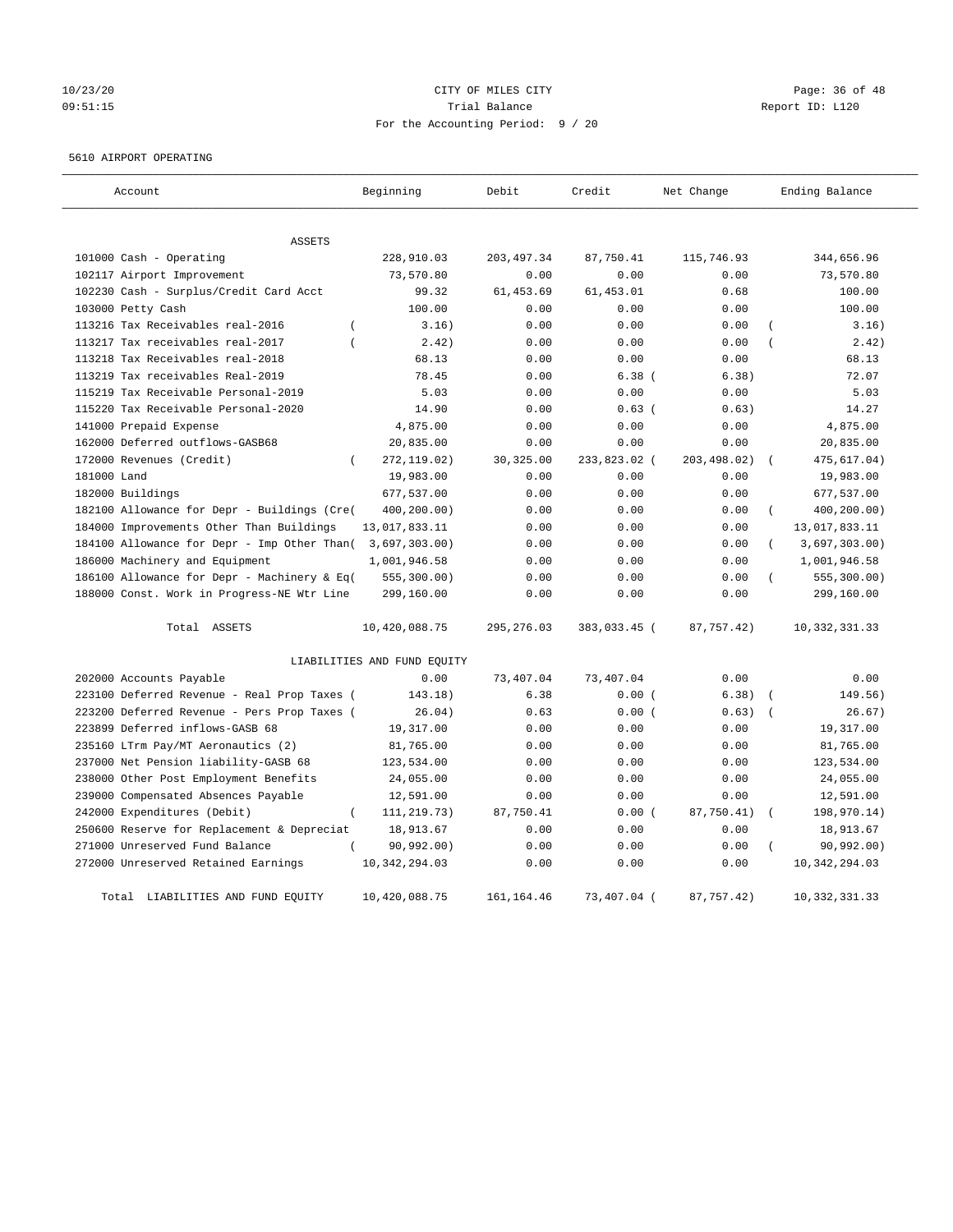# 10/23/20 Page: 37 of 48 09:51:15 COMPOSERT TRIAL BALANCE COMPOSERT TRIAL BALANCE COMPOSERT TRIAL REPORT ID: L120 For the Accounting Period: 9 / 20

#### 6040 PUBLIC WORKS

| Account                              | Beginning                   | Debit     | Credit       | Net Change    | Ending Balance |
|--------------------------------------|-----------------------------|-----------|--------------|---------------|----------------|
| <b>ASSETS</b>                        |                             |           |              |               |                |
| 101000 Cash - Operating              | 45,252.81                   | 21,032.50 | 8,086.81     | 12,945.69     | 58,198.50      |
|                                      |                             |           |              |               |                |
| 172000 Revenues (Credit)             | 8,000.00)                   | 0.00      | 21,032.50 (  | $21,032.50$ ( | 29,032.50)     |
| Total ASSETS                         | 37,252.81                   | 21,032.50 | 29,119.31 (  | 8,086.81)     | 29,166.00      |
|                                      | LIABILITIES AND FUND EQUITY |           |              |               |                |
| 202000 Accounts Payable              | 0.00                        | 1,088.54  | 1,088.54     | 0.00          | 0.00           |
| 239000 Compensated Absences Payable  | 5,215.00                    | 0.00      | 0.00         | 0.00          | 5,215.00       |
| 242000 Expenditures (Debit)          | 18,883.71)                  | 8,086.81  | 0.00(        | $8,086.81$ (  | 26, 970.52)    |
| 271000 Unreserved Fund Balance       | 45,813.93)                  | 0.00      | 0.00         | 0.00          | 45,813.93)     |
| 272000 Unreserved Retained Earnings  | 96,735.45                   | 0.00      | 0.00         | 0.00          | 96,735.45      |
| LIABILITIES AND FUND EQUITY<br>Total | 37,252.81                   | 9,175.35  | $1,088.54$ ( | 8,086.81)     | 29,166.00      |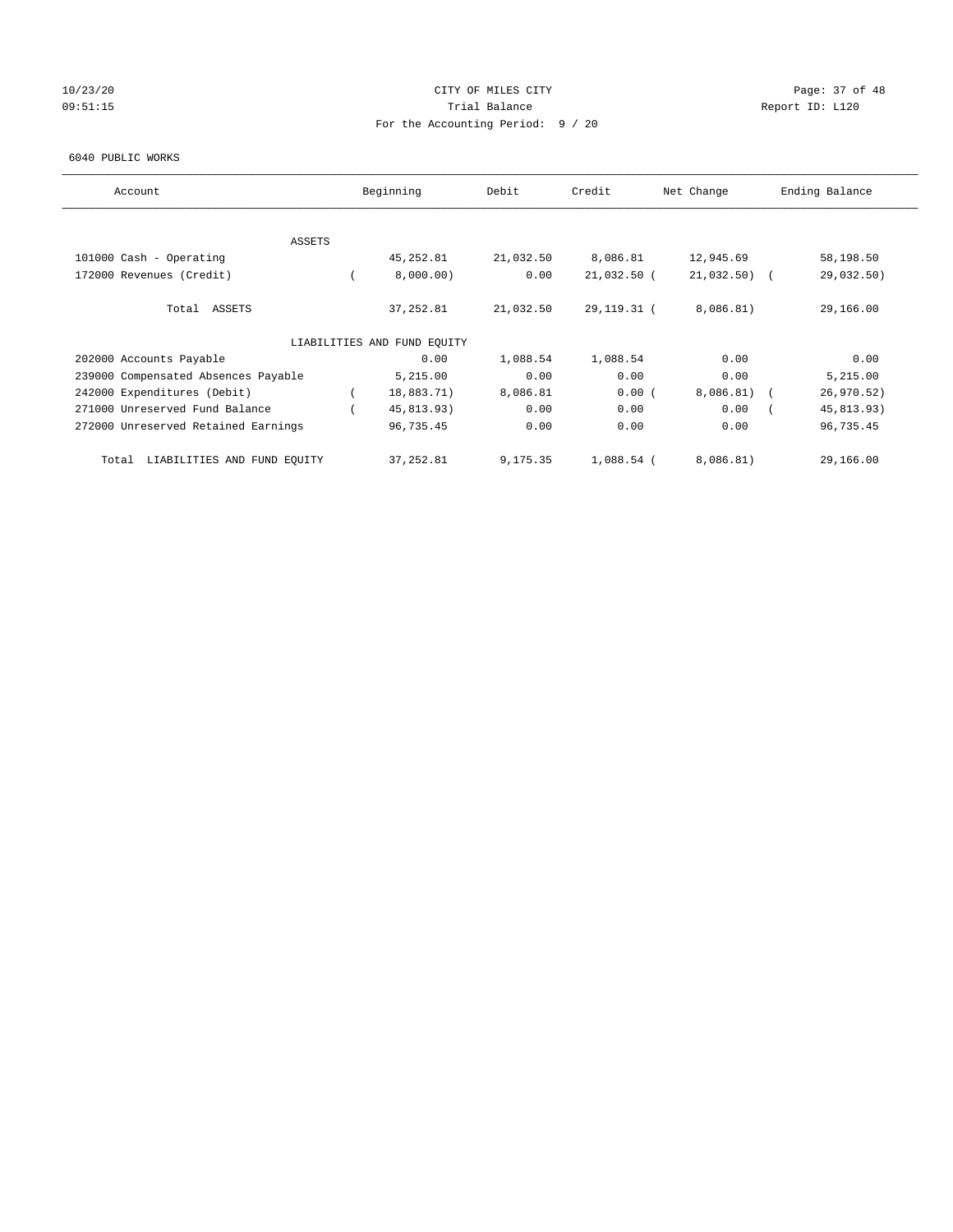# 10/23/20 Page: 38 of 48 09:51:15 **Trial Balance Constanting Trial Balance Report ID:** L120 For the Accounting Period: 9 / 20

#### 7370 TBID

| Account                              | Beginning                   | Debit    | Credit   | Net Change | Ending Balance |
|--------------------------------------|-----------------------------|----------|----------|------------|----------------|
|                                      |                             |          |          |            |                |
|                                      | ASSETS                      |          |          |            |                |
| 101000 Cash - Operating              | 0.00                        | 2,540.00 | 2,540.00 | 0.00       | 0.00           |
| Total ASSETS                         | 0.00                        | 2,540.00 | 2,540.00 | 0.00       | 0.00           |
|                                      |                             |          |          |            |                |
|                                      | LIABILITIES AND FUND EQUITY |          |          |            |                |
| 202000 Accounts Payable              | 0.00                        | 2,540.00 | 2,540.00 | 0.00       | 0.00           |
| 212500 Due to Others                 | 0.00                        | 2,540.00 | 2,540.00 | 0.00       | 0.00           |
|                                      |                             |          |          |            |                |
| LIABILITIES AND FUND EQUITY<br>Total | 0.00                        | 5,080.00 | 5,080.00 | 0.00       | 0.00           |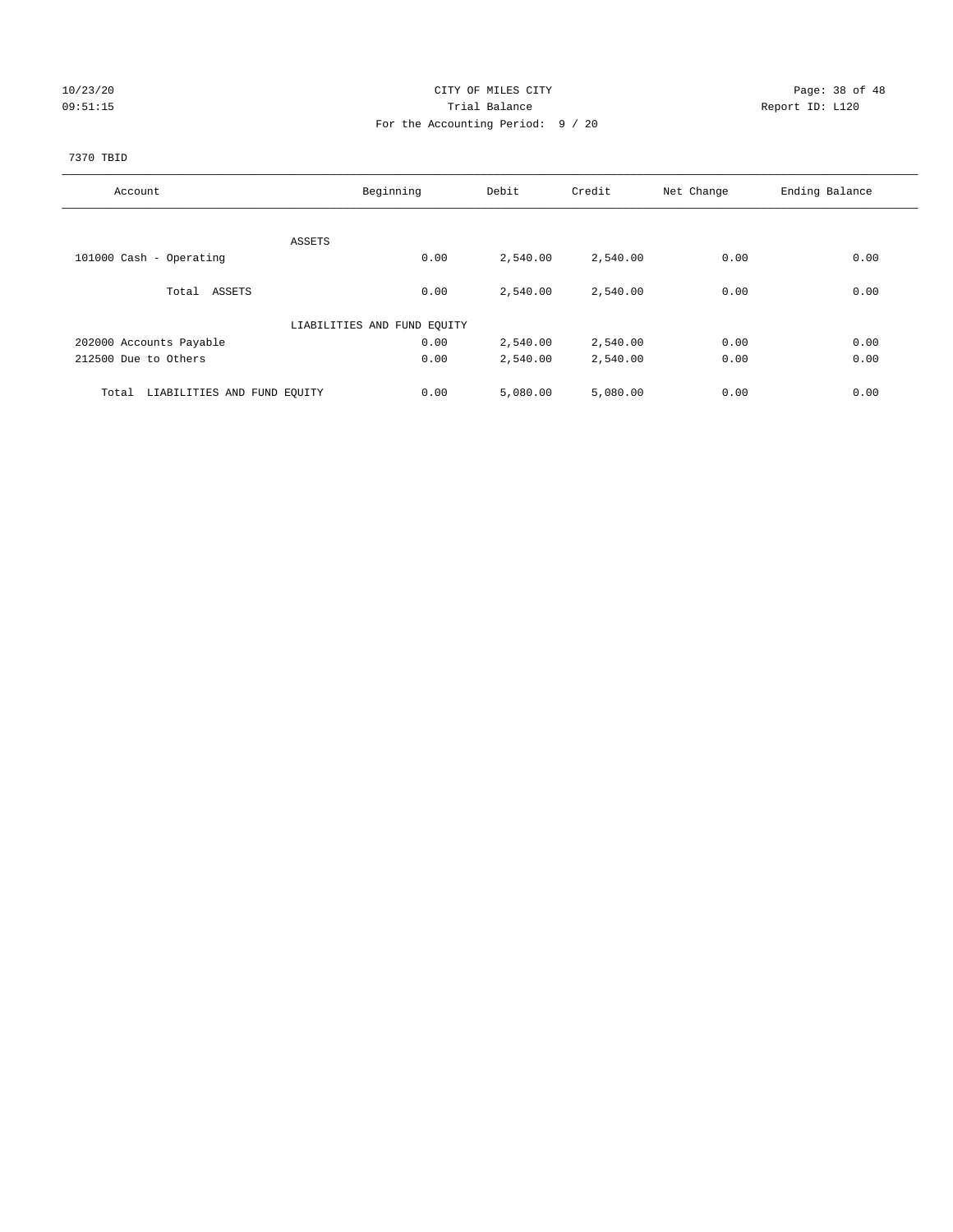# 10/23/20 Page: 39 of 48 09:51:15 **Trial Balance Constanting Trial Balance Report ID:** L120 For the Accounting Period: 9 / 20

7452 Drivers' License Reinstatement Fees

| Account                              | Beginning                   | Debit | Credit | Net Change | Ending Balance |
|--------------------------------------|-----------------------------|-------|--------|------------|----------------|
| ASSETS                               |                             |       |        |            |                |
| 101000 Cash - Operating              | 13.00                       | 0.00  | 0.00   | 0.00       | 13.00          |
| Total ASSETS                         | 13.00                       | 0.00  | 0.00   | 0.00       | 13.00          |
|                                      | LIABILITIES AND FUND EQUITY |       |        |            |                |
| 212500 Due to Others                 | 13.00                       | 0.00  | 0.00   | 0.00       | 13.00          |
| LIABILITIES AND FUND EQUITY<br>Total | 13.00                       | 0.00  | 0.00   | 0.00       | 13.00          |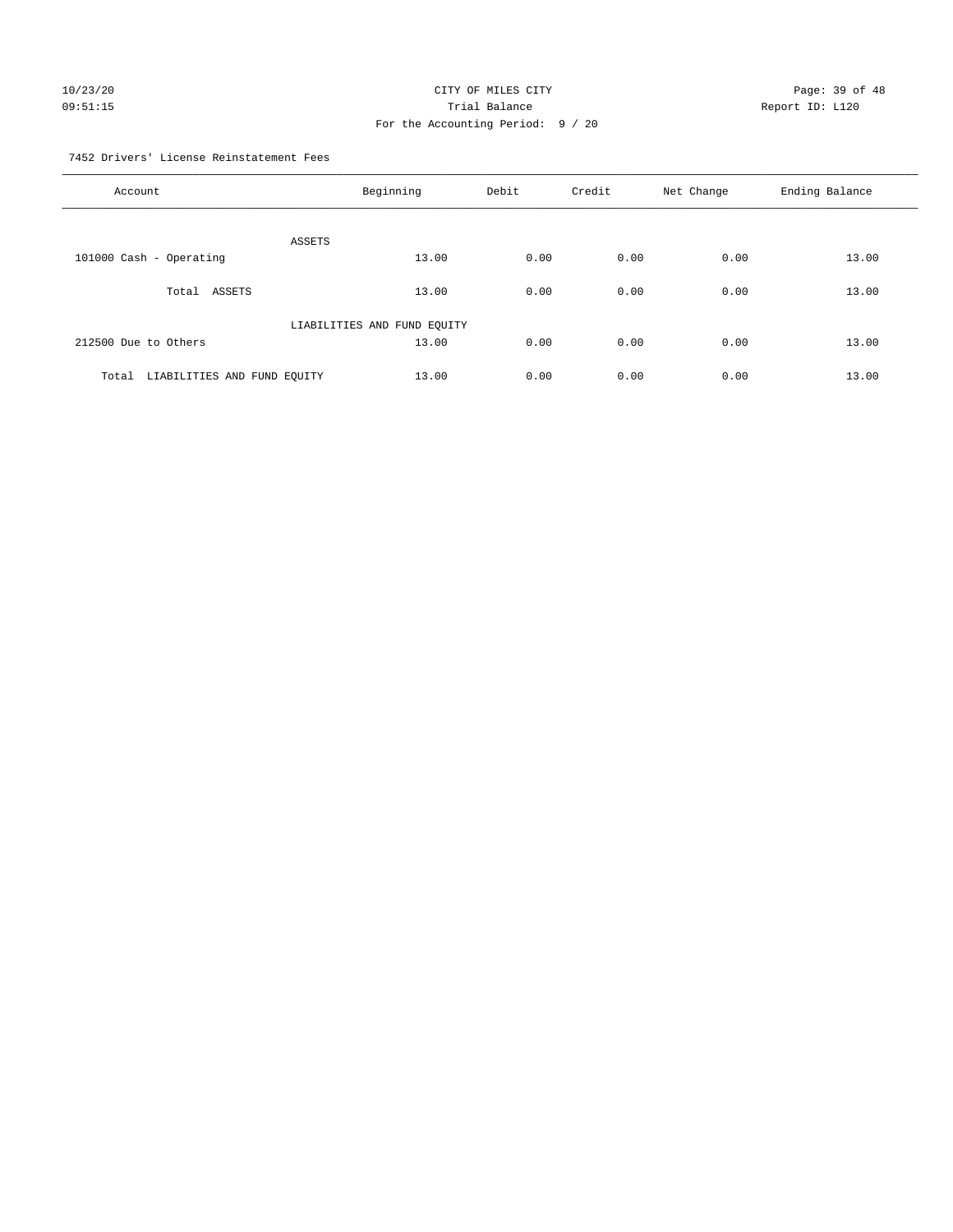# 10/23/20 Page: 40 of 48 09:51:15 Trial Balance Report ID: L120 For the Accounting Period: 9 / 20

7458 Court Technology Surcharge

| Account                                   | Beginning                   | Debit | Credit | Net Change | Ending Balance |
|-------------------------------------------|-----------------------------|-------|--------|------------|----------------|
|                                           |                             |       |        |            |                |
|                                           | ASSETS                      |       |        |            |                |
| 101000 Cash - Operating                   | 1,665.64                    | 0.00  | 0.00   | 0.00       | 1,665.64       |
| Total ASSETS                              | 1,665.64                    | 0.00  | 0.00   | 0.00       | 1,665.64       |
|                                           | LIABILITIES AND FUND EQUITY |       |        |            |                |
| 212000 Due to Government                  | 395.00)                     | 0.00  | 0.00   | 0.00       | 395.00)        |
| 212200 Due to Federal, Soc Sec & Medicare | 2,060.64                    | 0.00  | 0.00   | 0.00       | 2,060.64       |
|                                           |                             | 0.00  | 0.00   | 0.00       |                |
| LIABILITIES AND FUND EQUITY<br>Total      | 1,665.64                    |       |        |            | 1,665.64       |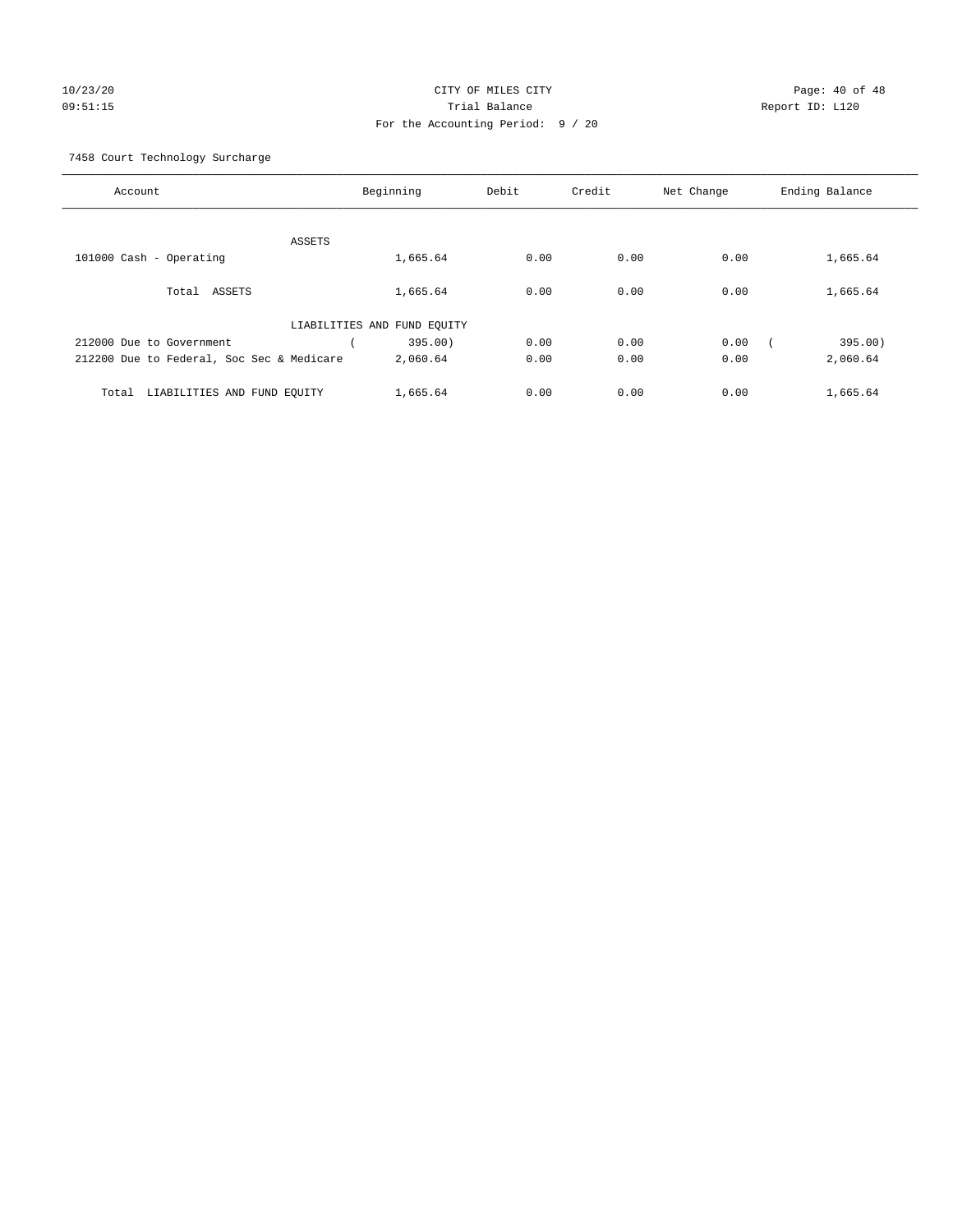# 10/23/20 Page: 41 of 48 09:51:15 Trial Balance Report ID: L120 For the Accounting Period: 9 / 20

7467 Law Enforcement Academy Surcharge

| Account                                   | Beginning                   | Debit    | Credit       | Net Change | Ending Balance |
|-------------------------------------------|-----------------------------|----------|--------------|------------|----------------|
|                                           |                             |          |              |            |                |
| ASSETS                                    |                             |          |              |            |                |
| 101000 Cash - Operating                   | 585.48                      | 420.00   | $1,005.48$ ( | 585.48)    | 0.00           |
| Total ASSETS                              | 585.48                      | 420.00   | $1,005.48$ ( | $585.48$ ) | 0.00           |
|                                           | LIABILITIES AND FUND EQUITY |          |              |            |                |
| 202000 Accounts Payable                   | 0.00                        | 1,005.48 | 1,005.48     | 0.00       | 0.00           |
| 212200 Due to Federal, Soc Sec & Medicare | 585.48                      | 1,005.48 | $420.00$ (   | 585.48)    | 0.00           |
| LIABILITIES AND FUND EQUITY<br>Total      | 585.48                      | 2,010.96 | $1,425.48$ ( | $585.48$ ) | 0.00           |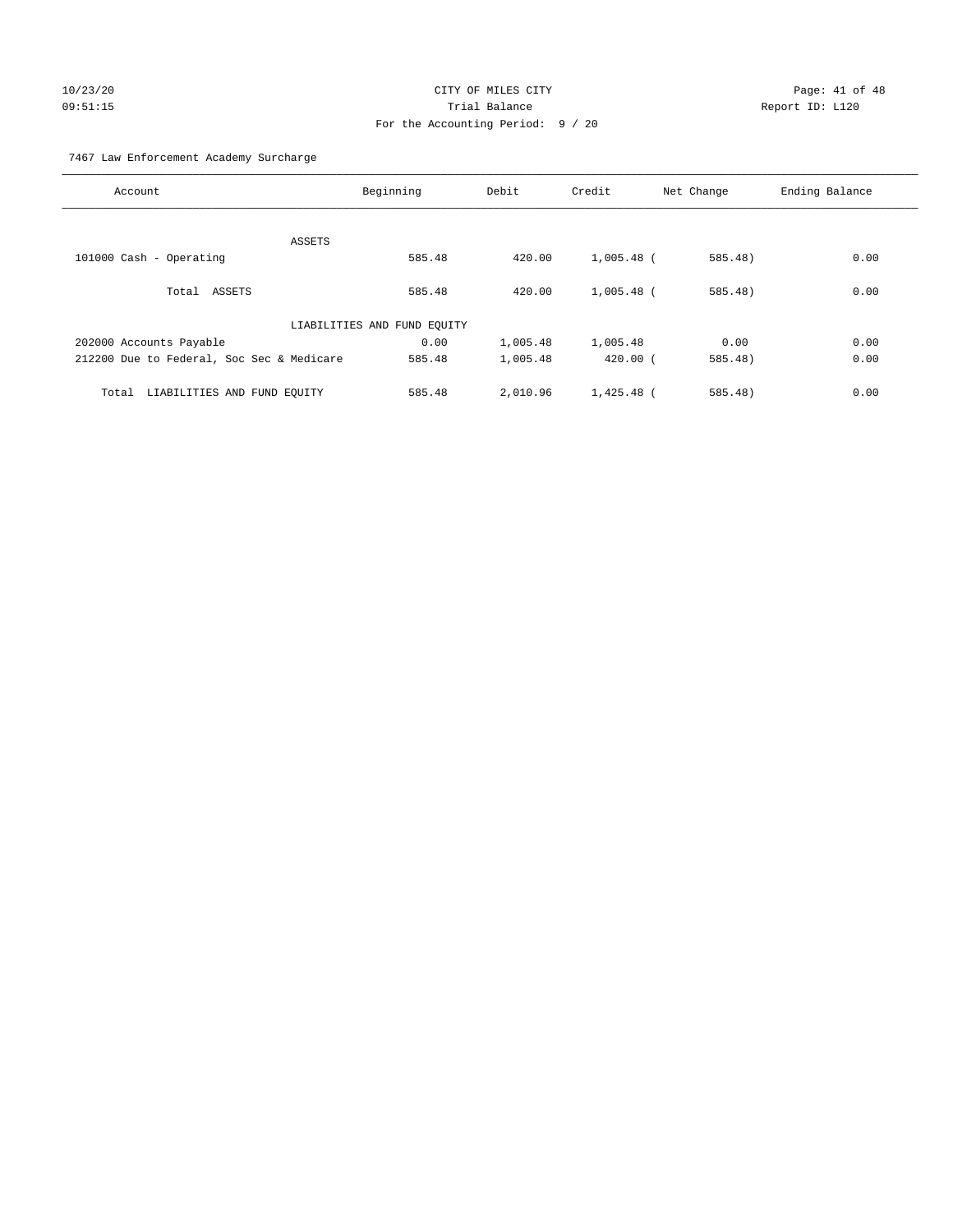#### 7471 CIVIL LEGAL ASSIST/VICTIM DOM VIOLENCE PROG

| Account                              | Beginning                   | Debit | Credit    | Net Change | Ending Balance |
|--------------------------------------|-----------------------------|-------|-----------|------------|----------------|
|                                      |                             |       |           |            |                |
|                                      | ASSETS                      |       |           |            |                |
| 101000 Cash - Operating              | 17.00                       | 14.00 | 44.00 (   | $30.00)$ ( | 13.00)         |
|                                      |                             |       |           |            |                |
| Total ASSETS                         | 17.00                       | 14.00 | $44.00$ ( | $30.00)$ ( | 13.00)         |
|                                      | LIABILITIES AND FUND EQUITY |       |           |            |                |
| 202000 Accounts Payable              | 0.00                        | 44.00 | 44.00     | 0.00       | 0.00           |
| 212500 Due to Others                 | 17.00                       | 44.00 | $14.00$ ( | $30.00)$ ( | 13.00)         |
|                                      |                             |       |           |            |                |
| LIABILITIES AND FUND EQUITY<br>Total | 17.00                       | 88.00 | 58.00(    | 30.00      | 13.00)         |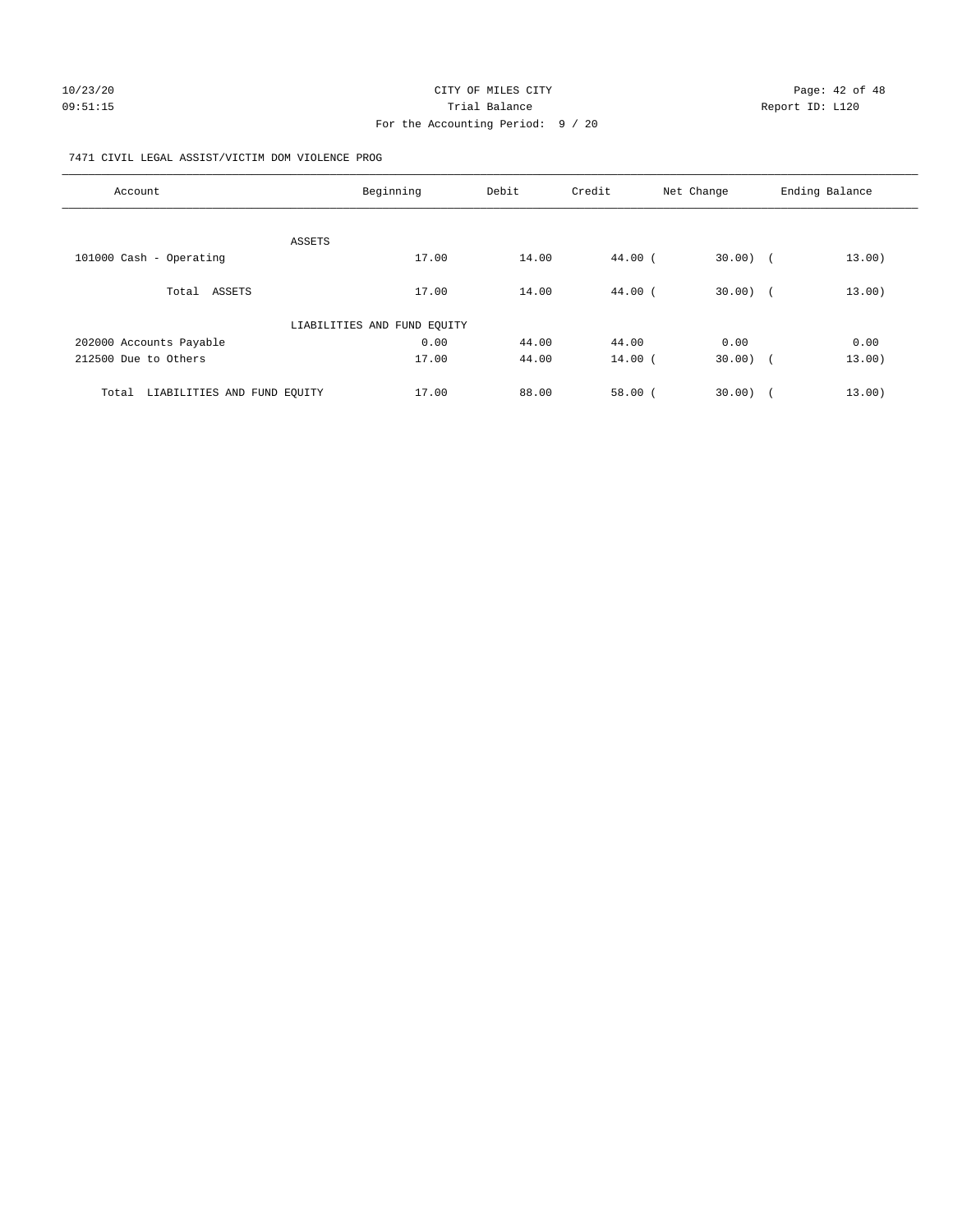# 10/23/20 Page: 43 of 48 09:51:15 COMPOSERT TRIAL BALANCE COMPOSERT TRIAL BALANCE COMPOSERT TRIAL REPORT ID: L120 For the Accounting Period: 9 / 20

#### 7910 PAYROLL FUND

| Account                                   | Beginning                   | Debit       | Credit      | Net Change   | Ending Balance |
|-------------------------------------------|-----------------------------|-------------|-------------|--------------|----------------|
|                                           |                             |             |             |              |                |
| <b>ASSETS</b>                             |                             |             |             |              |                |
| 101000 Cash - Operating                   | 132,478.03                  | 527,987.88  | 517,384.94  | 10,602.94    | 143,080.97     |
|                                           |                             |             |             |              |                |
| Total ASSETS                              | 132,478.03                  | 527,987.88  | 517,384.94  | 10,602.94    | 143,080.97     |
|                                           |                             |             |             |              |                |
|                                           | LIABILITIES AND FUND EQUITY |             |             |              |                |
| 201000 Warrants Payable                   | 95,625.42                   | 106,272.79  | 153,312.22  | 47,039.43    | 142,664.85     |
| 212200 Due to Federal, Soc Sec & Medicare | 0.00                        | 66,615.45   | 66,615.45   | 0.00         | 0.00           |
| 212202 Due to State Unemployment          | 1,160.43                    | 1,724.49    | 564.06 (    | 1, 160.43)   | 0.00           |
| 212203 Due to Worker's Compensation       | 35,245.70                   | 52, 141.43  | 16,895.73 ( | 35, 245. 70) | 0.00           |
| 212204 Due to State Income Tax            | 0.00                        | 15,979.00   | 15,979.00   | 0.00         | 0.00           |
| 212205 Due to MPORS-GABA                  | 0.00                        | 14, 185.93  | 14, 185.93  | 0.00         | 0.00           |
| 212207 Due to AFLAC, AFLAC PRETAX         | 0.00                        | 777.64      | 777.64      | 0.00         | 0.00           |
| 212208 Due to Health Ins, Dental, Vision  | 72.35                       | 78, 247. 20 | 78, 247.20  | 0.00         | 72.35          |
| 212209 Due to PERS Retirement             | 0.00                        | 36,402.81   | 36,402.81   | 0.00         | 0.00           |
| 212210 Due to FURS-GABA Retirement        | 374.13                      | 16,724.92   | 16,694.56 ( | 30.36)       | 343.77         |
| Total LIABILITIES AND FUND EQUITY         | 132,478.03                  | 389,071.66  | 399,674.60  | 10,602.94    | 143,080.97     |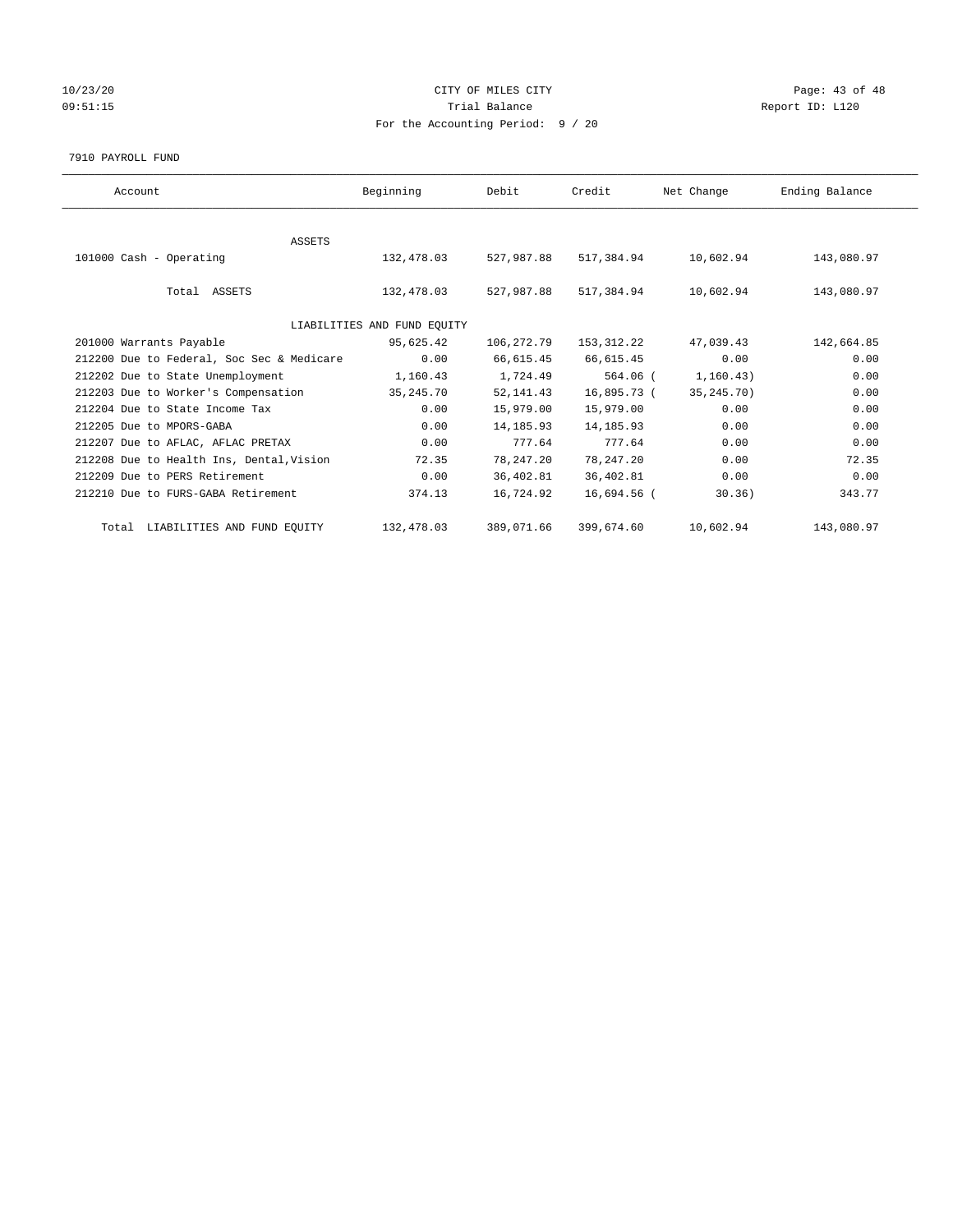| 10/23/20 |  |  |
|----------|--|--|
| 09:51:15 |  |  |

# CITY OF MILES CITY CONTROL CONTROL CITY CONTROL PAGE: 44 of 48 Prial Balance **Report ID:** L120 For the Accounting Period: 9 / 20

#### 7930 CLAIMS FUND

| Account                              | Beginning                   | Debit        | Credit      | Net Change | Ending Balance |
|--------------------------------------|-----------------------------|--------------|-------------|------------|----------------|
|                                      |                             |              |             |            |                |
| <b>ASSETS</b>                        |                             |              |             |            |                |
| 101000 Cash - Operating              | 204, 474.56                 | 916, 961.37  | 808,953.36  | 108,008.01 | 312, 482.57    |
| ASSETS<br>Total                      | 204, 474.56                 | 916, 961, 37 | 808,953.36  | 108,008.01 | 312, 482.57    |
|                                      | LIABILITIES AND FUND EQUITY |              |             |            |                |
| 201000 Warrants Payable              | 204, 474.56                 | 808,953.36   | 916,961.37  | 108,008.01 | 312, 482.57    |
| LIABILITIES AND FUND EQUITY<br>Total | 204, 474.56                 | 808,953.36   | 916, 961.37 | 108,008.01 | 312, 482.57    |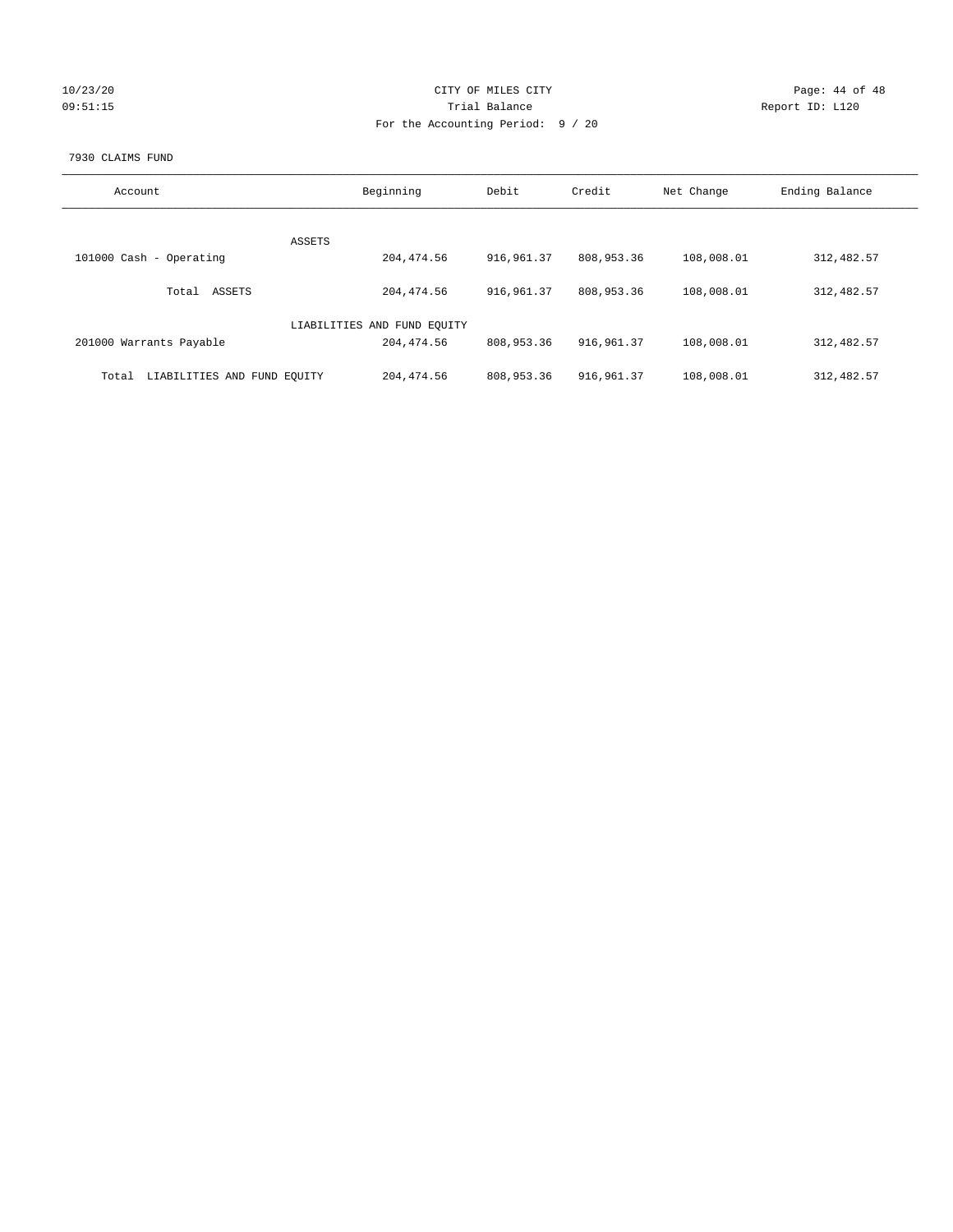# 10/23/20 Page: 45 of 48 09:51:15 Trial Balance Report ID: L120 For the Accounting Period: 9 / 20

7980 CUSTER CO WATER & SEWER DISTRICT

| Account                                 | Beginning                   | Debit      | Credit        | Net Change | Ending Balance       |
|-----------------------------------------|-----------------------------|------------|---------------|------------|----------------------|
|                                         |                             |            |               |            |                      |
| ASSETS                                  |                             |            |               |            |                      |
| 101000 Cash - Operating                 | 0.00                        | 12,678.23  | 28, 232. 54 ( | 15,554.31) | 15,554.31)<br>$\sim$ |
| 122000 Accounts Receivable              | 21,650.51                   | 19,772.69  | 12,678.23     | 7,094.46   | 28,744.97            |
| Total ASSETS                            | 21,650.51                   | 32,450.92  | 40,910.77 (   | 8,459.85)  | 13,190.66            |
|                                         | LIABILITIES AND FUND EQUITY |            |               |            |                      |
| 202000 Accounts Payable                 | 0.00                        | 28, 232.54 | 28, 232.54    | 0.00       | 0.00                 |
| 211020 Due to Custer Water & Sewer Dist | 21,650.51                   | 28, 232.54 | 19,772.69 (   | 8,459.85)  | 13,190.66            |
| LIABILITIES AND FUND EOUITY<br>Total    | 21,650.51                   | 56,465.08  | 48,005.23 (   | 8,459.85)  | 13,190.66            |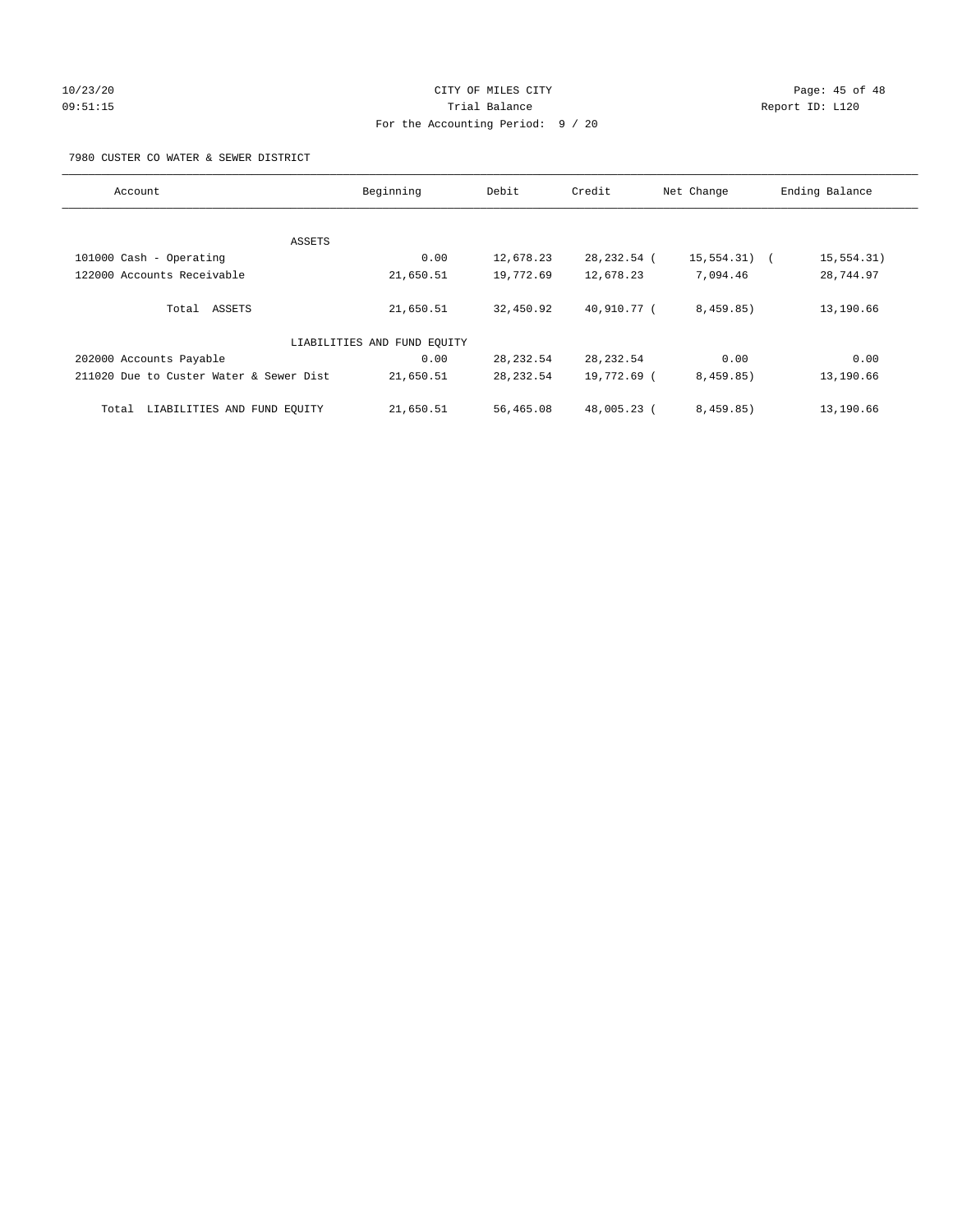# 10/23/20 Page: 46 of 48 09:51:15 Trial Balance Report ID: L120 For the Accounting Period: 9 / 20

7981 Interest Clearing

| Account                              | Beginning                   | Debit    | Credit   | Net Change | Ending Balance |
|--------------------------------------|-----------------------------|----------|----------|------------|----------------|
|                                      | <b>ASSETS</b>               |          |          |            |                |
| 101000 Cash - Operating              | 3,783.27                    | 1,766.66 | 0.00     | 1,766.66   | 5,549.93       |
|                                      |                             |          |          |            |                |
| Total ASSETS                         | 3,783.27                    | 1,766.66 | 0.00     | 1,766.66   | 5,549.93       |
|                                      |                             |          |          |            |                |
|                                      | LIABILITIES AND FUND EQUITY |          |          |            |                |
| 212500 Due to Others                 | 3,783.27                    | 0.00     | 1,766.66 | 1,766.66   | 5,549.93       |
|                                      |                             |          |          |            |                |
| LIABILITIES AND FUND EQUITY<br>Total | 3,783.27                    | 0.00     | 1,766.66 | 1,766.66   | 5,549.93       |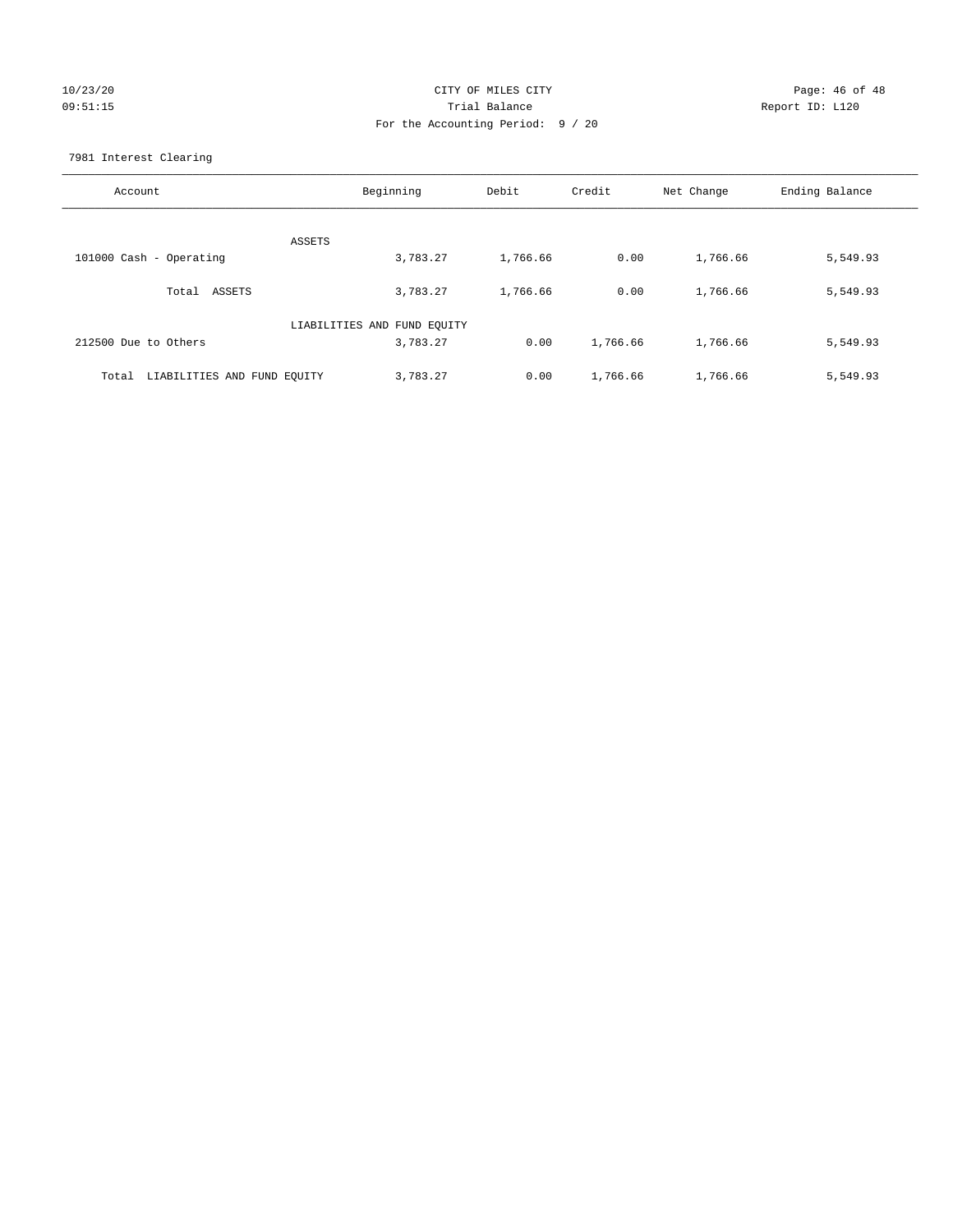# 10/23/20 Page: 47 of 48 09:51:15 COMPOSERT TRIAL BALANCE Report ID: L120 For the Accounting Period: 9 / 20

#### 9000 GENERAL FIXED ASSETS GROUP OF ACCOUNTS FUND

| Account                                                    | Beginning       | Debit | Credit | Net Change | Ending Balance   |
|------------------------------------------------------------|-----------------|-------|--------|------------|------------------|
| ASSETS                                                     |                 |       |        |            |                  |
| 181000 Land                                                | 526,599.00      | 0.00  | 0.00   | 0.00       | 526,599.00       |
| 182000 Buildings                                           | 1,986,836.00    | 0.00  | 0.00   | 0.00       | 1,986,836.00     |
| 182100 Allowance for Depr - Buildings (Cre(                | 684,991.00)     | 0.00  | 0.00   | 0.00       | 684,991.00)      |
| 186000 Machinery and Equipment                             | 3,038,732.00    | 0.00  | 0.00   | 0.00       | 3,038,732.00     |
| 186100 Allowance for Depr - Machinery & Eq(                | 1,463,750.00)   | 0.00  | 0.00   | 0.00       | 1,463,750.00)    |
| 187000 Infrastructure                                      | 33,670,108.00   | 0.00  | 0.00   | 0.00       | 33,670,108.00    |
| 187100 Allowance For Depreciation - Infras( 16,321,771.00) |                 | 0.00  | 0.00   | 0.00       | 16, 321, 771.00) |
| Total ASSETS                                               | 20, 751, 763.00 | 0.00  | 0.00   | 0.00       | 20, 751, 763.00  |
| LIABILITIES AND FUND EQUITY                                |                 |       |        |            |                  |
| 280000 INVESTMENT IN GENERAL FIXED ASSETS                  | 20,751,763.00   | 0.00  | 0.00   | 0.00       | 20, 751, 763.00  |
| LIABILITIES AND FUND EQUITY<br>Total                       | 20, 751, 763.00 | 0.00  | 0.00   | 0.00       | 20, 751, 763.00  |